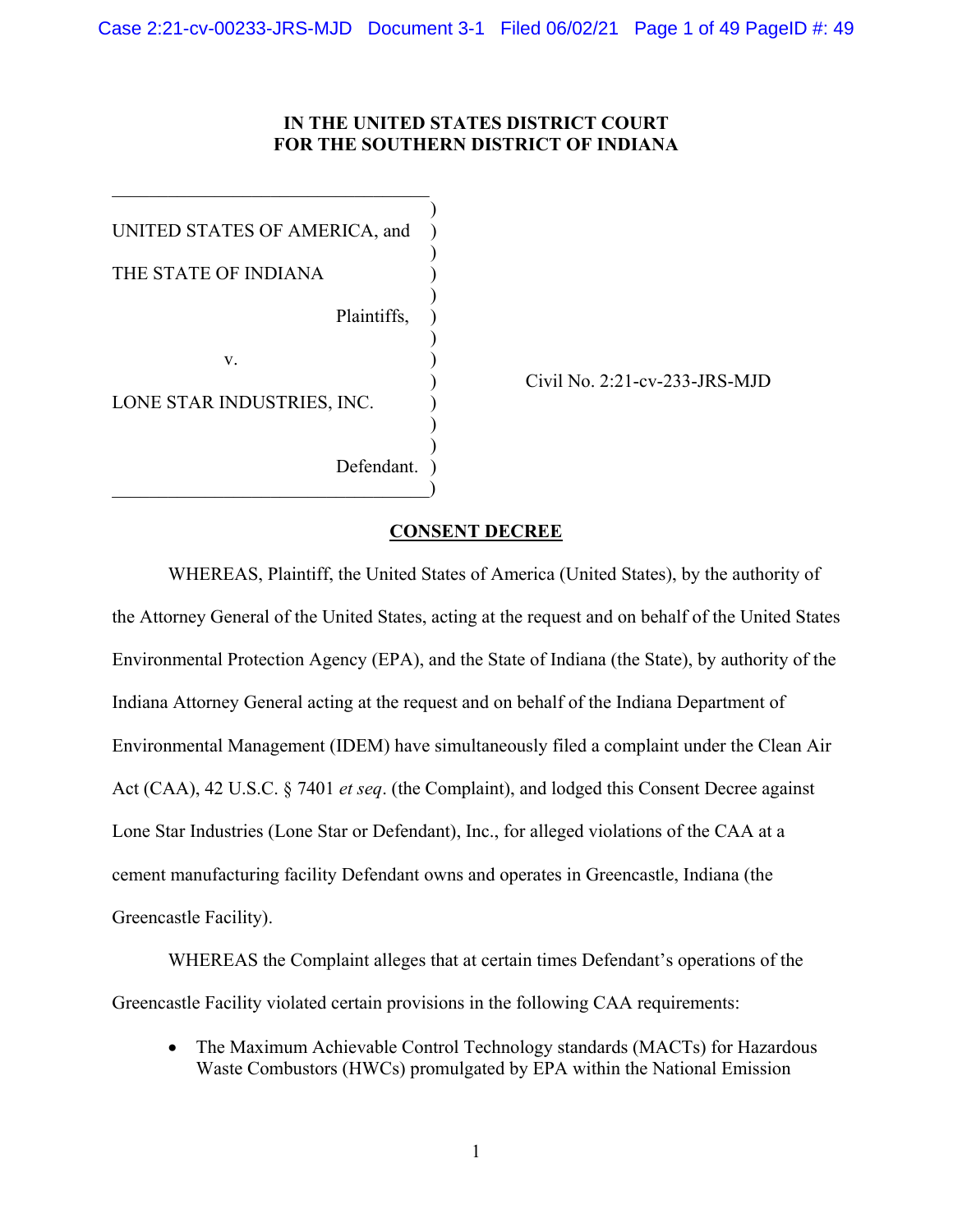Standards for Hazardous Air Pollutants (NESHAPs) pursuant to Section 112 of the CAA and codified at 40 C.F.R. Part 63 Subpart EEE (40 C.F.R. §§ 63.1200-1221);

- NESHAP/MACT for the Portland Cement Manufacturing Industry, promulgated by EPA pursuant to Section 112 of the CAA and codified at 40 C.F.R. Part 63 Subpart LLL (40 C.F.R. §§ 63.1340-1359);
- NESHAP/MACT for Off-Site Waste and Recovery Operations, promulgated by EPA and IDEM pursuant to Section 112 of the CAA and codified at 40 C.F.R. Part 63 Subpart DD (40 C.F.R. §§63.680-698);
- NESHAP/MACT General Provisions, promulgated by EPA pursuant to Section 112 of the CAA and codified at 40 C.F.R. Part 63 Subpart A (40 C.F.R. §§ 63.1-16);
- The federally enforceable State Implementation Plan of the State of Indiana (Indiana SIP), Title 326 of the Indiana Administrative Code (IAC) Article 5 (326 IAC 5); and
- The federally enforceable operating permits issued to the Greencastle Facility pursuant to Title V of the CAA, 42 U.S.C. §§ 7661, and 326 IAC 2-1 (Permit Nos. T-133-33667-0002 and T-133-26830-0002) that incorporate the above-listed NESHAP/MACT and SIP requirements.

WHEREAS the Defendant does not admit any liability to the United States or the State

arising out of the transactions or occurrences alleged in the Complaint.

WHEREAS the Parties recognize, and the Court by entering this Consent Decree finds,

that this Consent Decree has been negotiated by the Parties in good faith and will avoid litigation

between them and that this Consent Decree is fair, reasonable, and in the public interest.

NOW, THEREFORE, before the taking of any testimony, without the adjudication or

admission of any issue of fact or law except as provided in Section I and with the consent of the

Parties, IT IS HEREBY ADJUDGED, ORDERED, AND DECREED as follows:

# **I. JURISDICTION AND VENUE**

1. This Court has jurisdiction over the subject matter of this action, pursuant to 28 U.S.C. §§ 1331, 1345, and 1355, and Section 113(b) of the CAA, 42 U.S.C. § 7413(b).

2. Venue lies in this District pursuant to Section 113(b) of the CAA, 42 U.S.C.

§ 7413(b), and 28 U.S.C. §§ 1391(b) and (c), and 1395(a). Defendant consents to the personal jurisdiction of this Court and waives any objections to venue in this District.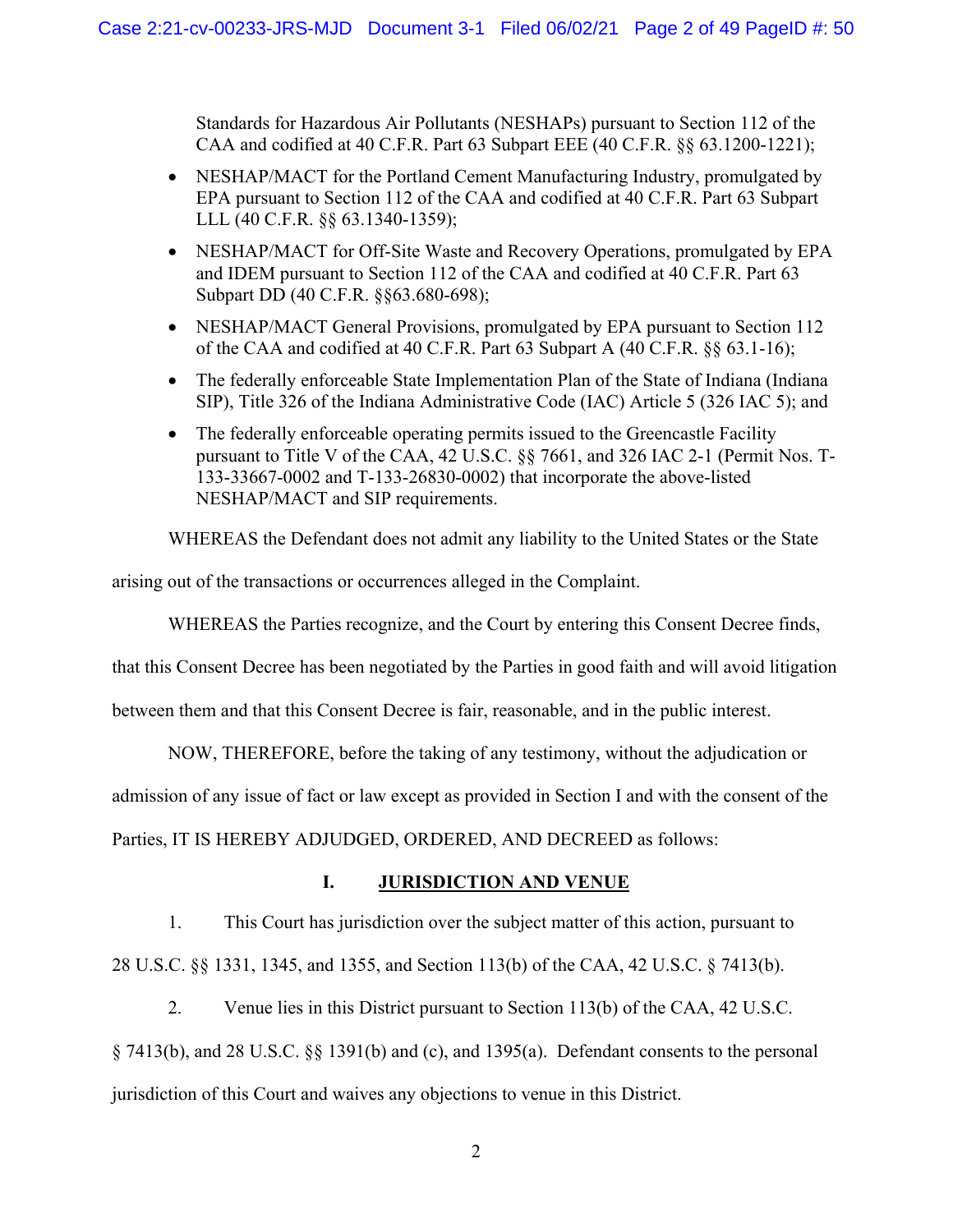3. For purposes of this Consent Decree, Defendant agrees that the Complaint states claims upon which relief may be granted pursuant to Sections 113 of the CAA, 42 U.S.C. § 7413 and Title 13 of the Indiana Code and Title 326 of the Indiana Administrative Code.

#### **II. APPLICABILITY**

4. The obligations of this Consent Decree apply to and are binding upon the United States and the State, and upon Defendant and any successors, assigns, or other entities or persons otherwise bound by law.

5. No transfer of ownership or operation of the Greencastle Facility, or a portion of the Facility that is subject to this Consent Decree, whether in compliance with the procedures of this Paragraph or otherwise, shall relieve Defendant of its obligation to ensure that the terms of the Decree are implemented, unless (1) the transferee agrees to undertake the obligations required by this Decree and to be substituted for the Defendant as a Party under the Decree and thus be bound by the terms thereof, and (2) the United States, after consultation with the State, consents to relieve Defendant of its obligations and substitute the transferee and the Court approves a modification effectuating the substitution.

a. At least thirty (30) Days prior to such transfer, Defendant shall provide a copy of this Consent Decree to the proposed transferee and provide written notice (as further described later in this Paragraph) of the prospective transfer, together with a copy of all portions of the proposed written transfer agreement between Defendant and the prospective transferee related to compliance under federal and state environmental laws, permits, and this Consent Decree, to EPA Region 5, and the United States Department of Justice, in accordance with Section XV (Notices). The written notice shall describe the nature and extent of the transfer. If the Defendant intends to ask to be relieved of some or all obligations under this Decree and substitute the transferee in the Consent Decree for such obligations, the written notice shall so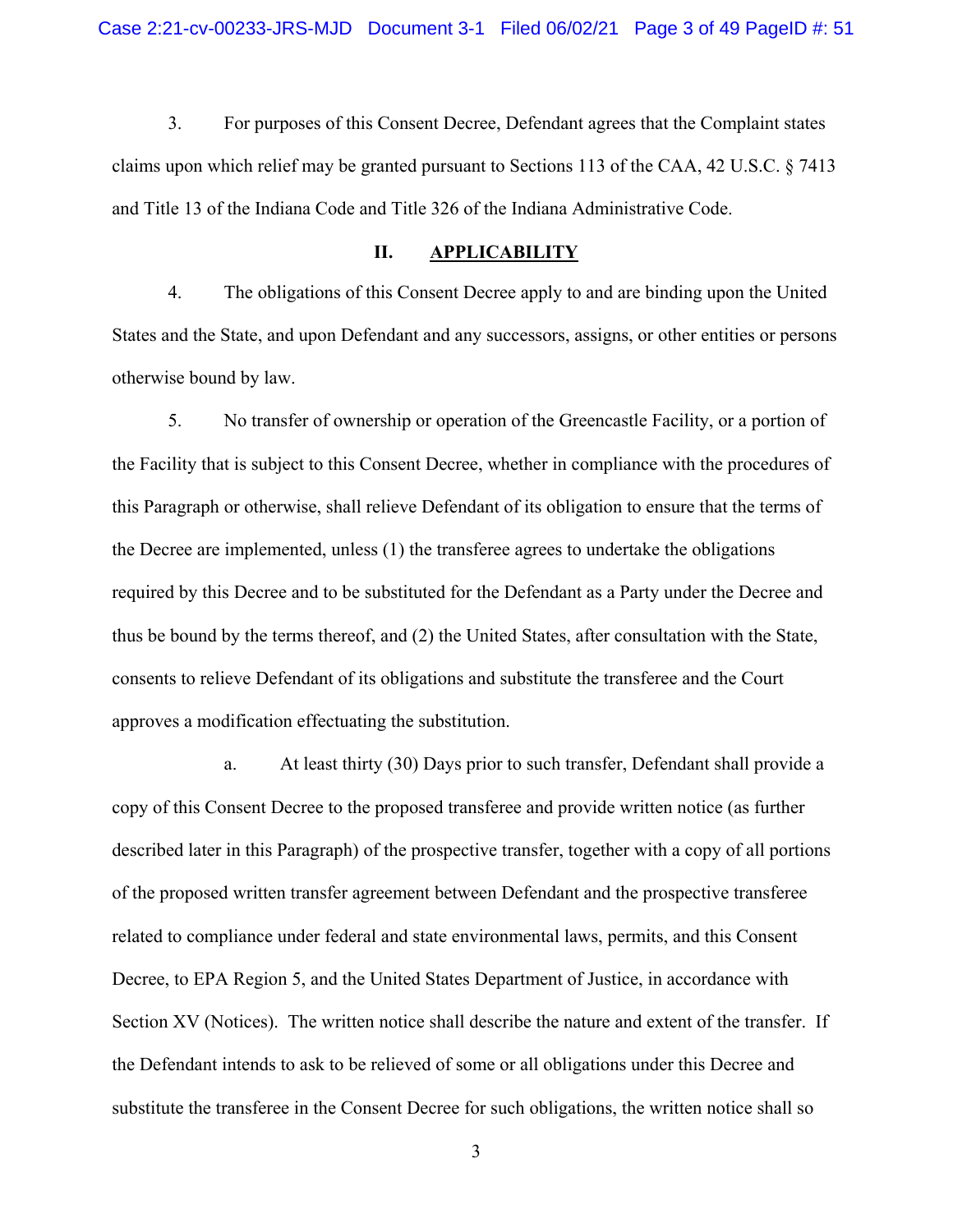indicate, and shall identify the relevant obligations. Information in support of the request for relief from obligations under this Decree shall be included in the written notice if available at that time. If the information in support of the request for relief is not available at that time, it shall be provided in writing within thirty (30) Days after completion of the transfer, but no substitution of the transferee for Defendant under this Consent Decree shall occur until such information has been provided.

b. Once Defendant has provided all information in support of the request, the United States may agree to modify this Consent Decree to relieve Defendant of some or all of its obligations under this Consent Decree and substitute the transferee as the responsible person for such obligations. If the United States so agrees, it shall then file motion to modify the Consent Decree accordingly with the Court pursuant to Section XVIII. The substitution of the transferee for Defendant shall not be effective unless and until the modification is approved by the Court.

c. The United States' decision to refuse to approve the substitution of the transferee for the Defendant shall not be subject to judicial review. The United States may refuse to approve the substitution of the transferee for Defendant if it determines that the proposed transferee does not possess the requisite financial and technical ability to assume the Consent Decree's obligations.

d. Any attempt to transfer ownership or operation of the Facility or any portion of the Greencastle Facility that is subject to this Consent Decree without complying with this Paragraph constitutes a violation of this Decree.

6. Defendant shall provide a copy of this Consent Decree, or relevant parts, to all officers, managers, Kiln operators, and agents who are responsible for or will direct activities related to compliance with any provision of this Decree, as well as to any contractor retained to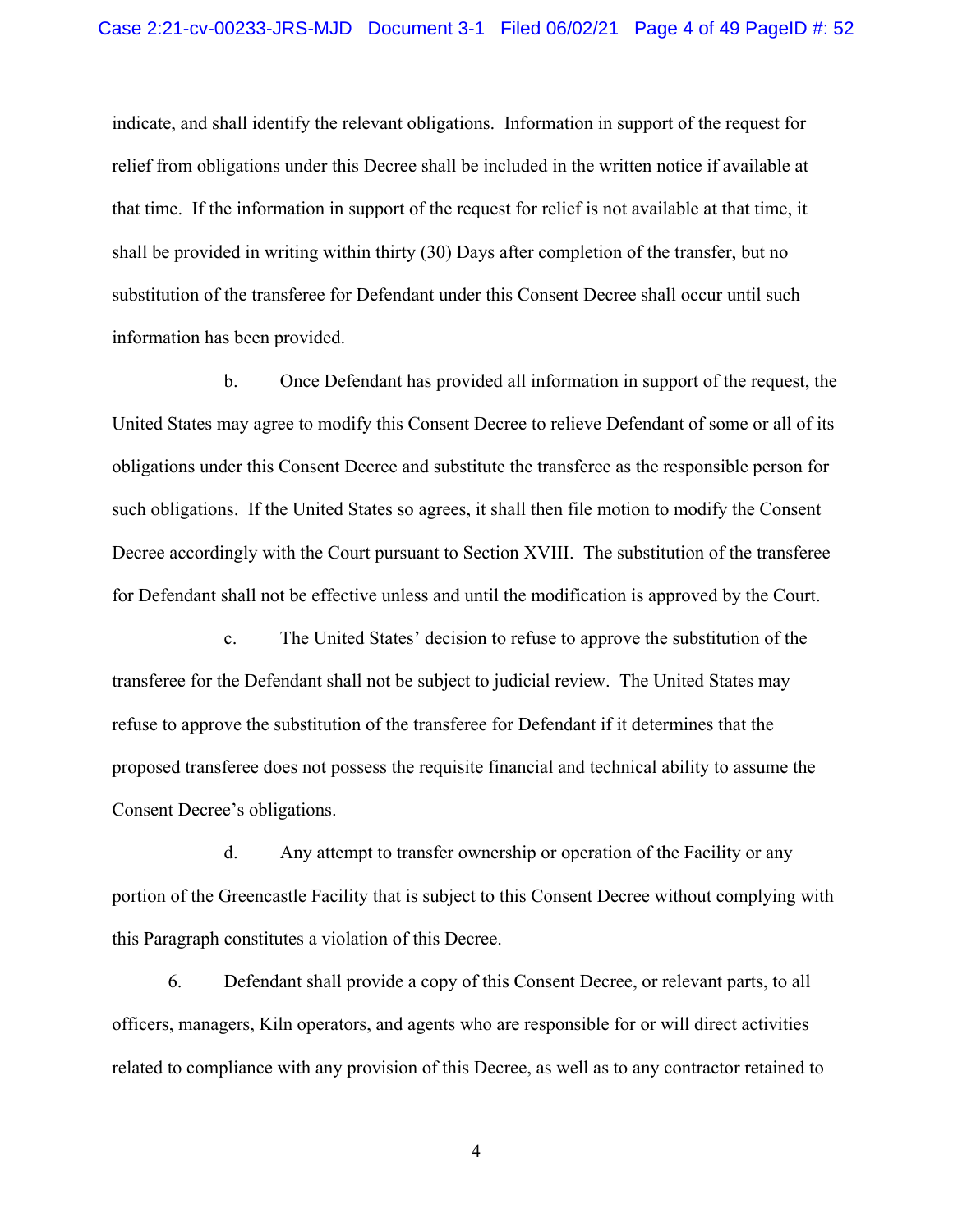perform work required under this Consent Decree. Defendant shall condition any such contract upon performance of the work in conformity with the applicable provisions of this Consent Decree.

7. In any action to enforce this Consent Decree, Defendant shall not raise as a defense the failure by any of its officers, directors, employees, agents, or contractors to take any actions necessary to comply with the provisions of this Consent Decree.

#### **III. DEFINITIONS**

8. Terms used in this Consent Decree that are defined in the CAA or in regulations promulgated pursuant to the CAA have the meanings assigned to them in the CAA or such regulations, unless otherwise provided in this Decree. Whenever the terms set forth below are used in this Consent Decree, the following definitions apply:

a. "Clinker" means the product of the process in which limestone and other materials are heated in the kiln which is then ground with gypsum and other materials to form cement.

b. "Complaint" means the complaint filed by the United States and the State in this action.

c. "Consent Decree" or "Decree" means this Decree and all appendices attached hereto listed in Section XXV.

d. "Day" means a calendar day unless expressly stated to be a business day. In computing any period of time for a deadline under this Consent Decree, where the last day would fall on a Saturday, Sunday, or federal holiday, the period runs until the close of business of the next business day.

e. "Date of Lodging" means the date that this Consent Decree is first filed with the Court pursuant to Section XX (Public Participation) of this Consent Decree.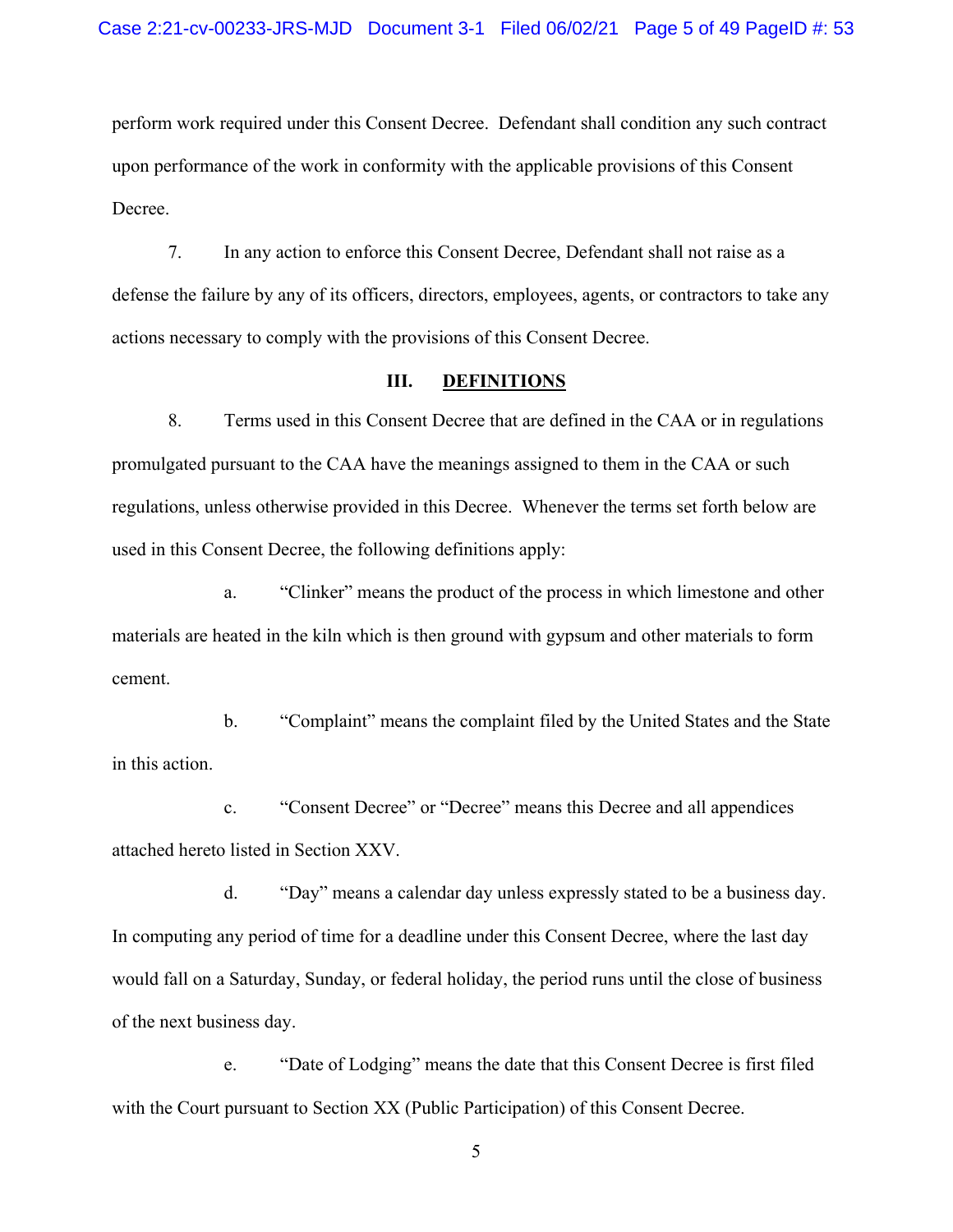f. "Defendant" means Lone Star Industries, Inc.

g. "DOJ" means the United States Department of Justice and any of its successor departments or agencies.

h. "EPA" means the United States Environmental Protection Agency and any of its successor departments or agencies.

i. "Effective Date" means the definition provided in Section XVI.

j. "Electrostatic Precipitator" or "ESP" means the filter that uses electrostatically charged fields to impart charges onto particles in an exhaust stream and then collects those particles on oppositely charged plates to remove them from the exhaust at the Greencastle Facility.

k. "Energize" when used in Paragraph 15 of this Consent Decree, means to supply electrical power to the ESP at some level.

l. "Facility" or "Greencastle Facility" means the cement manufacturing plant, including all related equipment and real property including all equipment covered by the Title V Permit, located at 3301 South County Road 150 West, in Greencastle, Indiana 46135.

m. "Hazardous Waste Combustor MACT" or "HWC MACT" means the regulations promulgated by EPA as part of the NESHAP/MACT for Hazardous Waste Combustors that are applicable to the Greencastle Facility, currently codified at 40 C.F.R. Part 63, Subpart EEE (40 C.F.R. §§ 63.1200 et seq.), including any revisions and modifications thereto, and any successor provisions that EPA promulgates to replace the current HWC MACT.

n. "HWC MACT Exceedance" occurs when (1) an emission at the Greencastle Facility exceeds an emission standard applicable to the Facility in 40 C.F.R. § 63.1220; or (2) an operating parameter limit (OPL) established during the most recent compliant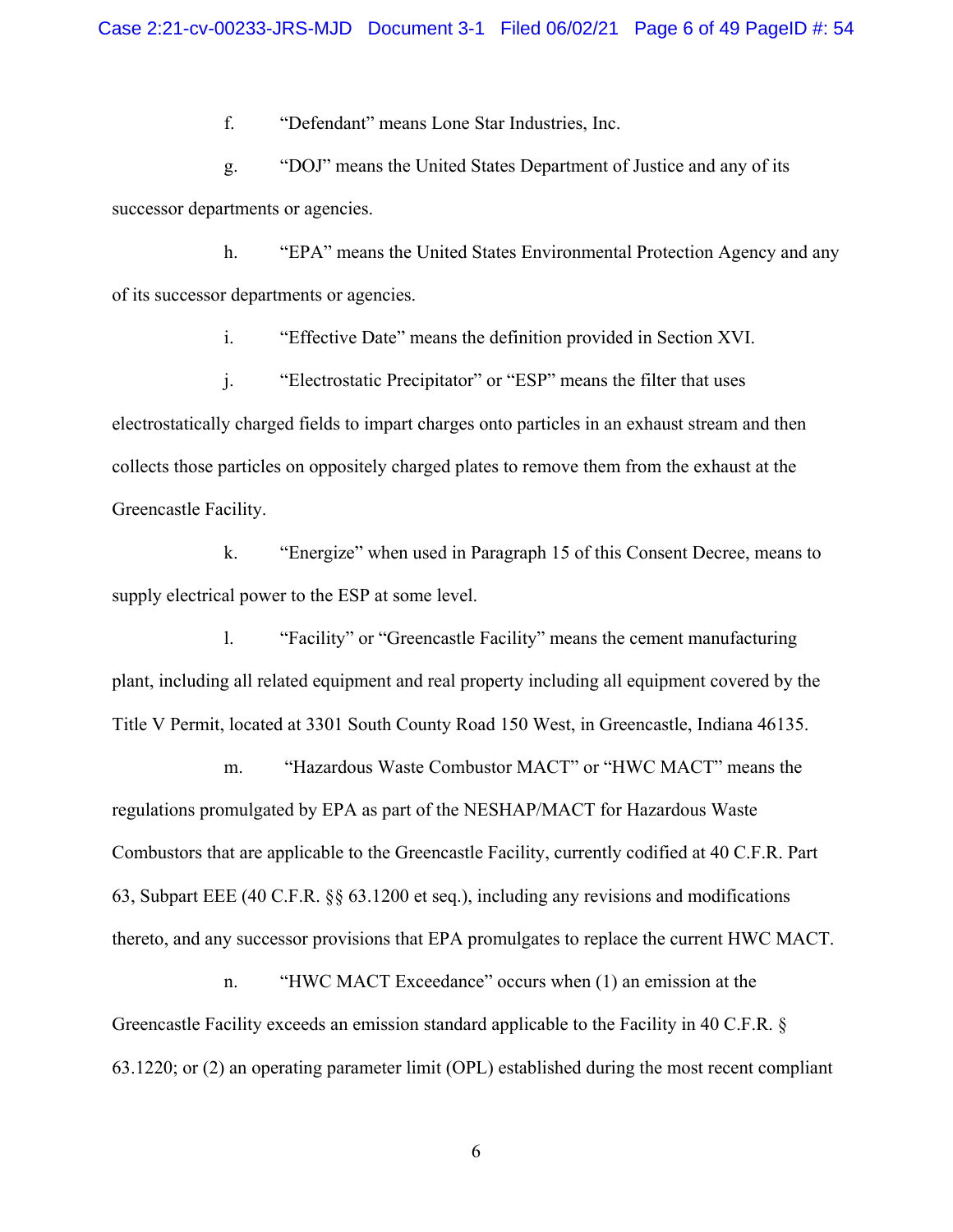performance test and identified in the most recent Notification of Compliance submitted to IDEM for the Greencastle Facility pursuant to 40 C.F.R. §§ 63.1207(j) and 63.1207(d), that is required to be continuously measured and recorded by 40 C.F.R. § 63.1209 of the HWC MACT is above the maximum limit or below the minimum limit. A HWC MACT Exceedance does not include emissions exceedances and OPL deviations exempted under 40 C.F.R.  $\S 63.1206(b)(1)$ .

o. "IDEM" means the Indiana Department of Environmental Management and any successor agencies.

p. "Indiana SIP" or "SIP" means the Indiana state implementation plan approved and enforceable by EPA under Section 110 of the CAA.

q. "Indiana SIP Opacity Requirements" means all provisions in the Indiana SIP that limit opacity or set forth compliance determination, monitoring, recordkeeping and reporting requirements relating to opacity from the Greencastle Facility.

r. "Interest" means interest calculated at the rate set forth in 28 U.S.C. § 1961.

s. "Kiln" as used in this Consent Decree shall mean any device at the Greencastle Facility that heats limestone and other materials for subsequent production of cement including associated preheater or precalciner devices, inline raw mills, inline coal mills or alkali bypasses. As of the Date of Lodging, the Kiln includes Units 440G, 440PH, 401B, and 3-5B, as listed in the Greencastle Facility's Title V Permit.

t. "Kiln Feed" means the slurry that is introduced to the Kiln that becomes Clinker in the presence of the Kiln's extreme heat.

u. "Kiln Start-Up" begins when a shutdown kiln turns on the induced draft fan and begins firing fuel in the main burner and ends upon the earlier of (1) feed being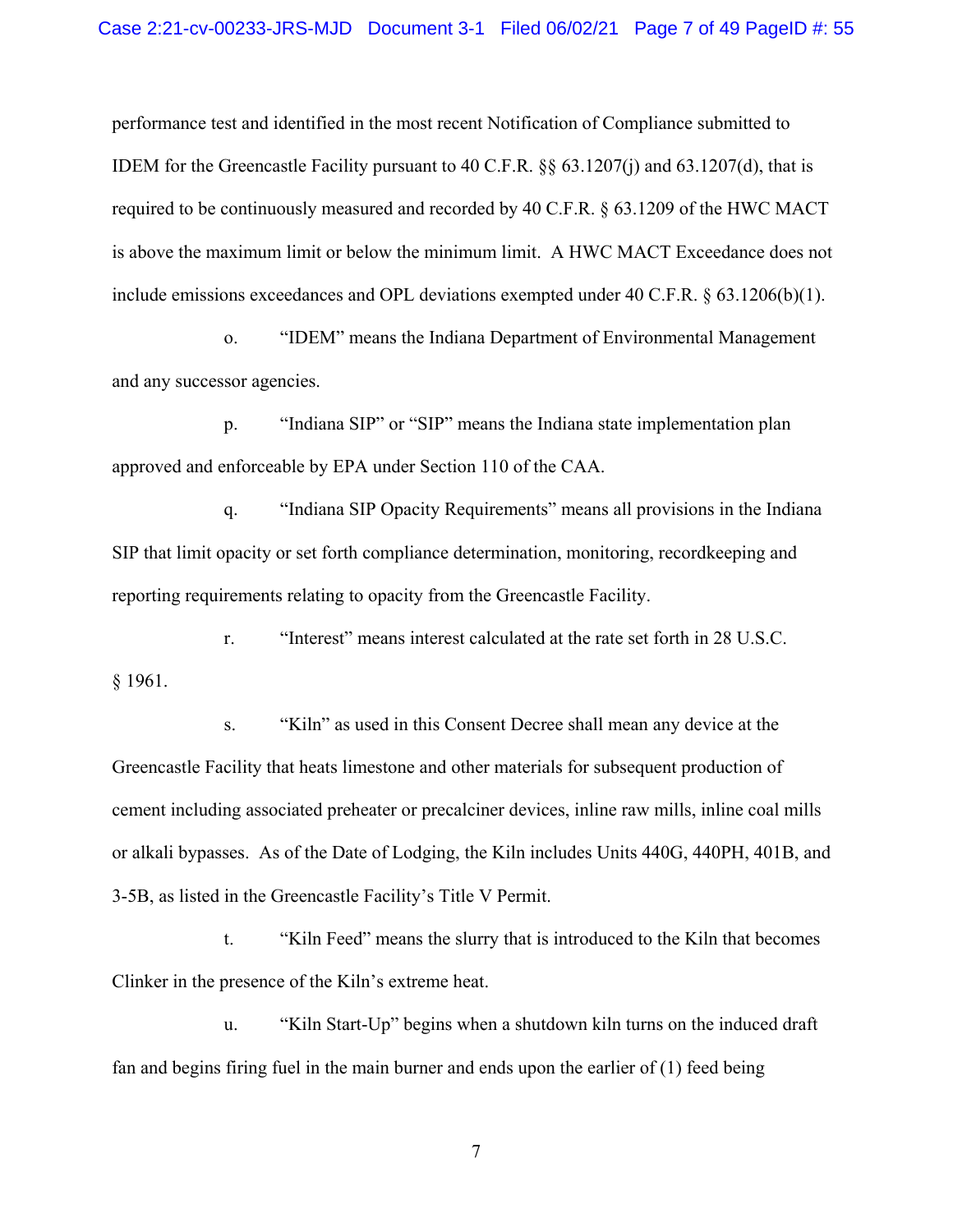continuously introduced into the Kiln for at least 120 minutes; or (2) when the feed rate exceeds 75% of the Kiln design limitation rate.

v. "Offsite Waste Operations MACT" means the regulations promulgated by EPA as part of the NESHAP/MACT for Off-Site Waste and Recovery Operations that are applicable to the Greencastle Facility, currently codified at 40 C.F.R. Part 63 Subpart DD (40 C.F.R. 63.680 et seq.), including any revisions and modifications thereto, and any successor provisions that replace the current Offsite Waste Operations MACT.

w. "OPL(s)" means an operating parameter limit(s) at the Facility that has established or will be established pursuant to the HWC MACT, as documented in the most recent Notice of Compliance submitted to IDEM, and as it may be modified or updated from time to time during the term of this Consent Decree.

x. "Paragraph" means a portion of this Consent Decree identified by an Arabic numeral, including subparagraphs thereof (Subparagraph) identified by lower case English letters, small Roman numerals, and all of the above listed indicators in parentheses.

y. "Parties" means the United States, the State, and Defendant.

z. "PM" means particulate matter.

aa. "Portland Cement MACT" means the regulations promulgated by EPA as part of the NESHAP/MACT for the Portland Cement Manufacturing Industry that are applicable to the Greencastle Facility, currently codified at 40 C.F.R. Part 63 Subpart LLL (40 C.F.R. 63.1340 et seq.), including any revisions and modifications thereto, and any successor provisions that replace the current Portland Cement MACT.

bb. "Section" means a portion of this Decree identified by a Roman numeral.

cc. "State" means the State of Indiana, including but not limited to the Indiana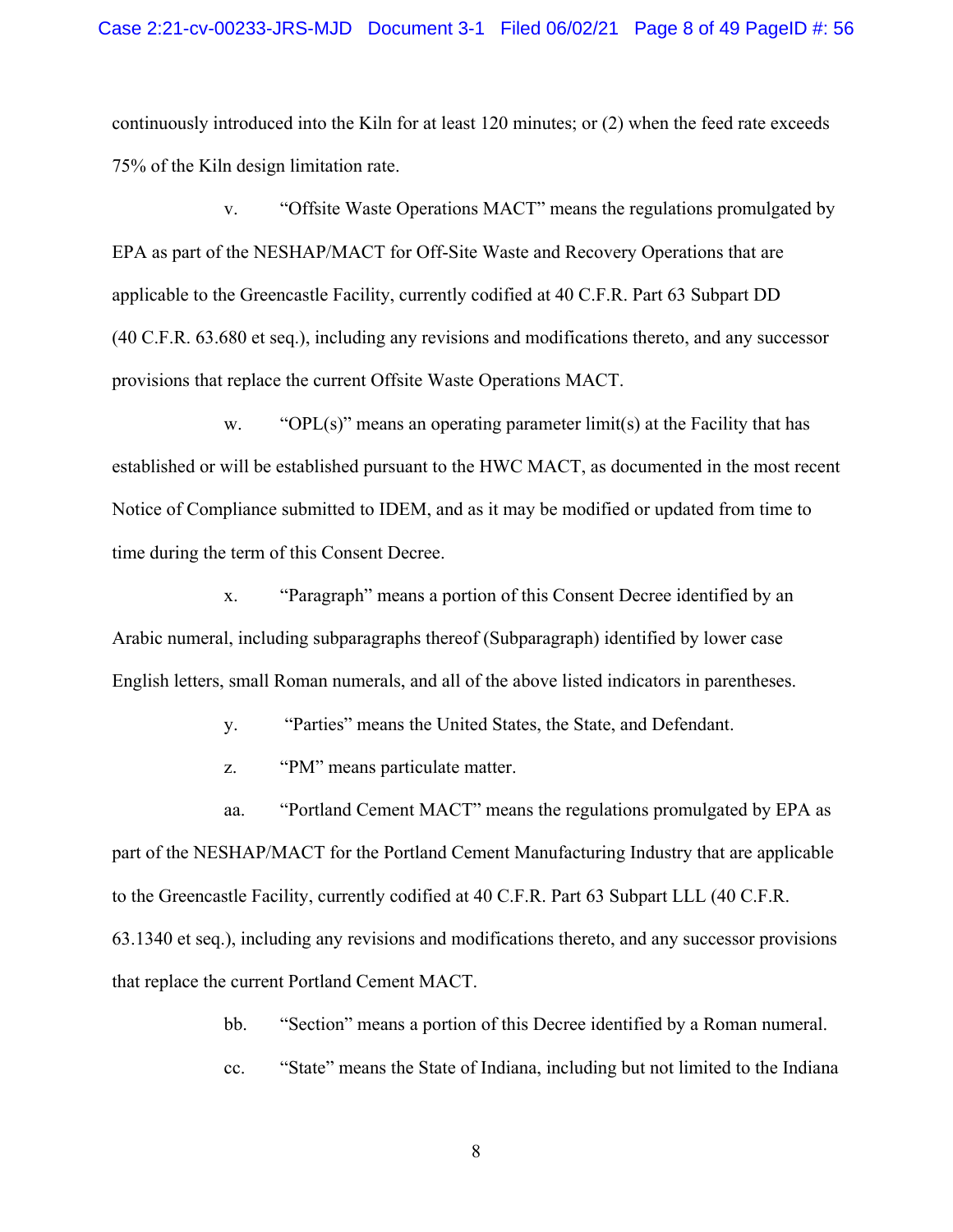Department of Environmental Management and the Indiana Attorney General.

dd. "Title V Permit" means the operating permit applicable to Defendant and issued by IDEM for the Greencastle Facility pursuant to Title V of the CAA, 42 U.S.C. §§ 7661- 7661e, and 326 IAC 2-1 including revisions and modifications thereto, or any newly issued permit that replaces or modifies the Title V Permit in effect as of the Date of Lodging.

ee. "United States" means the United States of America, including DOJ acting on behalf of EPA.

#### **IV. CIVIL PENALTY**

9. Within thirty (30) Days after the Effective Date, Defendant shall pay the United States and the State a civil penalty of Seven Hundred and Twenty Nine Thousand Dollars (\$729,000).

10. Defendant shall pay a civil penalty of \$364,500 to the United States together with Interest accruing from July 27, 2020, at the rate specified in 28 U.S.C. § 1961 as of July 27, 2020. The civil penalty to the United States shall be paid by Electronic Funds Transfer ("EFT") to the United States Department of Justice, in accordance with current EFT procedures, referencing DOJ Case Number 90-5-2-1-09889/4 and the civil action case name and case number of this action. The costs of such EFT shall be Defendant's responsibility. Payment shall be made in accordance with timely instructions provided to the following representative of Defendant by the Financial Litigation Unit of the U.S. Attorney's Office for the Southern District of Indiana.

> Daniel B. Nugent Senior Vice President, Technical Services and Government Affairs Lone Star Industries, Inc. d/b/a/Buzzi Unicem USA 100 Brodhead Road Bethlehem PA 18017 Email: [daniel.nugent@buzziunicemusa.com](mailto:daniel.nugent@buzziunicemusa.com)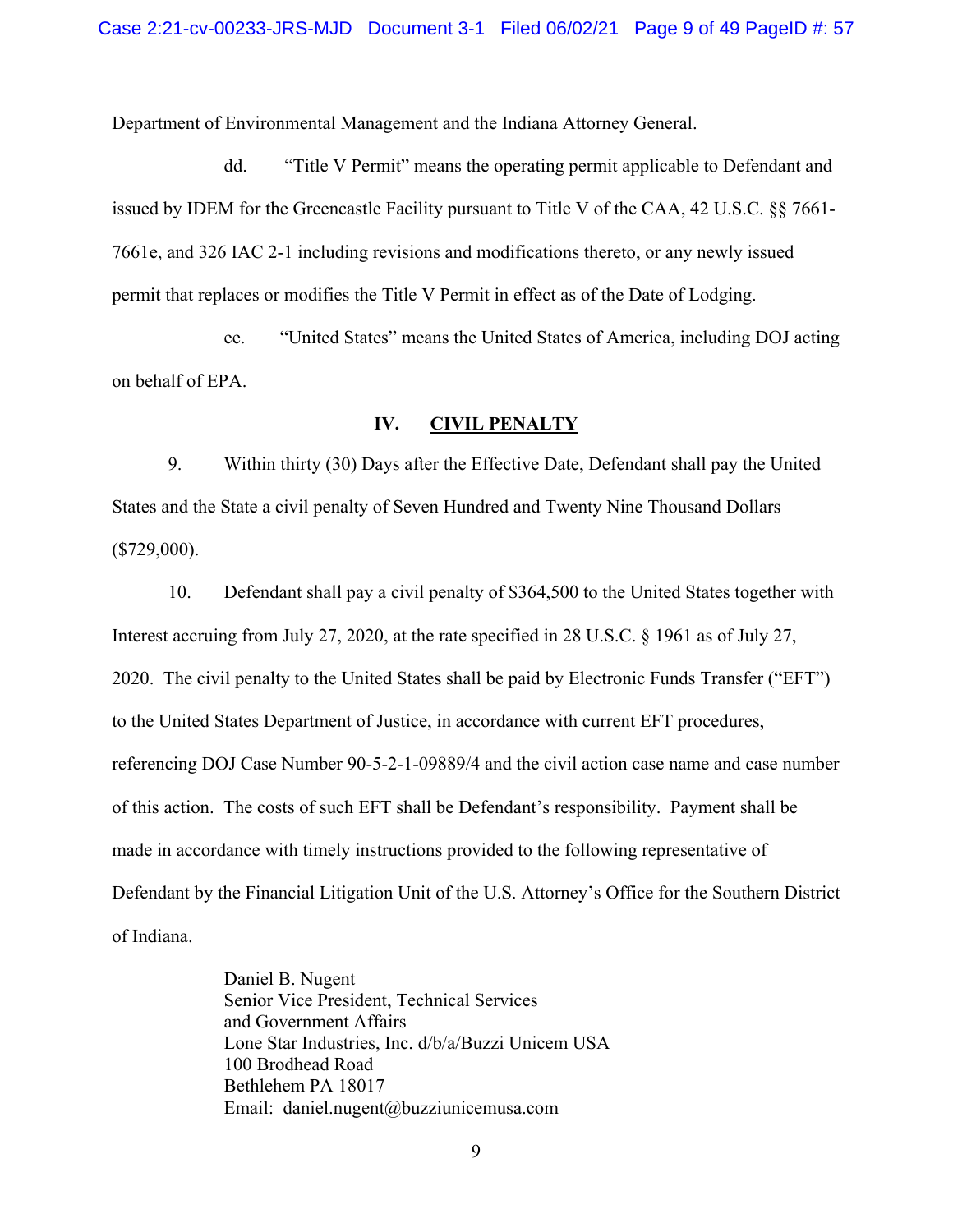Defendant may change the individual to receive payment instructions on its behalf by providing written notice of such change to DOJ and EPA in accordance with Section XV (Notices).

Any funds received after 2:00 p.m. EDT shall be credited on the next business day. At the time of payment, Defendant shall provide notice of payment, referencing the USAO File Number, the DOJ Case Number, and the civil action case name and case number, to the Department of Justice and to EPA in accordance with Section XV (Notices) of this Consent Decree.

a. Defendant shall pay a civil penalty of \$364,500 to the State with Interest accruing from July 27, 2020, at the rate specified in 28 U.S.C. § 1961 as of July 27, 2020 within thirty (30) Days after the Date of Entry. Payment shall be wired through an EFT to the State to be deposited to the Environmental Management Special Fund pursuant to IC 13-14-12-1. To receive wire instructions, Defendant shall call or email the following point of contact:

> Robin Champion Accounts Receivable Manager Indiana Department of Environmental Management Phone: 317-233-2394 Email: [RChampio@idem.IN.gov](mailto:RChampio@idem.IN.gov)

Defendant shall also notify the same point of contact within ten (10) Days after the transfer occurs to confirm receipt. Defendant's payment to the State shall be due within thirty (30) days of the Date of Entry of this Consent Decree, or twenty (20) days from the date Defendant receives the State's wire transfer instructions, whichever occurs later.

11. At the time of payment, Defendant shall send notice that payment has been made: (i) to EPA via email at cinwd acctsreceivable@epa.gov or via regular mail to the EPA Cincinnati Finance Office, 26 W. Martin Luther King Drive, Cincinnati, Ohio 45268; and (ii) to DOJ via email or regular mail in accordance with Section XV (Notices); and (iii) to IDEM in accordance with Section XV (Notices). Such notice shall state that the payment is for the civil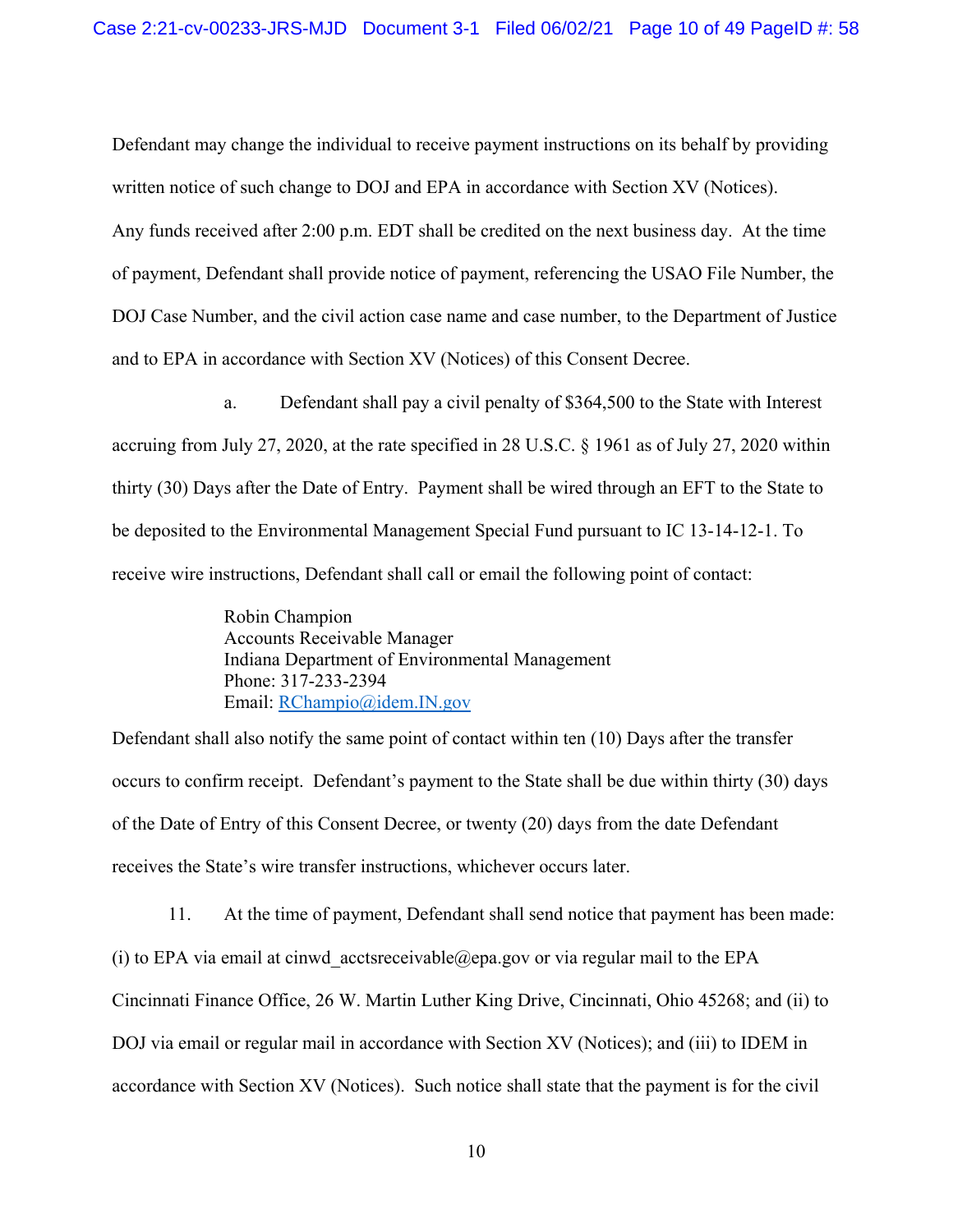penalty owed pursuant to the Consent Decree in *United States et al. v. Lone Star Indus*. and shall reference the civil action number, CDCS Number and DOJ case number 90-5-2-1-09889/4.

12. Defendant shall not deduct any penalties paid under this Decree pursuant to this Section or Section IX (Stipulated Penalties) in calculating its federal or state income tax.

### **V. COMPLIANCE REQUIREMENTS**

13. Defendant shall comply with the following federal and state laws, regulations and permit provisions applicable to the Greencastle Facility.

a. The HWC MACT, 40 C.F.R. §§ 63.1206(a)(1), 1206 (b)(1)-(8), (10)-(13), (15), 1206(c), 1209, 1210, 1211, 1220, and Table 1;

b. The PC MACT, 40, C.F.R. §§ 63.1342, 1343, 1345, 1347, 1348, 1350, 1354, 1355, and Table 1;

c. The Off-Site Waste MACT, 40 C.F.R. §§ 63.683, 691, 693, 694(k), 695, 696, and 697;

d. General MACT Subpart A, 40 C.F.R. §§ 63.4, 63.6, 63.8, 63.10, and

63.11;

e. SIP Opacity provisions and limits currently codified at 326 IAC 5-1; and

f. All provisions in Defendant's Title V Permit that incorporates

requirements in the authorities listed in Paragraph 13.a-e above.

14. Kiln PM Control Measures. Defendant shall install and implement the following Kiln PM control measures at the Greencastle Facility.

a. MicroRap Rapper Control. By no later than July 1, 2020, Defendant shall install a microprocessor-based rapping system for the ESP that provides increased flexibility in programming the rapper system and is integrated into the ESP control system. This system shall be directly connected into the Greencastle Facility's Performance Optimization System and shall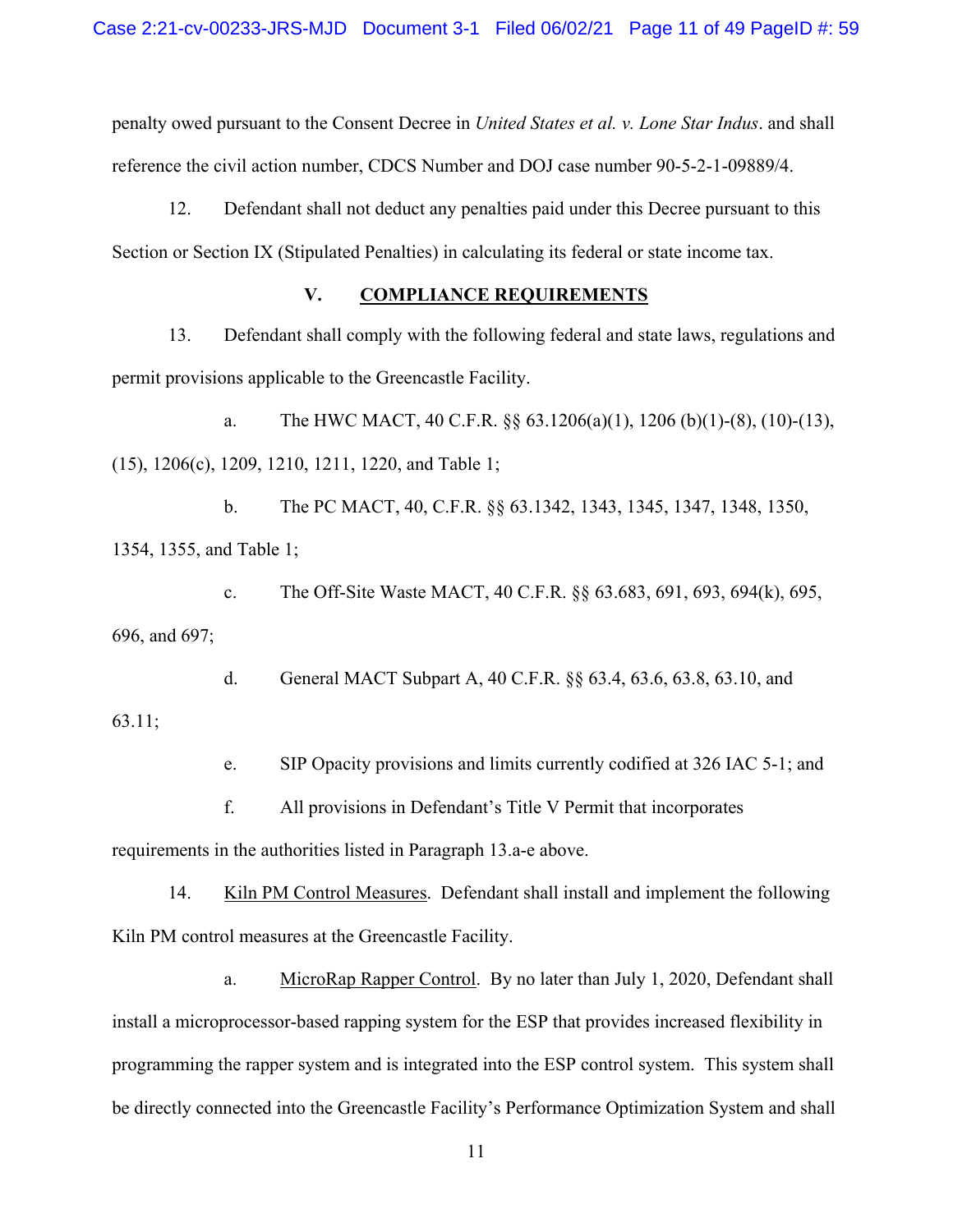include the ability for remote programming. Defendant shall operate this system as necessary to maintain compliance with the HWC MACT and Indiana SIP Opacity Requirements.

b. Micro Voltage Control 4 System. By no later than July 1, 2020, quickly identify and address conditions that may be causing reduced ESP performance. Defendant shall install a system on the ESP that enables the operator to adjust operating parameters quickly and accurately to changing conditions in the ESP, provides more precise information about Transformer Rectifier (T/R) set operation, and allows the operators to more Defendant shall maintain this system so that it is continuously available to Kiln operators.

 c. ESP Data Logging, Diagnostic, and Troubleshooting Functions. By no later than July 1, 2020, Defendant shall install and thereafter operate a system that:

- $(1)$ has continuously available ESP performance modelling capable of determining relative efficiency of ESP lanes based on live operating data,
- $(2)$ has continuously available an outage map display that can pinpoint problem sections in the ESP that are contributing the most to opacity issues; and
- $(3)$ continuously operates with data logging at 5 second intervals for all ESP control and process data.

d. Continuous ESP Performance Analysis and Optimization. By no later than July 1, 2020, Defendant shall install and continuously operate all of the following system modules on the ESP.

> $(1)$ a performance optimization module that adjusts voltage control levels to achieve the most efficient powering of the precipitator at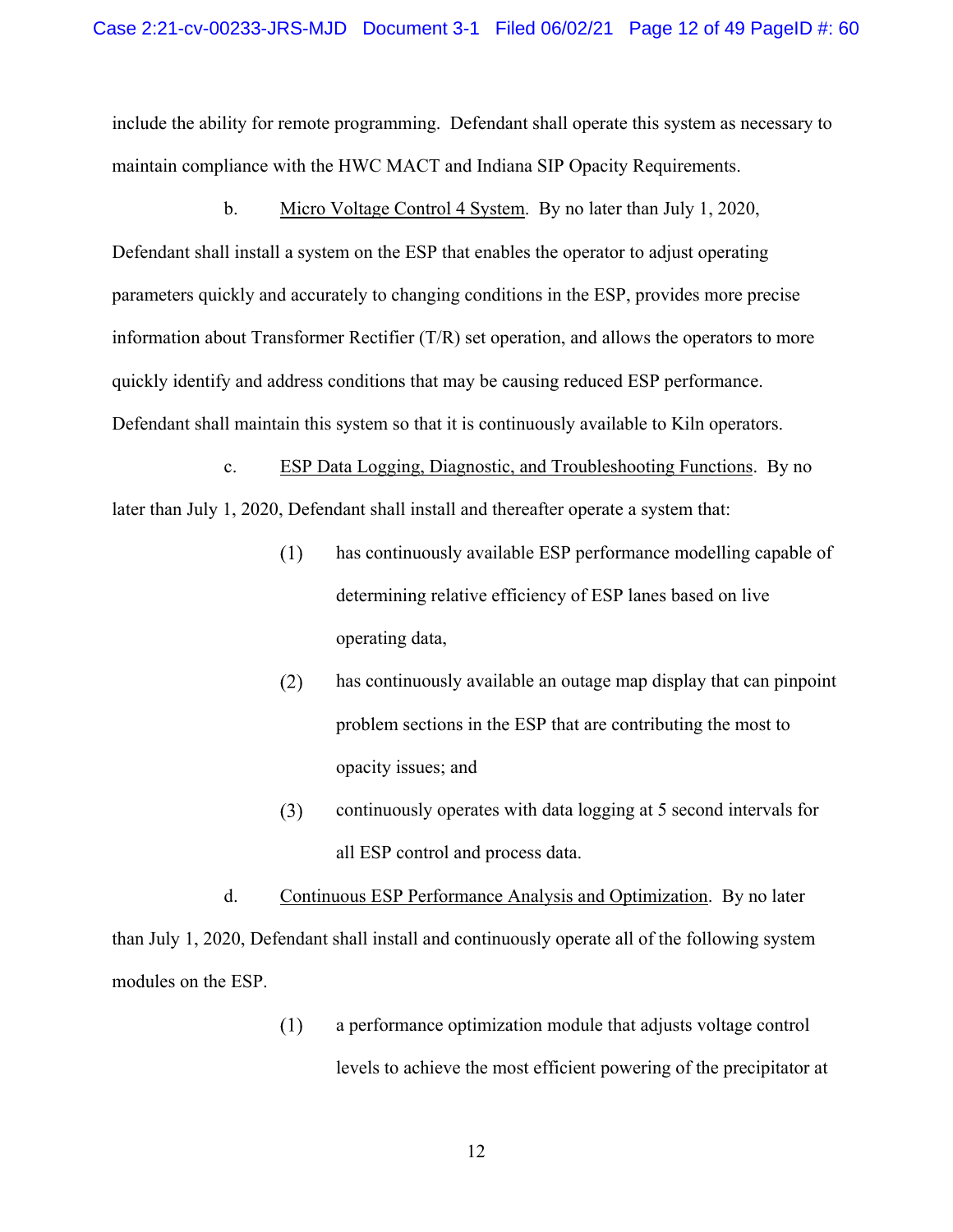the lowest level of emissions;

- $(2)$ a power off rapping module that allows scheduling of reduced power rapping events with configurable opacity and load thresholds;
- $(3)$ a rapping optimization module that selects the most appropriate rapping sequence based on configurable load, opacity, time of day, or other process settings;
- $(4)$ a start-up/shut-down module that automates the process of bringing the precipitator in or out of service based on configurable setpoints such as O2 levels or load; and
- $(5)$ a T/R auto adjust module that adjusts specific voltage control set points to allow the precipitator to react to variable process conditions.

e. Rigid Discharge Electrodes (RDE) Replacement. By no later than April 30, 2021, Defendant shall replace all two-piece RDEs with one-piece "rigid" RDEs throughout the ESP.

f. Replacement of Kiln  $O_2$  Analyzer. By no later than April 30, 2021,

Defendant shall replace the current Siemens Oxymat 6 model O<sub>2</sub> analyzer with an Emerson Rosemont CT5100 model  $O_2$  analyzer on the Kiln that will provide kiln operators with real-time data on relative oxygen concentrations present in the gas exiting the Kiln thereby enabling the operators to minimize Kiln gas chemical reducing conditions that can lead to the formation of rings and buildups in the Kiln burning zone.

15. Revised Kiln Start-Up Procedures.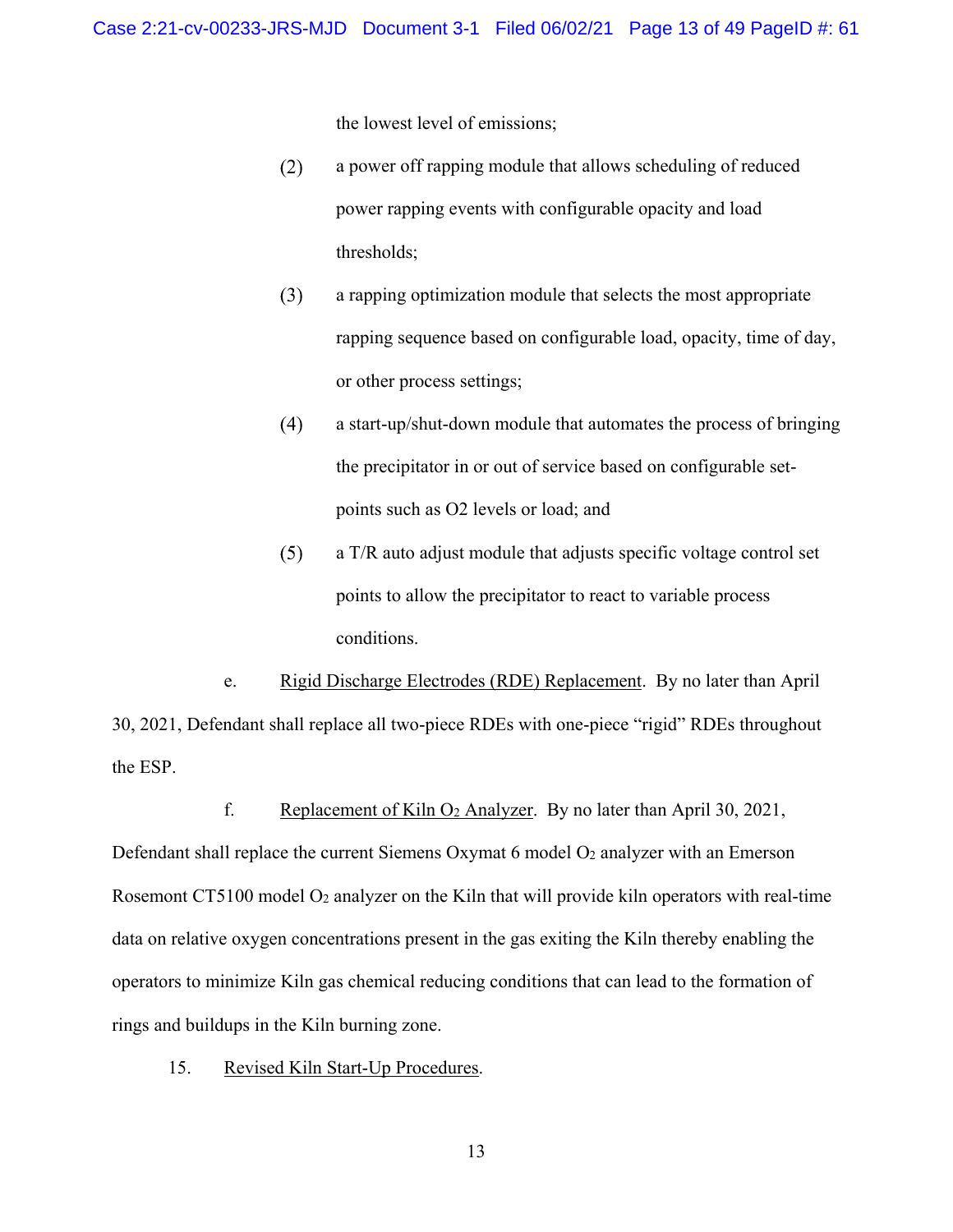a. No later than sixty (60) Days following the Date of Lodging, Defendant shall revise the Greencastle Facility's Startup, Shutdown, and Malfunction Plan (SSM Plan) under 40 C.F.R.  $\S$  63.6(e)(3) to: (1) incorporate the definition of Kiln Start-Up contained in Section III; and (2) incorporate the Kiln Start-Up procedures set forth in Paragraph 15.b below. Defendant shall thereafter comply with the revised SSM Plan, as it may be modified and/or amended in accordance with applicable law, including  $40 \text{ C.F.R. }$   $63.6(e)(3)(\text{viii})$ .

b. Beginning on November 1, 2020, during each Kiln Start-Up, Defendant shall: (1) de-Energize Fields 1 and 2 of the ESP while preheating the Kiln with fuel oil to prevent soot buildup on the collection plates; (2) Energize ESP Fields 1 and 2 approximately one hour prior to Kiln Feed being introduced; (3) reduce the ESP induced draft fan speed to no more than 730 rpm prior to first introducing Kiln Feed; and (4) use automated control of the crusher/dryer water spray on a feedback loop to maintain ESP inlet temperature below the applicable OPL before Kiln Feed is introduced.

c. If there are more than ten (10) Days of exceedances of the ESP air pollution control device 1-hour rolling average maximum inlet temperature or ten (10) Days of the 6-hour rolling average PMDS alarm set-point associated with Kiln Start-Up during any rolling 12-month period, within sixty (60) Days of the last exceedance, Defendant shall hire a consultant who shall evaluate whether there are corrective measures, including but not limited to adjustments that could be made to Kiln Start-Up procedures, that could reduce air pollution control device maximum inlet temperature or the PMDS alarm set-point exceedances.

16. Hot Clinker Belt Measures**.** 

a. Beginning no later than October 1, 2020, Defendant shall continuously use the following control measures on and/or at the hot clinker belt (Unit No. 412V) at the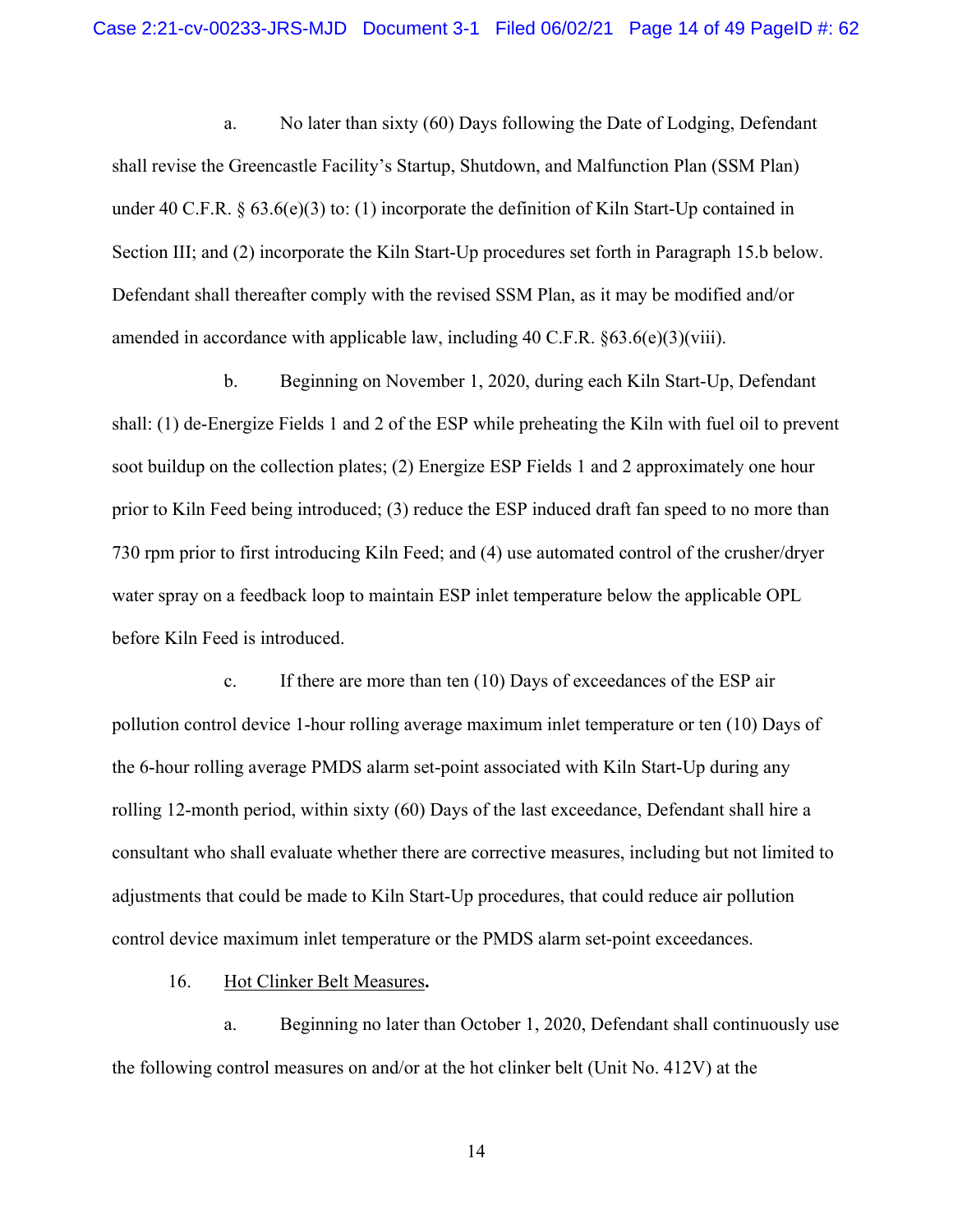Greencastle Facility when the hot clinker belt is in operation and discharging outside.

- $(1)$ a stacker chute;
- $(2)$ a 33' by 30' enclosure;
- $(3)$ a water spray system or dust collector; and
- a settling curtain.  $(4)$

In the event Defendant installs one or more dust collectors to control particulate from the hot clinker belt (Unit No. 412V), Defendant has the option to use the dust collector(s) or water spray or both.

b. By no later than October 1, 2021, Defendant shall evaluate the efficacy of the control measures set forth in Paragraph  $16.a(1)-(4)$  above in reducing opacity from the hot clinker belt and submit a report of the evaluation to EPA and the State for comment. If Defendant reasonably concludes that the measures have significantly reduced opacity from the hot clinker belt, Defendant shall continue to operate them. If the above-listed control measures have not significantly reduced opacity exceedance instances (by 80% or more) from the hot clinker belt, then no later than December 1, 2021, Defendant shall submit to EPA and IDEM for approval pursuant to Section VII (Comment and Approval of Submissions) below, a plan that identifies additional measures it will undertake to reduce opacity from the hot clinker belt and a schedule for implementing such measures, and shall implement the EPA/IDEM-approved plan as provided in Paragraph 31 below.

17. Flow/No Flow Indicator to Supplement the HWF Flow Meter. By no later than July 1, 2020, Defendant shall continuously operate a Flow/No Flow indicator that monitors the position of the valves that cut off the flow of hazardous waste to the Kiln, as corroboration that hazardous waste is not flowing to the Kiln combustion chamber.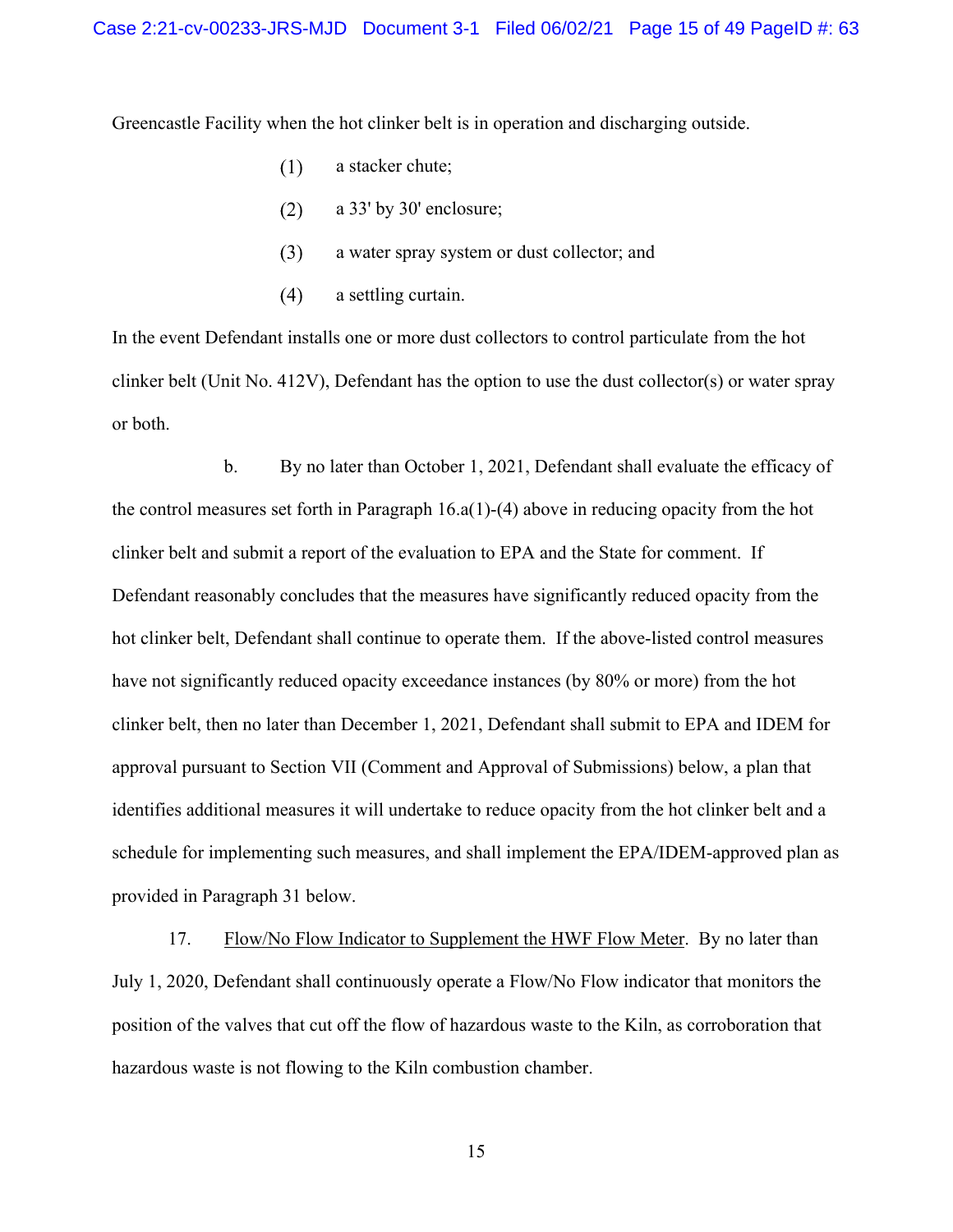18. Compliance with HWC MACT CO Limit. Beginning on January 1, 2021,

Defendant shall comply with the following measures specified in subparagraphs 18.a-d below if CO measured at the Kiln bypass discharge exceeds 100 parts per million by volume (ppmv) over an hourly rolling average (monitored continuously with a continuous emissions monitoring system (CEMS)), dry basis and corrected to 7% oxygen  $(O_2)$  more than 15 instances in any 6 month rolling period while hazardous waste fuels are in the combustion chamber.

a. Retain a third party independent consultant within forty-five (45) Days.

b. The retained consultant shall within ninety (90) Days of such retention, complete a study to identify the root causes of the non-compliance and additional measures and/or protocols (including alternative compliance demonstration approaches) that can be deployed at the Greencastle Facility to reduce the frequency of CO exceedances.

c. No later than ninety (90) Days after retention of the consultant, Defendant shall submit to EPA and IDEM the consultant's proposal for approval pursuant to Section VII (Comment and Approval of Submissions) below.

d. Upon EPA and IDEM approval, Defendant shall implement the consultant's proposal as provided in Paragraph 31 below.

19. Compliance with Facility Opacity Limit. Beginning with the 12-month period ending on December 31, 2020, no later than the fifth day of each calendar month, Defendant shall determine the percentage of operating time in excess of the applicable SIP opacity limit set forth in the Indiana SIP (326-5-1) at the Kiln stack during the preceding 12 calendar months (not including any days in the current month). If Defendant exceeds the opacity limit more than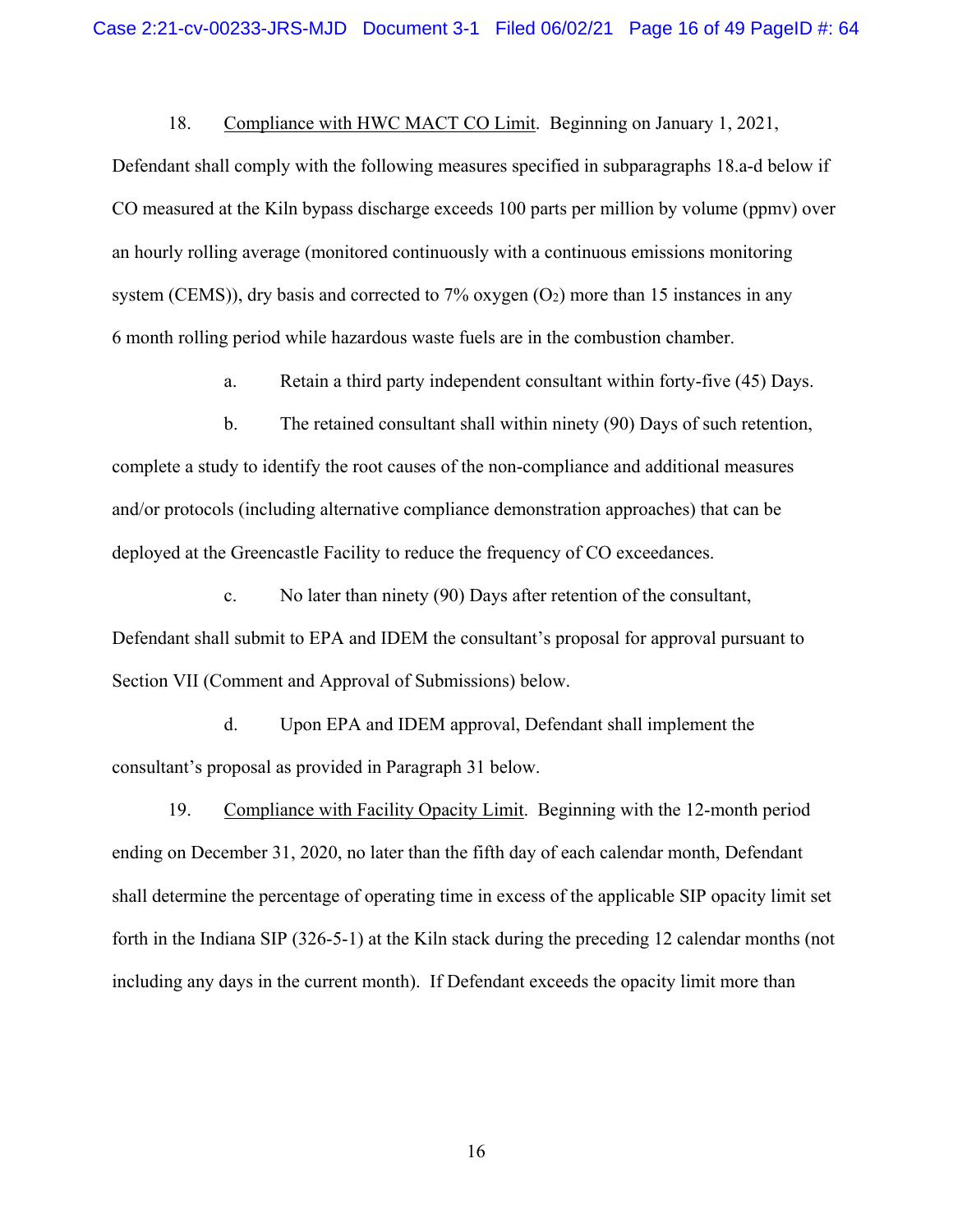0.350% of the Kiln's operating time in a 12-month period, it shall then implement the following measures.

a. Retain a third party independent consultant within forty-five (45) Days.

b. Within sixty (60) Days of retention, Defendant shall ensure that its consultant develops a scope of work and schedule for performance of the evaluation required hereunder and submit such scope and schedule to EPA for comment pursuant to Section VII (Comment and Approval of Submissions).

exceedances. c. In accordance with the deadline set forth in Paragraph 31 below, Defendant shall ensure that its consultant implements the evaluation and completes a report that identifies the root causes of the non-compliance and proposes additional measures and/or protocols that can be deployed at the Greencastle Facility to reduce the frequency of opacity

d. Within forty-five  $(45)$  Days of its consultant's completion of the report and proposal in Paragraph 19.c above, Defendant shall submit to EPA and IDEM the consultant's report and proposal, along with Defendant's plan and schedule for implementation of the measures contained in the consultant's proposal for approval pursuant to Section VII (Comment and Approval of Submissions) below.

e. Upon EPA and IDEM approval, Defendant shall implement the consultant's proposal as provided in Paragraph 31 below.

20. Permits. Where any compliance obligation under this Section requires Defendant to obtain a federal, state, or local permit or approval, Defendant shall submit timely and complete applications and take all other actions necessary to obtain all such permits or approvals. Defendant may seek relief under the provisions of Section X (Force Majeure) for any delay in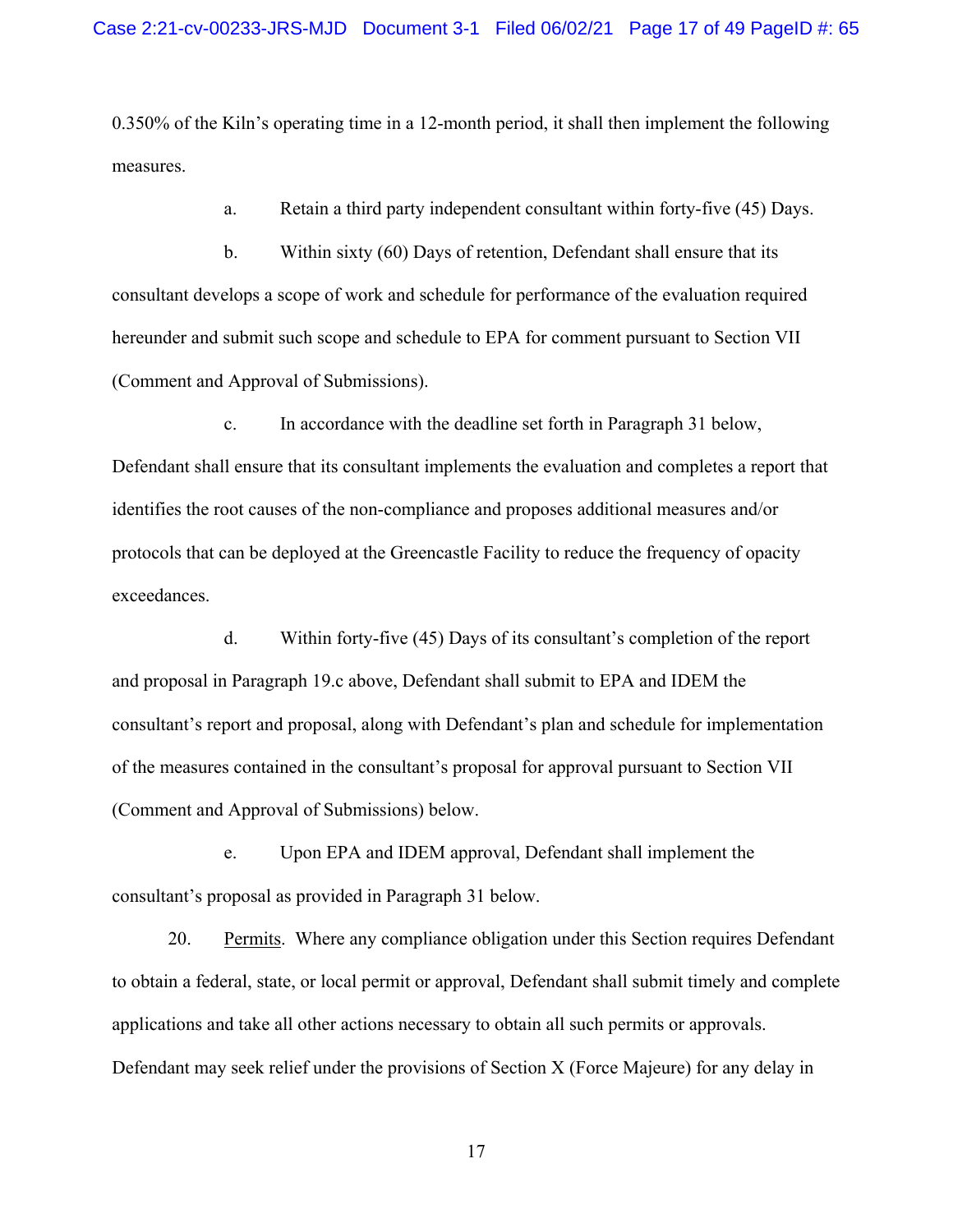the performance of any such obligation resulting from a failure to obtain, or a delay in obtaining, any permit or approval required to fulfill such obligation, if Defendant has submitted timely and administratively complete applications and has taken all other actions reasonably necessary to support issuance of all such permits or approvals.

### **VI. ADDITIONAL INJUNCTIVE RELIEF**

21. Defendant shall implement the following Environmental Mitigation Projects at the Greencastle Facility more specifically described in Appendix A hereto: (a) dust collector projects (2); and (b) road paving (4 areas).

22. Defendant shall maintain, and present to EPA and IDEM upon request, all documents reasonably necessary to substantiate the completion of the Mitigation Projects described in Appendix A and shall provide these documents to EPA and IDEM within thirty (30) Days following a request for the documents.

23. All reports prepared by Defendant pursuant to the requirements of this Section of the Consent Decree and required to be submitted to EPA and IDEM shall be publicly available from Defendant without charge in paper or electronic format.

24. Defendant shall certify, as part of each report submitted to EPA and IDEM for the Project,

a. that, as of the Date Defendant executed this Decree, Defendant is not required to perform or develop the Mitigation Projects by any federal, state, or local law or regulation and is not required to perform or develop the Mitigation Projects by agreement, grant, or as injunctive relief awarded in any other action in any forum;

b. that the Mitigation Projects were not projects that Defendant was planning or intending to construct, perform, or implement other than in settlement of the claims resolved in this Decree;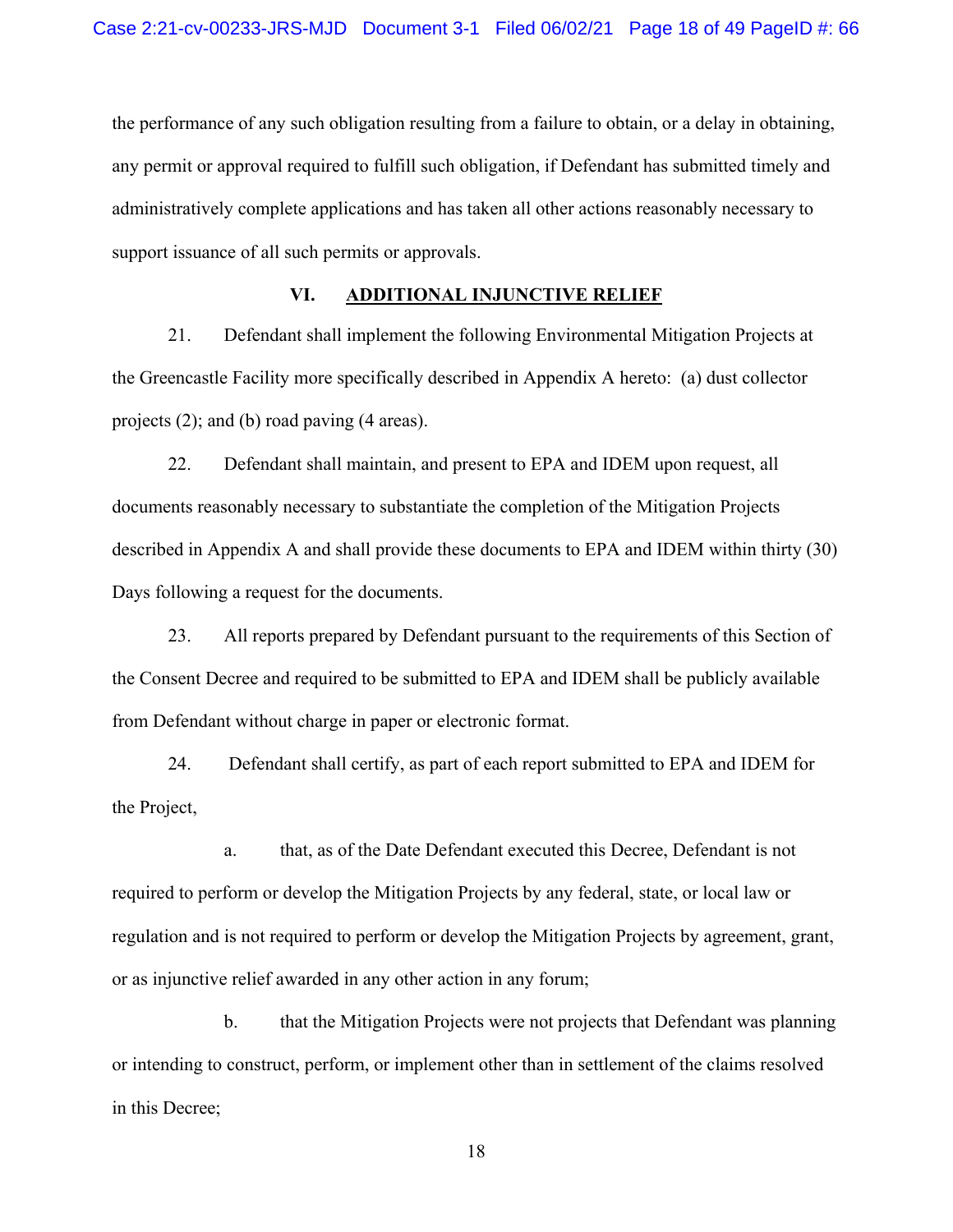c. that Defendant has not received and will not receive credit for the Mitigation Projects in any other enforcement action; and

d. that Defendant shall not use any pollutant reductions from the Mitigation Projects as netting reductions, pollutant offsets, or to apply for, obtain, trade, or sell any pollutant reduction credits.

25. Defendant shall use good faith efforts to secure as much environmental benefit as possible for the implemented Mitigation Projects, consistent with the applicable requirements and limits of this Consent Decree.

26. Beginning with the first semi-annual report due under Paragraph 32 and continuing until completion of the Mitigation Projects, Defendant shall provide EPA and IDEM with updates concerning the progress of the Mitigation Projects in the semi-annual reports it submits pursuant to Section VIII below (Reporting Requirements).

#### **VII. EPA AND IDEM REVIEW, COMMENT AND APPROVAL OF SUBMISSIONS**

27. Where any provision of this Consent Decree specifically requires the submission of a plan, notification, report, procedure, protocol, or other deliverable (hereinafter referred to as a submission) by Defendant to be subject to EPA and IDEM approval or subject to EPA and IDEM comment, or where any provision of this Consent Decree specifically references this Section VII, the submission shall be subject to the provisions of this Section.

28. For each submission subject to this Section VII, Defendant shall submit one copy of the submission to the EPA and IDEM addressee listed in Section XV (Notices) along with any underlying data, documents or other information that this Decree requires accompany the submission in a widely-recognized electronic format (such as .pdf or Microsoft® Excel).

29. Submissions Subject to EPA and IDEM Approval.

a. Unless otherwise provided herein, for submissions subject to EPA and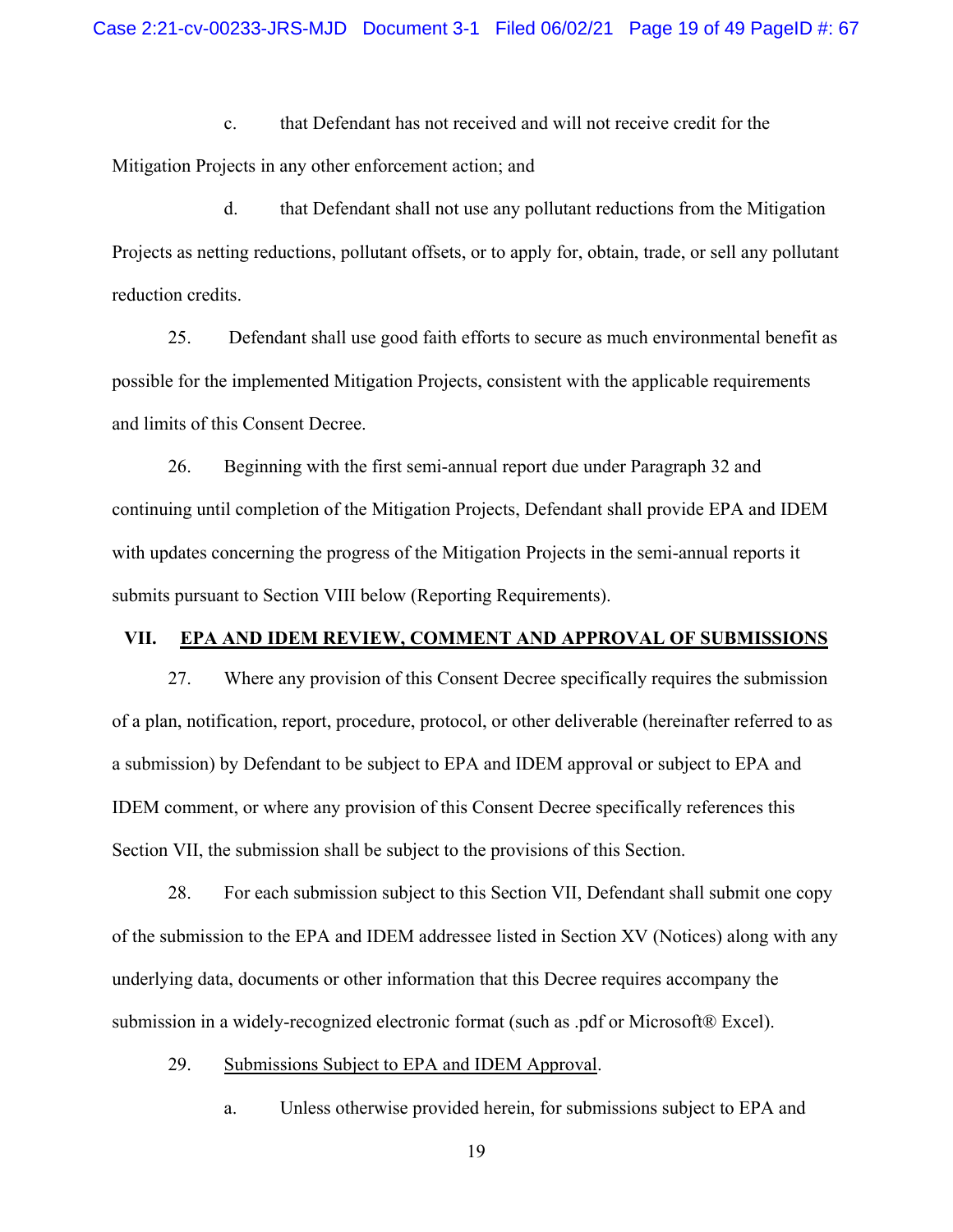IDEM approval, EPA and IDEM may approve the submission or decline to approve it, in whole or in part, and may provide written comments.

b. Unless otherwise provided herein, if EPA and IDEM disapprove a submission, in whole or in part, they shall state in writing the basis for such disapproval.

c. Unless otherwise provided herein, upon receiving EPA's written comments or written notice that EPA and IDEM disapproves a submission, in whole or in part, Defendant shall have forty-five (45) Days (or such other time frame approved by EPA or IDEM, as the case may be) to: (1) alter the submission consistent with EPA's written comments or notice of disapproval and provide the submission to EPA and IDEM for final approval, or (2) to invoke Dispute Resolution under Section XI.

d. If EPA or IDEM, as the case may be, fails to approve or disapprove a submission in writing within ninety (90) Days of the submission, Defendant may invoke Dispute Resolution under Section XI for EPA's or IDEM's failure to act on the submission.

30. Submissions Subject to EPA and IDEM Comment.

a. Unless otherwise provided herein, for submissions under any provision of this Consent Decree that are subject to EPA and IDEM comment, EPA and IDEM may provide written comments on the submission, in whole or in part, or may decline to comment. If EPA and IDEM provides written comments within ninety (90) Days of receiving a submission, Defendant shall within forty-five (45) Days of receiving such comments either: (1) alter and implement the submission consistent with EPA's written comments and re-submit the submission to EPA, or (2) submit the matter for Dispute Resolution under Section XI.

b. EPA may provide written comments requiring changes to the submission after ninety (90) Days of receiving the submission in which case Defendant shall implement the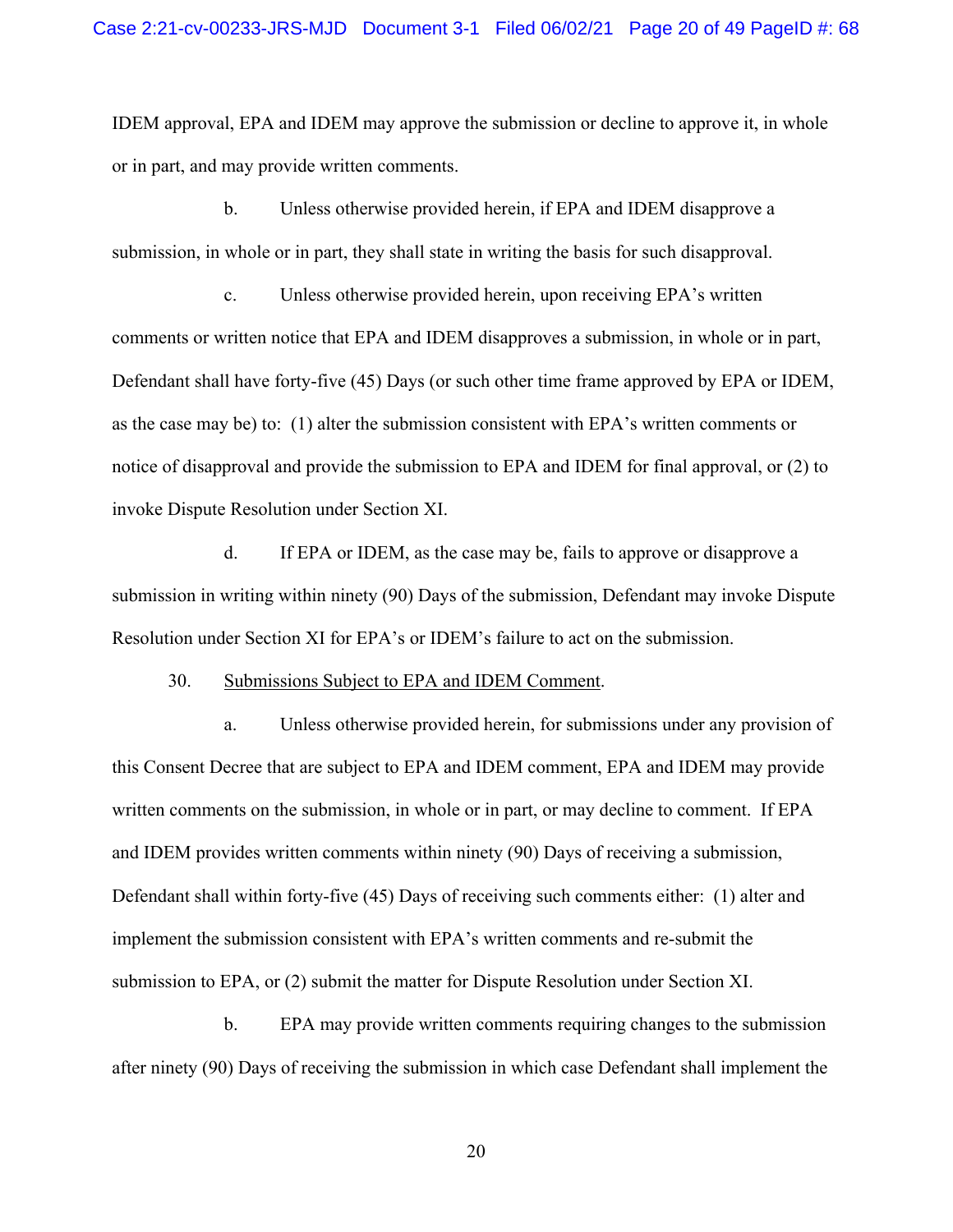comments within sixty (60) Days of receiving EPA's comments unless it would be unduly burdensome to do so given the degree to which Defendant has proceeded with implementing the submission or otherwise unreasonable. If Defendant determines that implementation of the written comments is unduly burdensome or otherwise unreasonable, it may invoke Dispute Resolution under Section XI within sixty (60) Days of receiving EPA and IDEM comments.

 change to incorporate EPA and IDEM comments as provided for herein. 31. Implementation of Plans, Limits, or Other Measures Pursuant to Submissions Subject to EPA and IDEM Comment or Approval. Unless otherwise provided for herein, upon receipt of EPA's or IDEM's final approval of, or comments on, a submission, or upon the expiration of ninety (90) Days from the date of a submission subject to EPA and IDEM comment (not approval) or upon completion of any Dispute Resolution process under Section XI regarding a submission, Defendant shall implement the submission in accordance with the requirements and schedule within the submission as approved by, or commented on by EPA or IDEM, or as submitted if ninety (90) Days have passed since the submission with no EPA or IDEM comments received, or as altered through the Dispute Resolution process under Section XI. Nothing herein shall prevent Defendant from implementing a submission earlier subject to

#### **VIII. REPORTING REQUIREMENTS**

32. Defendant shall submit the following reports to EPA and IDEM at the addresses set forth Section XV (Notices):

a. By July  $31<sup>st</sup>$  and January  $31<sup>st</sup>$  of each year after the Date of Lodging of this Consent Decree until termination of this Decree pursuant to Section XIX, Defendant shall submit a semi-annual report containing the following information for the six (6) month period from January 1 through June 30, and July 1 through December 31 respectively:

> descriptions of the status of the construction and operation of the  $(1)$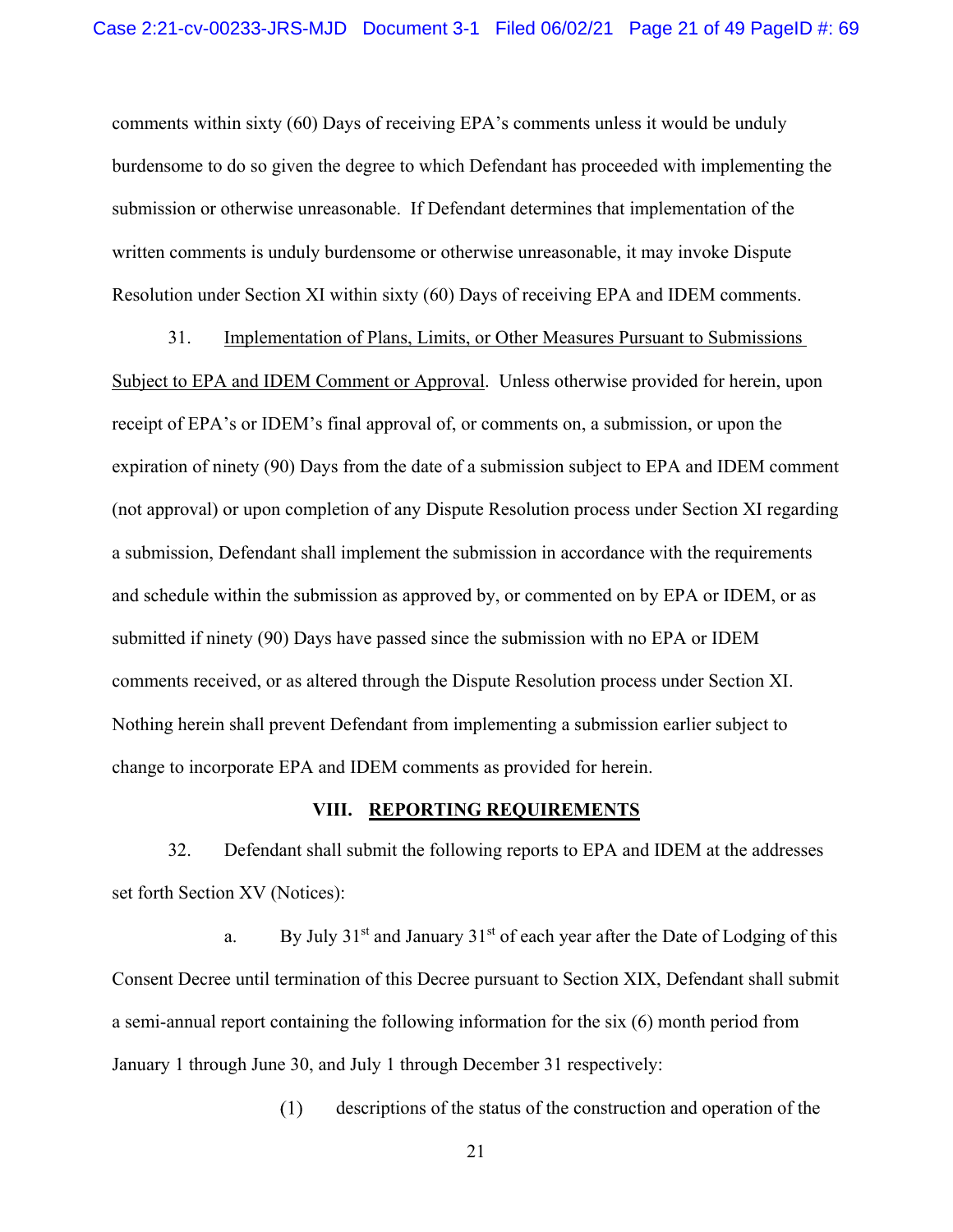compliance measures in Section V (Compliance Requirements) including the completion of milestones, problems encountered or anticipated, together with implemented or proposed solutions;

- $(2)$ the status of permit applications that pertain to any requirements in this Consent Decree;
- $(3)$ the status of the construction of the projects required under Section VI (Additional Injunctive Relief) including the completion of milestones, problems encountered or anticipated, together with implemented or proposed solutions;
- Any changes made to the SSM Plan since the last semi-annual  $(4)$ report; and
- $(5)$ Copies of the semi-annual reports and excess emission reports submitted to IDEM under the Greencastle Facility's Title V Permit.

The first semi-annual report shall be due on July 31, 2021.

b. The report shall also include a description of any non-compliance with the requirements of this Consent Decree and an explanation of the violation's likely cause and of the remedial steps taken, or to be taken, to prevent or minimize such violation.

33. If Defendant violates, or has reason to believe that it may violate, any requirement of this Consent Decree, Defendant shall notify DOJ, EPA and IDEM of such violation and its likely duration, in writing, within ten (10) business Days of the Day Defendant first becomes aware of the violation, with an explanation of the violation's likely cause and of the remedial steps taken, or to be taken, to prevent or minimize such violation. If the cause of a violation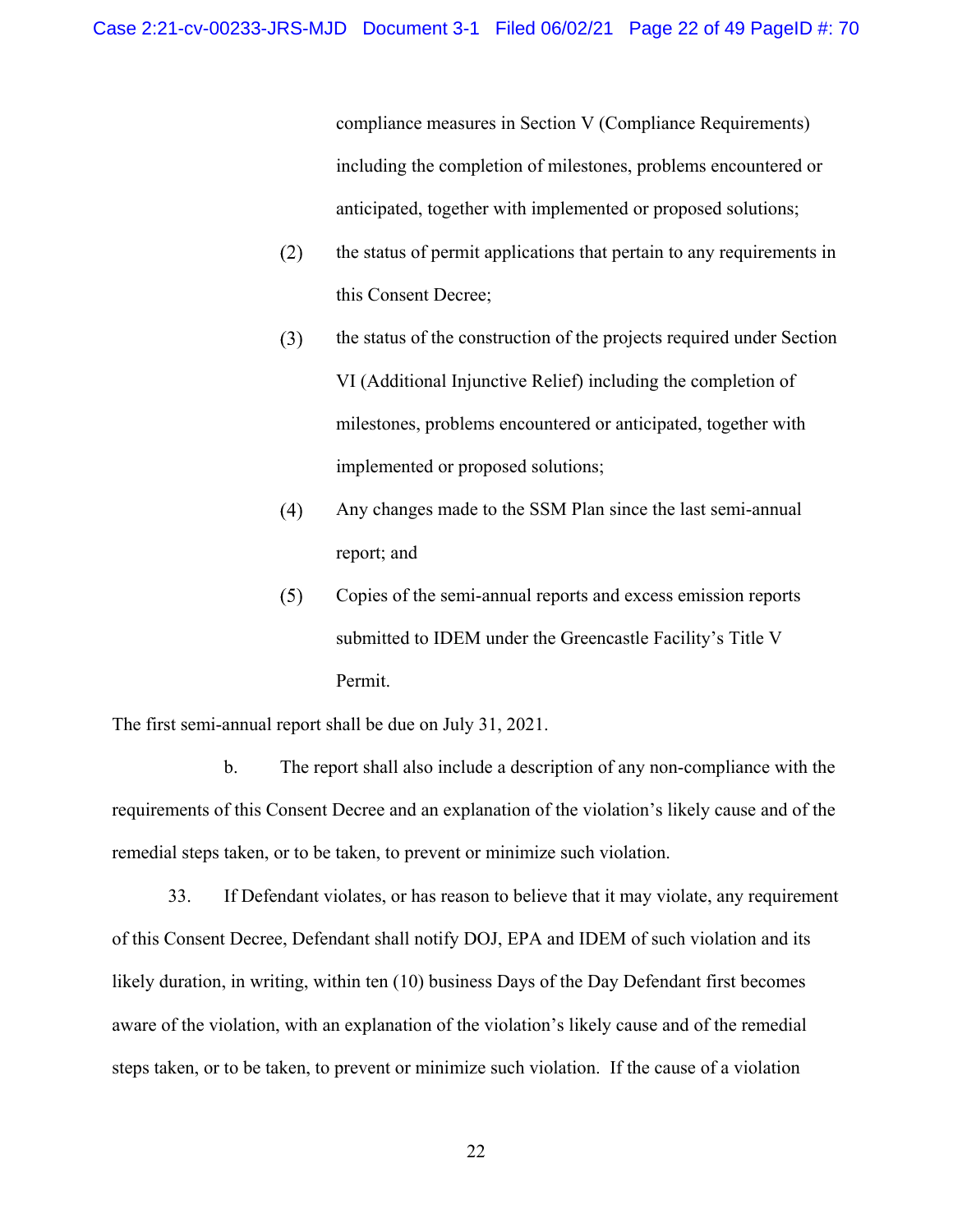cannot be fully explained at the time the report is due, Defendant shall so state in the report. Defendant shall investigate the cause of the violation and shall then submit an amendment to the report, including a full explanation of the cause of the violation, within thirty (30) Days of the Day Defendant becomes aware of the cause of the violation. Nothing in this Paragraph or the following Paragraph relieves Defendant of its obligation to provide the notice required by Section X (Force Majeure).

34. Whenever any violation of this Consent Decree or any other event affecting Defendant's performance under this Decree may pose an immediate threat to the public health or welfare or the environment, Defendant shall notify EPA and IDEM by email to the notice recipients listed in Section XV (Notices) as soon as possible, but no later than 24 hours after Defendant first knew of the violation or event. This procedure is in addition to the requirements set forth in the preceding Paragraph.

35. Each report submitted by Defendant under this Section shall be signed by an official of the submitting party and include the following certification:

I certify under penalty of law that this document and all attachments were prepared under my direction or supervision in accordance with a system designed to assure that qualified personnel properly gather and evaluate the information submitted. Based on my inquiry of the person or persons who manage the system, or those persons directly responsible for gathering the information, the information submitted is, to the best of my knowledge and belief, true, accurate, and complete. I have no personal knowledge that the information submitted is other than true, accurate, and complete. I am aware that there are significant penalties for submitting false information, including the possibility of fine and imprisonment for knowing violations.

36. This certification requirement does not apply to emergency or similar

notifications where compliance would be impractical.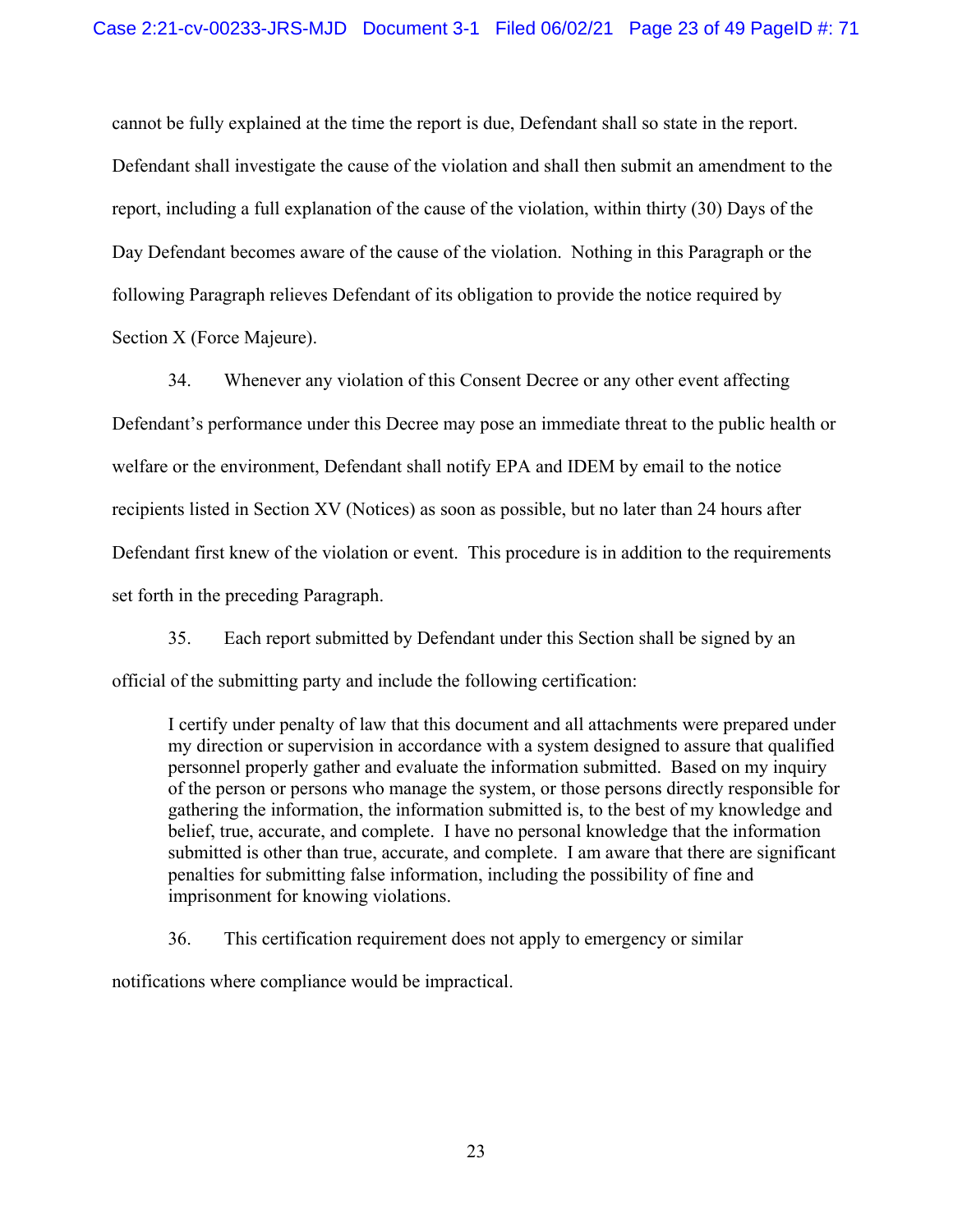37. The reporting requirements of this Consent Decree do not relieve Defendant of any reporting obligations required by the CAA or implementing regulations, or by any other federal, state, or local law, regulation, permit, or other requirement.

38. Any information provided pursuant to this Consent Decree may be used by the United States and the State in any proceeding to enforce the provisions of this Consent Decree and as otherwise permitted by law.

#### **IX. STIPULATED PENALTIES**

39. Defendant shall be liable for stipulated penalties to the United States and the State for violations of this Consent Decree as specified below, unless excused under Section X (Force Majeure). A violation includes failing to perform any obligation required by the terms of this Decree, including any work plan or schedule approved under this Decree, according to all applicable requirements of this Decree and within the specified time schedules established by or approved under this Decree. Unless otherwise noted below, stipulated penalties shall accrue per violation per day; provided, however, that a continuous violation of the same parameter over multiple averaging periods during a single day (for example, an exceedance of a SIP opacity limit for 3 consecutive 6 min. periods) shall be considered a single event or violation, and not three separate violations. The number of Days of a particular violation is calculated as the total Days on which a violation occurred but shall reset to Day 1 if compliance is achieved between violations and Defendant demonstrates that the violations are not due to the same cause. For example, in the case of a violation that occurs for 34 Days, ceases for several Days and then resumes due to a different cause, the stipulated penalty for the first Day on which the violation resumes shall be calculated as Day 1 of the violation.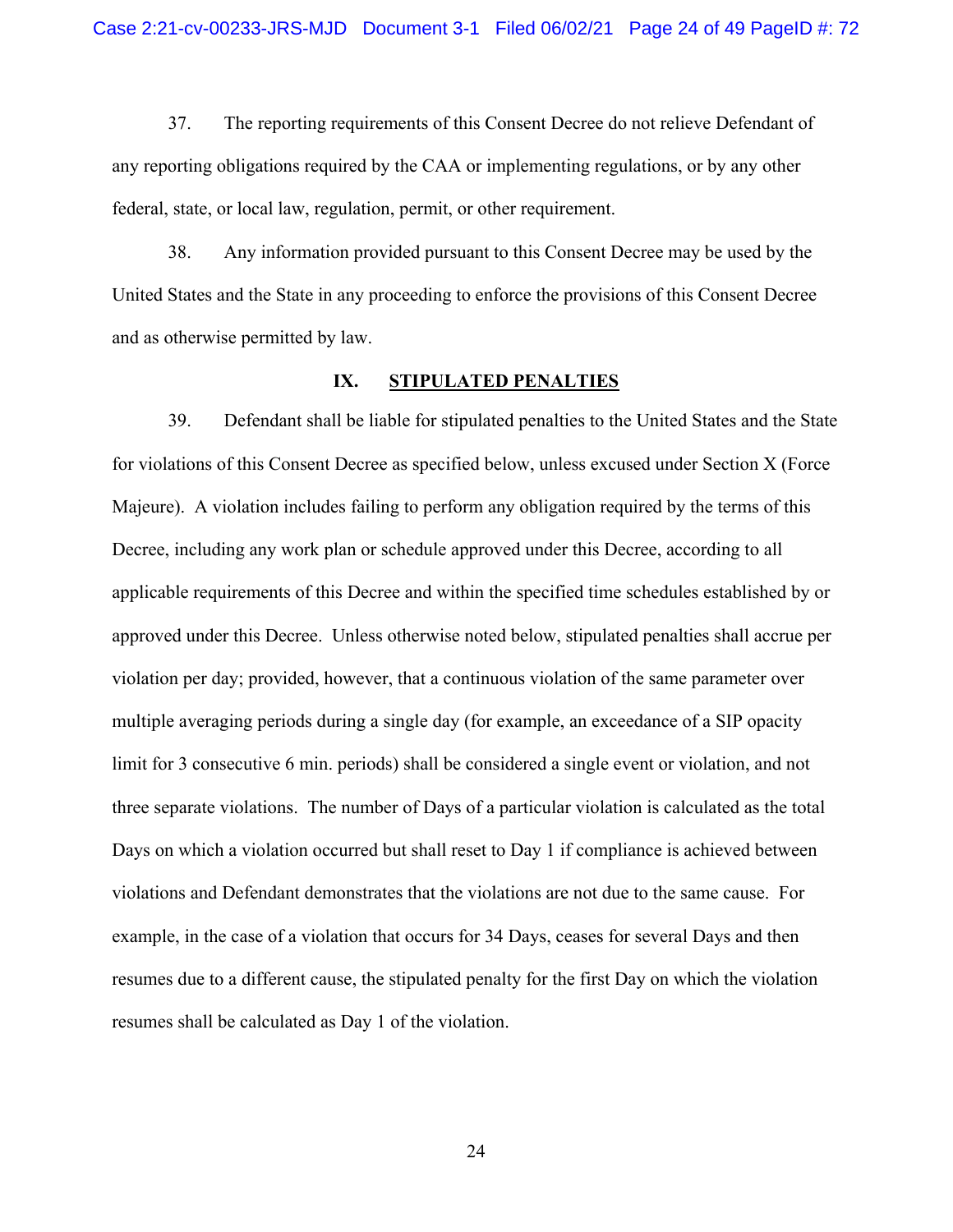40. Late Payment of Civil Penalty. If Defendant fails to pay the civil penalty required to be paid under Section IV (Civil Penalty) when due, Defendant shall pay a stipulated penalty of \$2,000 per Day for each Day that the payment is late.

41. Compliance Requirements. Defendant shall be liable for the penalties in the amounts set forth below for the following violations of Section V (Compliance Requirements) of this Consent Decree, except for violations of recordkeeping and reporting requirements which are subject to stipulated penalties in Paragraph 43 below.

a. Occurrence of a MACT Exceedance or Non-Compliance with a Portland

Cement MACT Emissions Limit in Violation of Paragraph 13.a or b (except the Carbon

Monoxide (CO) Emissions Limit addressed in Paragraph 41.b below). Defendant shall be liable

for the following stipulated penalties for each violation of Paragraph 13.a or b above arising from

an HWC MACT Exceedance (except the HWC MACT CO emissions limit addressed in

Paragraph 41.b below) or violation of a Kiln stack emissions limit in the Portland Cement

MACT.

| <b>Stipulated Penalty Amount Per Each HWC</b><br><b>MACT Exceedance or Violation of a Kiln</b><br>stack Portland Cement MACT Emissions<br>Limit | <b>Number of Exceedances of or Deviation with</b><br><b>Same Limit in Six Month Period (Jan 1)</b><br>through June 30 and July 1 through<br>December 31 of each Calendar Year) |
|-------------------------------------------------------------------------------------------------------------------------------------------------|--------------------------------------------------------------------------------------------------------------------------------------------------------------------------------|
| \$1000                                                                                                                                          | $1 - 5$                                                                                                                                                                        |
| \$1500                                                                                                                                          | $6 - 15$                                                                                                                                                                       |
| \$3500 or 1.2 times the economic benefit of<br>non-compliance, whichever is greater.                                                            | 16 and above                                                                                                                                                                   |

# b. Exceedance of the HWC MACT CO Emissions Limit in Violation of

Paragraph 13.a. Defendant shall be liable for the following stipulated penalties for each violation of Paragraph 13.a above arising from an exceedance of the HWC MACT CO emissions limit set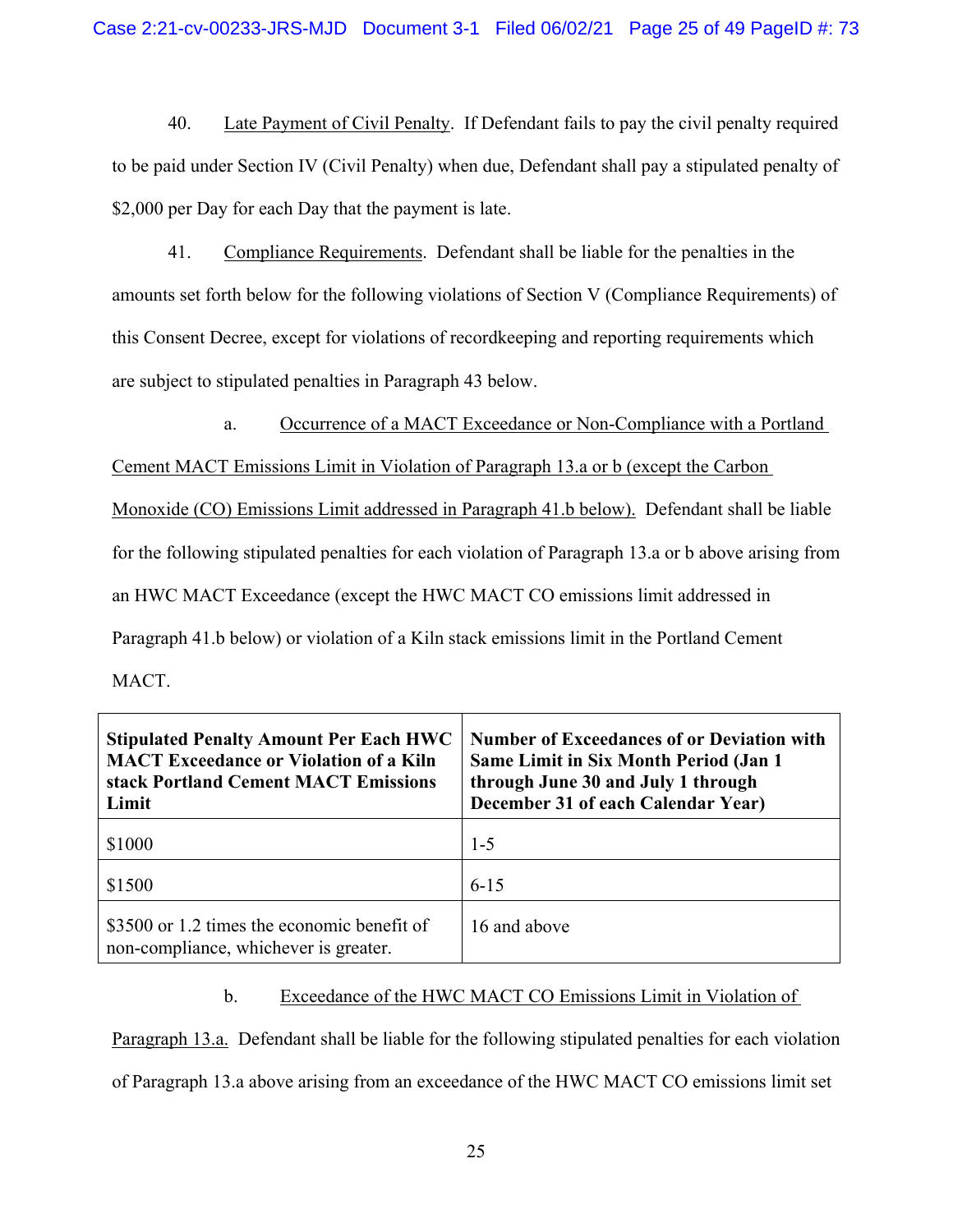forth in 40 C.F.R.  $\S$  63.1220(a)(5)(i), while hazardous waste fuels are in the combustion

chamber.

| <b>Stipulated Penalty Amount Per Each HWC</b><br><b>MACT CO Emissions Limit Exceedance</b> | <b>Number of Exceedances in Six Month</b><br>Period (Jan 1 through June 30 and July 1<br>through December 31 of each Calendar<br>Year) |
|--------------------------------------------------------------------------------------------|----------------------------------------------------------------------------------------------------------------------------------------|
| \$1000                                                                                     | $1 - 5$                                                                                                                                |
| \$1500                                                                                     | $6 - 30$                                                                                                                               |
| \$3,500 or 1.2 times the economic benefit of<br>non-compliance, whichever is greater.      | 30 and above                                                                                                                           |

c. Violation of Paragraph 13.e Indiana SIP Opacity Standards. Defendant

shall be liable for the following stipulated penalties assessed per violation per Day for each

violation of Paragraph 13.e. arising from non-compliance with a SIP opacity limit or standard.

| <b>Number of 6 Minute Blocks</b><br><b>Over Limit Per Calendar</b> | <b>Average Excess Opacity of</b><br><b>Monthly Six Minute Blocks</b> | <b>Stipulated</b><br><b>Penalty Amount</b> |
|--------------------------------------------------------------------|----------------------------------------------------------------------|--------------------------------------------|
| <b>Month</b>                                                       | <b>Above Limit</b>                                                   | Per Day                                    |
| $1 - 168$                                                          | 1-10% Above Limit                                                    | \$500                                      |
|                                                                    | $11-30\%$ above limit                                                | \$750                                      |
|                                                                    | 31% above limit or greater                                           | \$1500                                     |
| 169-250                                                            | 1-10% Above Limit                                                    | \$1000                                     |
|                                                                    | $11-30\%$ above limit                                                | \$1500                                     |
|                                                                    | 31% above limit or greater                                           | \$2500                                     |
| Greater than 250                                                   | 1-10% Above Limit                                                    | \$3000                                     |
|                                                                    | 11-30% above limit                                                   | \$4000                                     |
|                                                                    | 31% above limit or greater                                           | \$5000                                     |

d. Other Violations of Paragraph 13. Defendant shall be liable for the

following stipulated penalties assessed per violation per Day for each violation of Paragraph 13, arising from non-compliance with any emissions, work practice, monitoring, investigation or corrective action requirement listed in Paragraph 13 above for which no other stipulated penalty applies in Paragraphs 41 a-c above.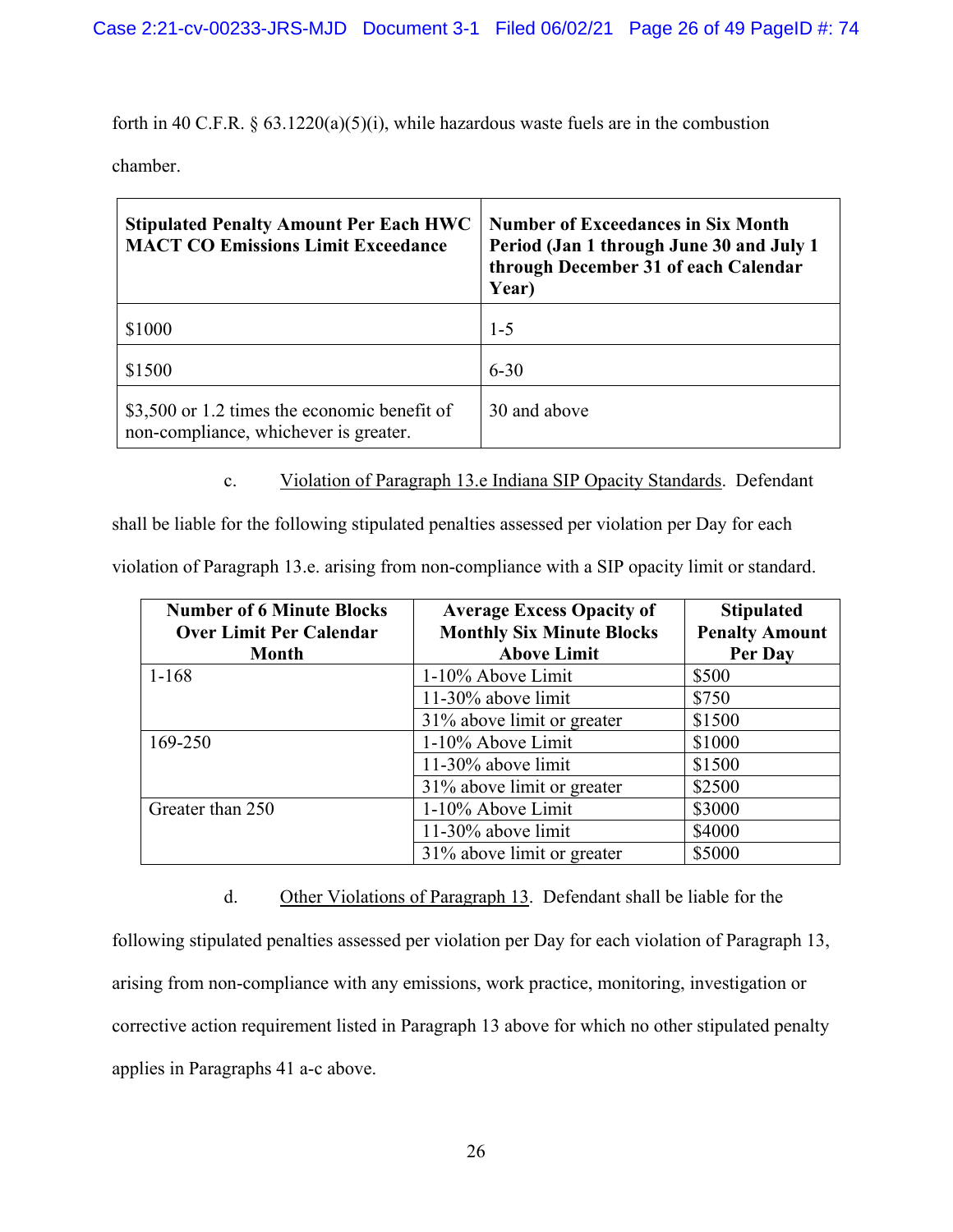| <b>Stipulated Penalty Amount Per Day</b> | <b>Period of Delay or Non-Compliance</b> |  |
|------------------------------------------|------------------------------------------|--|
| \$500                                    | Days $1-10$                              |  |
| \$1000                                   | Days 11-30                               |  |
| \$3500                                   | Days 31 and Beyond                       |  |

e. Violation of Any Requirement in Paragraphs 14-19 of this Consent

Decree. Defendant shall be liable for the following stipulated penalties assessed per violation

per Day for each violation of a requirement set forth in Paragraphs 14-19 of this Consent Decree.

| <b>Stipulated Penalty Amount Per Day</b>                           | <b>Period of Delay or Non-Compliance</b> |
|--------------------------------------------------------------------|------------------------------------------|
| \$500                                                              | Days $1-10$                              |
| \$1000                                                             | Days $11-30$                             |
| S2500 or 1.2 times the economic benefit of non- Days 31 and Beyond |                                          |
| compliance, whichever is greater                                   |                                          |

42. Violation of Additional Injunctive Relief Requirements. Defendant shall be liable

for the following stipulated penalties assessed per violation per day for each violation of any

requirement in Section VI of this Consent Decree and Appendix A (Additional Injunctive

Relief), except for violations of recordkeeping and reporting requirements which are subject to

stipulated penalties in Paragraph 43 below.

| <b>Stipulated Penalty Amount Per Day</b> | <b>Period of Delay or Non-Compliance</b> |
|------------------------------------------|------------------------------------------|
| \$500                                    | Days $1-10$                              |
| \$1000                                   | Days $11-30$                             |
| \$2500                                   | Days 31 and Beyond                       |

43. Violation of Recordkeeping and Reporting Requirements. Defendant shall be

liable for the following stipulated penalties assessed per violation per Day for each violation of

any recordkeeping or reporting requirement in this Consent Decree or in Appendix A.

| <b>Stipulated Penalty Amount Per Day</b> | <b>Period of Delay or Non-Compliance</b> |  |
|------------------------------------------|------------------------------------------|--|
| \$200                                    | Days $1-10$                              |  |
| \$400                                    | Days 11-30                               |  |
| \$2000                                   | Days 31 and Beyond                       |  |

44. All Other Violations of the Consent Decree. Defendant shall be liable for the

following stipulated penalties assessed per violation per Day for each failure to comply with any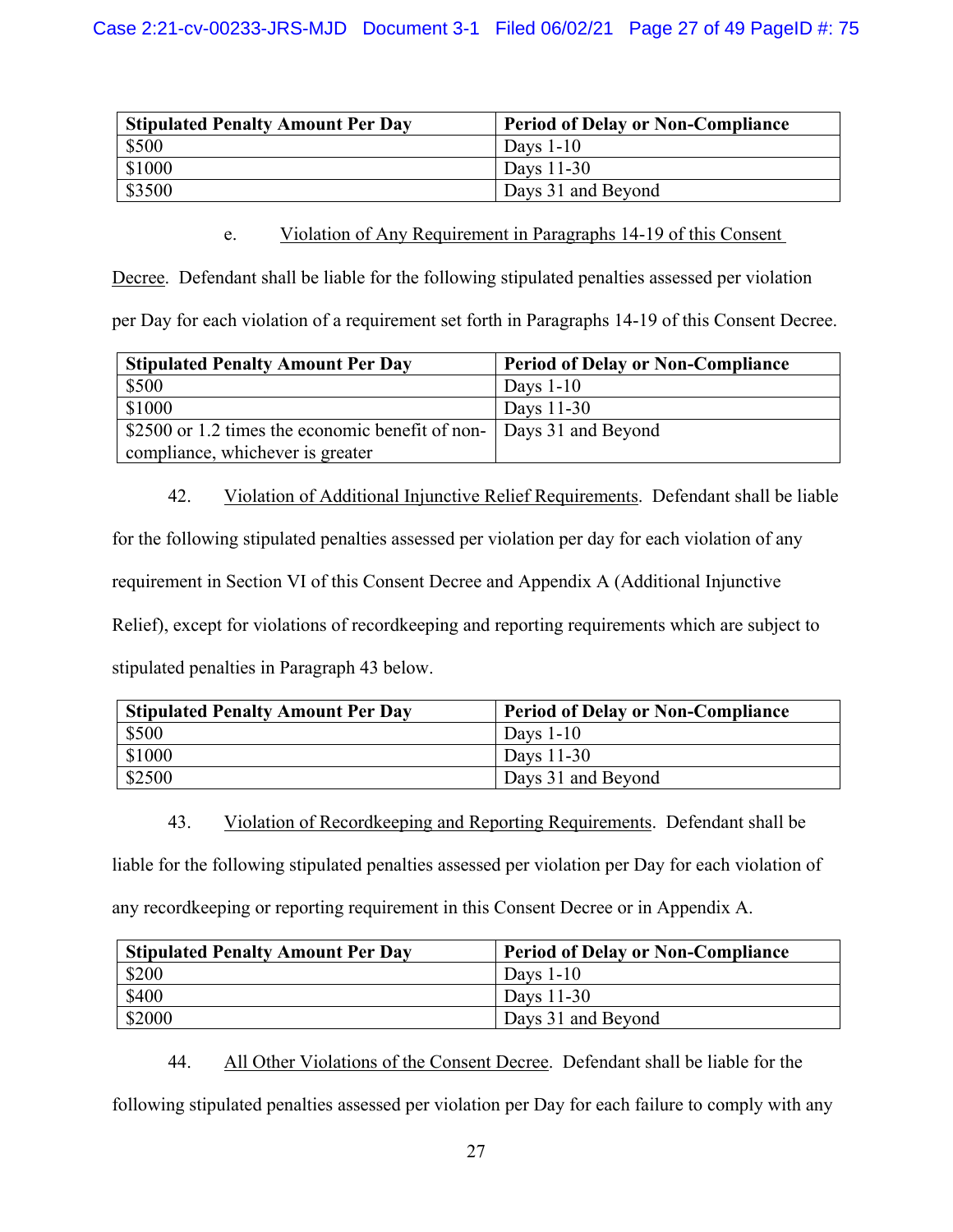other Consent Decree term, condition, or requirement that does not have a specific stipulated penalty set forth in Paragraphs 41 - 43 above.

| <b>Stipulated Penalty Amount Per Day</b> | <b>Period of Delay or Non-Compliance</b> |  |
|------------------------------------------|------------------------------------------|--|
| \$200                                    | Days $1-10$                              |  |
| \$300                                    | Days 11-30                               |  |
| \$750                                    | Days 31 and Beyond                       |  |

45. Stipulated penalties under this Section shall begin to accrue on the Day after performance is due or on the Day a violation occurs, whichever is applicable, and shall continue to accrue until performance is satisfactorily completed or until the violation ceases. Stipulated penalties shall accrue simultaneously for separate violations of this Consent Decree.

46. Either or both Plaintiffs may demand stipulated penalties by sending a written stipulated penalty demand to Defendant pursuant to Section XV (Notices). Defendant shall pay stipulated penalties to the United States and the State within thirty (30) Days of such demand. Unless the demand instructs otherwise, Defendant shall pay 50 percent of the total stipulated penalty amount due to the United States and 50 percent to the State. The Plaintiff making a demand for payment of a stipulated penalty shall simultaneously send a copy of the demand to the other Plaintiff.

47. Either Plaintiff may in the unreviewable exercise of its discretion, reduce or waive stipulated penalties otherwise due it under this Consent Decree.

48. Stipulated penalties shall continue to accrue as provided in Paragraph 45, during any Dispute Resolution, but need not be paid until the following:

a. If the dispute is resolved by agreement of the Parties or by a decision of EPA and IDEM that is not appealed to the Court, Defendant shall pay accrued penalties determined to be owing, together with Interest, to the United States and the State within thirty (30) Days of the effective date of the agreement or the receipt of EPA's or the State's decision or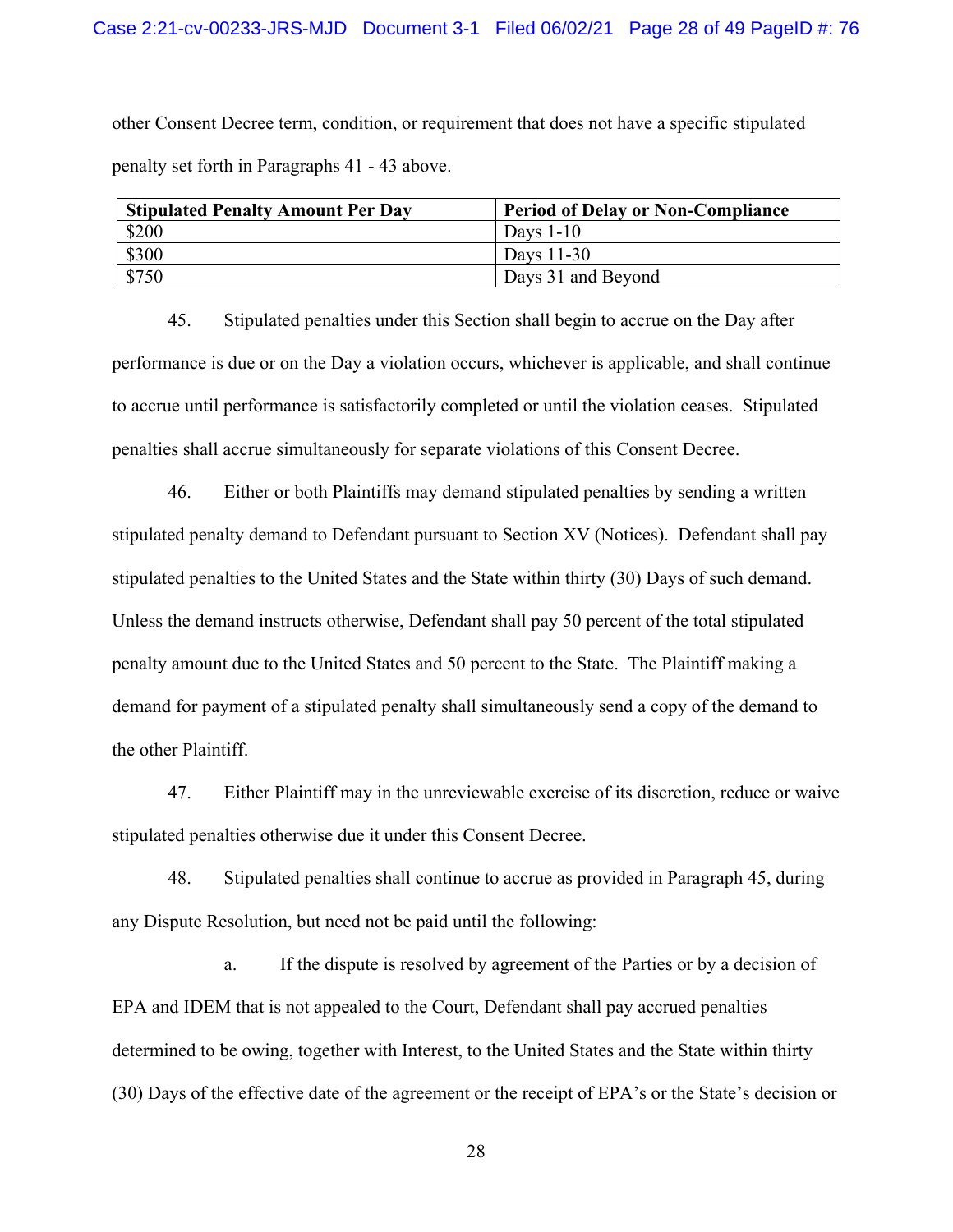order.

b. If the dispute is appealed to the Court, Defendant shall pay all accrued penalties determined by the Court to be owing, together with Interest, within sixty (60) Days of receiving the Court's decision or order, except as provided in subparagraph c, below.

c. If any Party appeals the District Court's decision, Defendant shall pay all accrued penalties determined to be owing, together with Interest, within thirty (30) Days of receiving the final appellate court decision, unless the appellate court decision remands the matter to the District Court for further proceedings, in which case such penalties shall be due as directed by the District Court within thirty (30) days of its decision on remand, except to the extent the remand decision is appealed in which case the procedures and schedule herein shall be repeated.

49. Upon the Effective Date, the stipulated penalty provisions of this Decree shall be retroactively enforceable with regard to violations of any requirement applicable prior to the Effective Date set forth in Paragraphs 14 through 19, provided that stipulated penalties that may have accrued prior to the Effective Date may not be demanded or collected unless and until this Consent Decree is entered by the Court.

50. Defendant shall pay stipulated penalties owing to the United States and the State in the manners set forth in Paragraph 9 with the confirmation notices required by Paragraph 11, except that the transmittal letter shall state that the payment is for stipulated penalties and shall state for which violation(s) the penalties are being paid.

51. If Defendant fails to pay stipulated penalties according to the terms of this Consent Decree, Defendant shall be liable for Interest on such penalties, accruing as of the date payment became due. Nothing in this Paragraph shall be construed to limit the United States or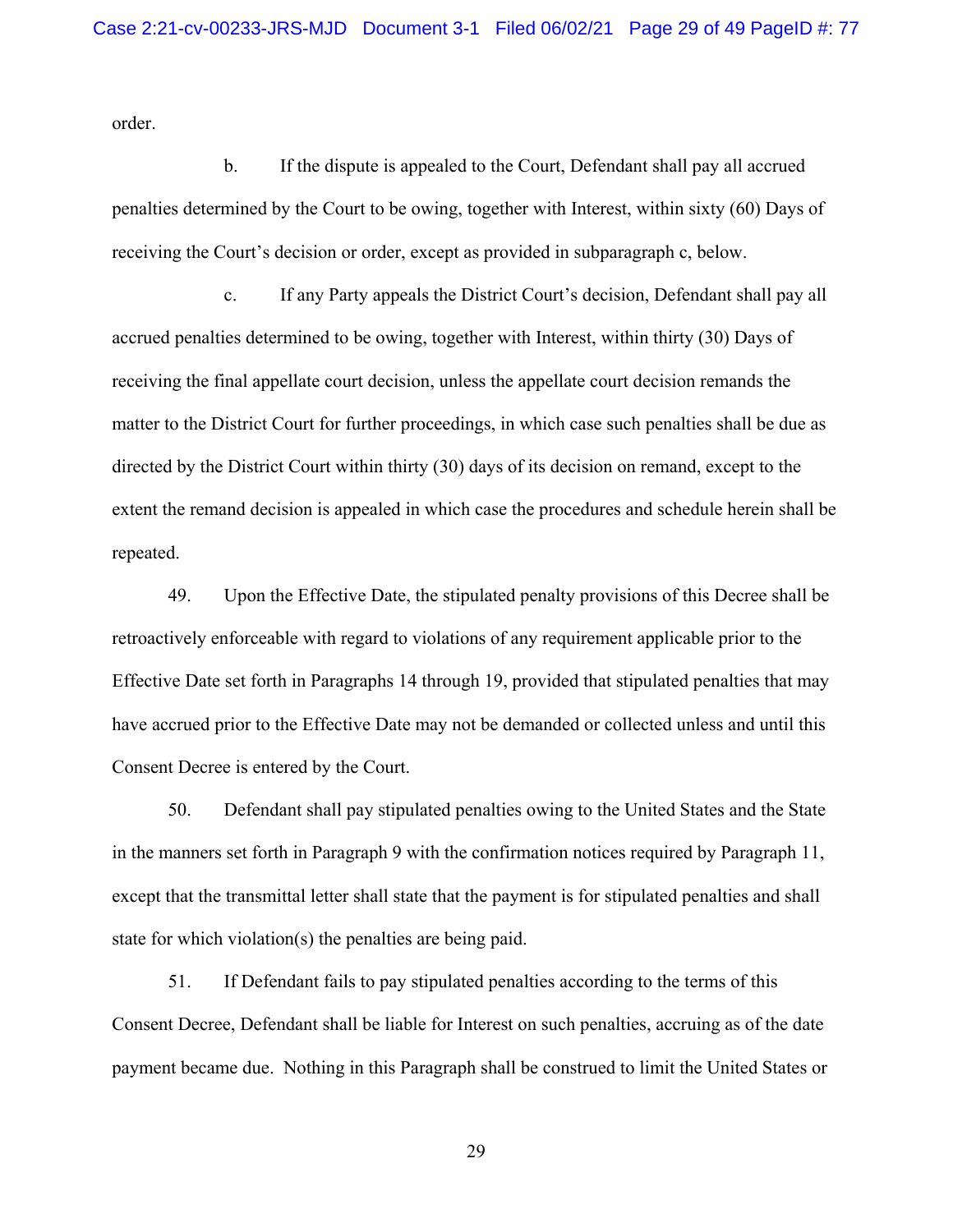the State from seeking any remedy otherwise provided by law for Defendant's failure to pay any stipulated penalties.

52. The payment of penalties and Interest, if any, shall not alter in any way Defendant's obligation to complete the performance of the requirements of this Consent Decree.

53. Non-Exclusivity of Remedy. Stipulated penalties are not the United States' or States' exclusive remedy for violations of this Consent Decree. Subject to the provisions of Section XIII (Effect of Settlement/Reservation of Rights), the United States and State expressly reserve the right to seek any other relief it deems appropriate for Defendant's violation of this Decree or applicable law, including but not limited to an action against Defendant for statutory penalties, additional injunctive relief, mitigation or offset measures, and/or contempt. However, the amount of any statutory penalty assessed for a violation of this Consent Decree shall be reduced by an amount equal to the amount of any stipulated penalty assessed and paid pursuant to this Consent Decree.

#### **X. FORCE MAJEURE**

54. "Force majeure," for purposes of this Consent Decree, is defined as any event arising from causes beyond the control of Defendant, of any entity controlled by Defendant, or of Defendant's contractors, that delays or prevents the performance of any obligation under this Consent Decree despite Defendant's best efforts to fulfill the obligation. The requirement that Defendant exercise "best efforts to fulfill the obligation" includes using best efforts to anticipate any potential force majeure event and best efforts to address the effects of any potential force majeure event (a) as it is occurring and (b) following the potential force majeure, such that the delay and any adverse effects of the delay are minimized. "Force Majeure" does not include Defendant's financial inability to perform any obligation under this Consent Decree.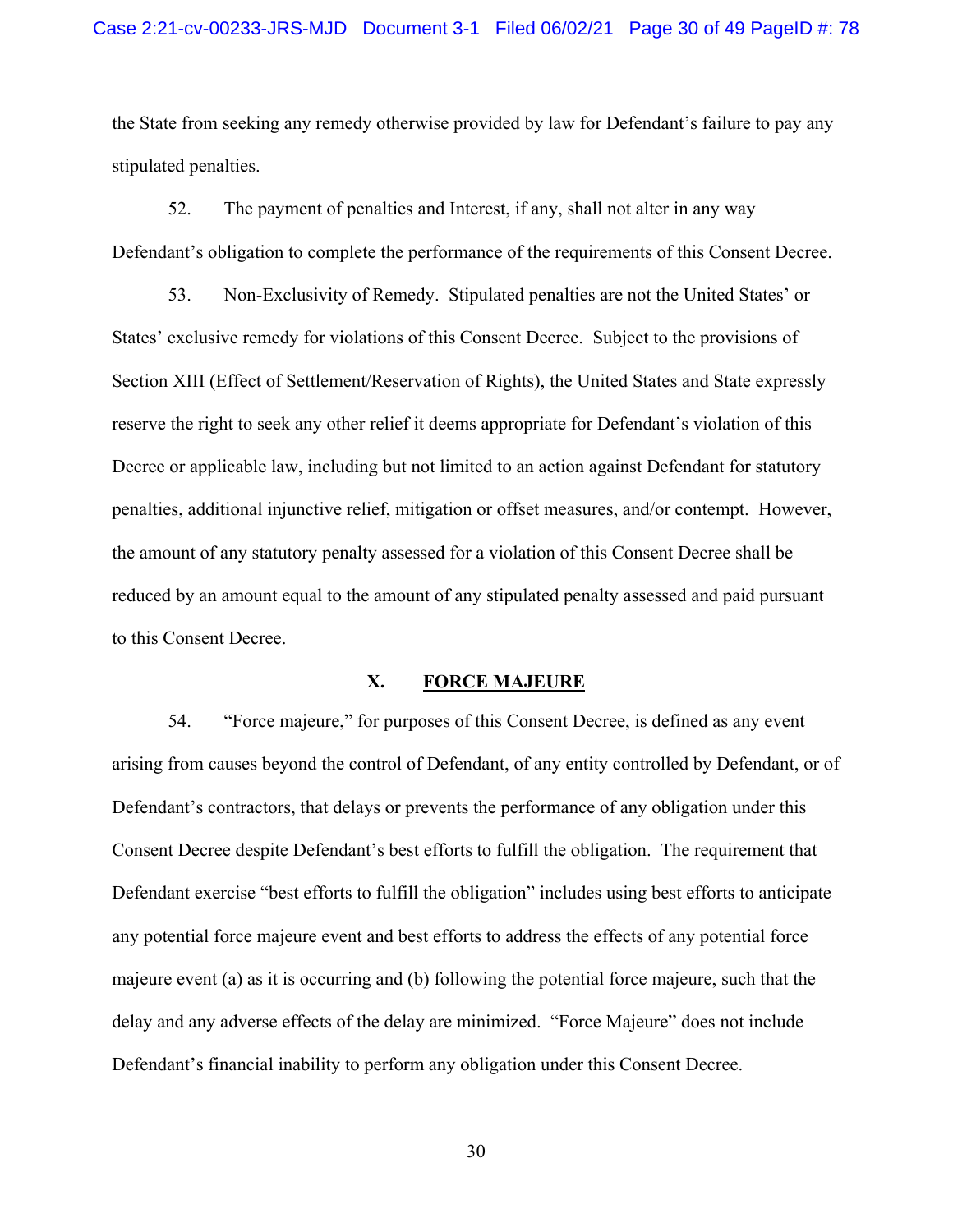55. If any event occurs or has occurred that may delay the performance of any obligation under this Consent Decree, whether or not caused by a force majeure event, Defendant shall provide notice by email to EPA and the State recipients listed in Section XV (Notices) within 72 hours of when Defendant first knew that the event might cause a delay. Within seven (7) Days thereafter, Defendant shall provide in writing to EPA and IDEM an explanation and description of the reasons for the expected delay; the anticipated duration of the delay; all actions taken or to be taken to prevent or minimize the delay; a schedule for implementation of any measures to be taken to prevent or mitigate the delay or the effect of the delay; Defendant's rationale for attributing such delay to a force majeure event if it intends to assert such a claim; and a statement as to whether, in the opinion of Defendant, such event may cause or contribute to an endangerment to public health, welfare or the environment. Defendant shall include with any notice all available documentation supporting the claim that the delay was attributable to a force majeure. Failure to comply with the above requirements shall preclude Defendant from asserting any claim of force majeure for that event for the period of time of such failure to comply, and for any additional delay caused by such failure. Defendant shall be deemed to know of any circumstance of which Defendant, any entity controlled by Defendant, or Defendant's contractors knew or should have known.

56. If EPA, after a reasonable opportunity for review and comment by IDEM, agrees that the delay or anticipated delay is attributable to a force majeure event, the time for performance of the obligations under this Consent Decree that are affected by the force majeure event will be extended by EPA and IDEM for such time as is necessary to complete those obligations. An extension of the time for performance of the obligations affected by the force majeure event shall not, of itself, extend the time for performance of any other obligation. EPA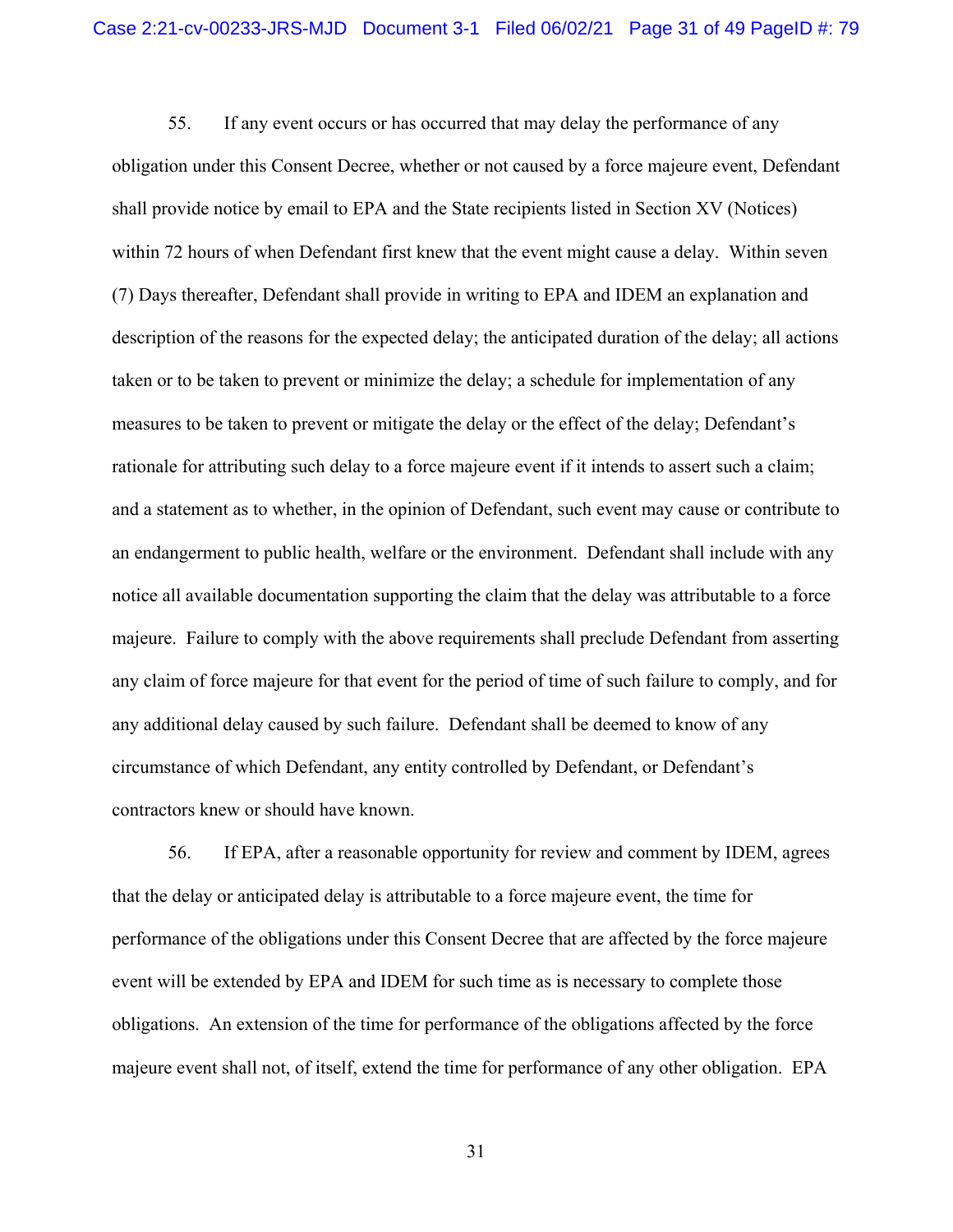and/or IDEM will notify Defendant in writing of the length of the extension, if any, for performance of the obligations affected by the force majeure event.

57. If EPA, after a reasonable opportunity for review and comment by IDEM, does not agree that the delay or anticipated delay has been or will be caused by a force majeure event, EPA and/or IDEM will notify Defendant in writing of its decision.

58. If Defendant elects to invoke the dispute resolution procedures set forth in Section XI (Dispute Resolution), it shall do so no later than fifteen (15) Days after receipt of EPA's or IDEM's notice. In any such proceeding, Defendant shall have the burden of demonstrating by a preponderance of the evidence that the delay or anticipated delay has been or will be caused by a force majeure event, that the duration of the delay or the extension sought was or will be warranted under the circumstances, that best efforts were exercised to avoid and mitigate the effects of the delay, and that Defendant complied with the requirements of Paragraphs 54 and 55. If Defendant carries this burden, the delay at issue shall be deemed not to be a violation by Defendant of the affected obligation of this Consent Decree identified to EPA and IDEM and the Court.

#### **XI. DISPUTE RESOLUTION**

59. Unless otherwise expressly provided for in this Consent Decree, the dispute resolution procedures of this Section shall be the exclusive mechanism for Defendant to resolve disputes arising under or with respect to this Consent Decree. Defendant's failure to seek resolution of a dispute under this Section shall preclude Defendant from raising any such issue as a defense to an action by the United States or the State to enforce any obligation of Defendant arising under this Decree.

60. Informal Dispute Resolution. Any dispute subject to Dispute Resolution under this Consent Decree shall first be the subject of informal negotiations. The dispute shall be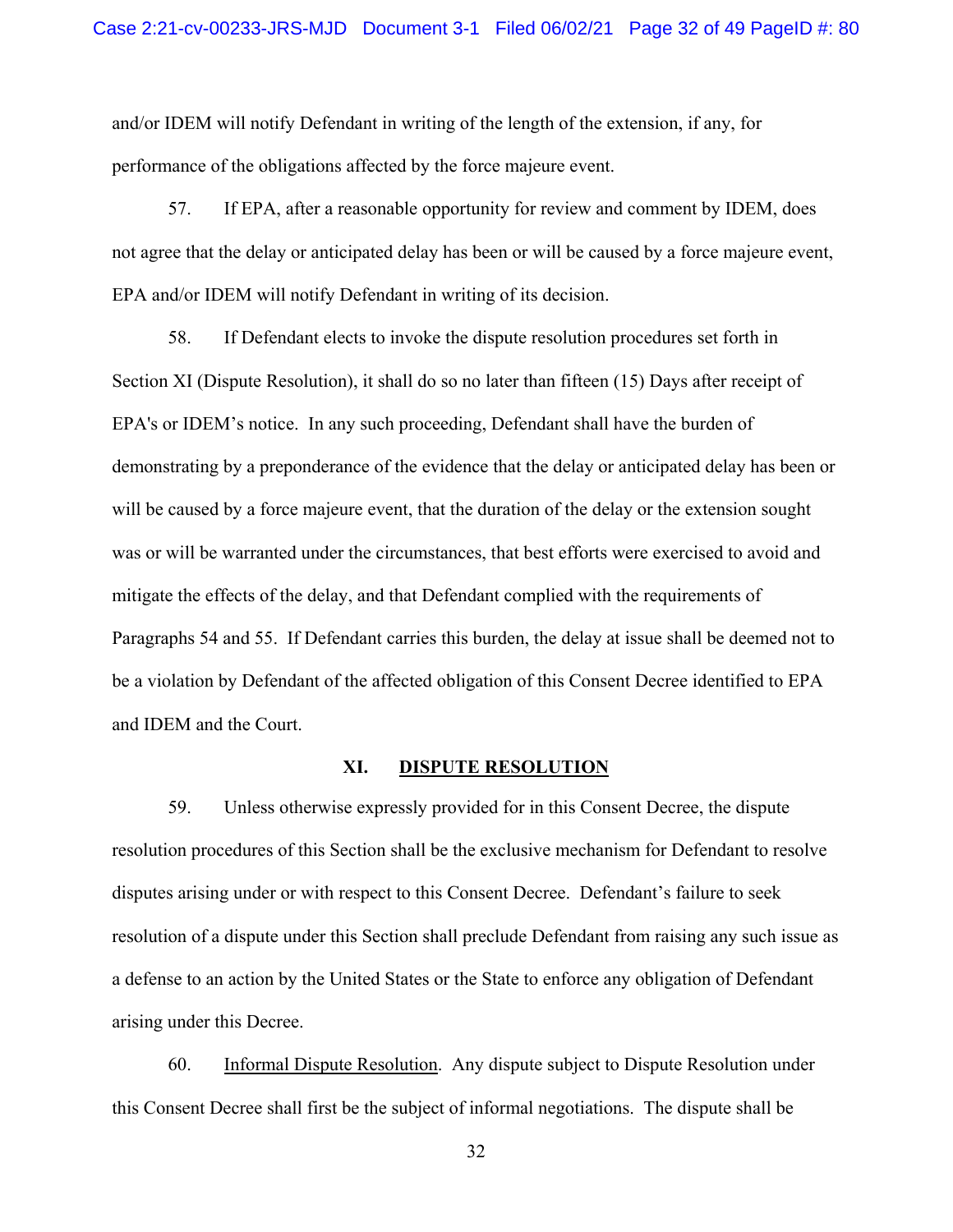considered to have arisen when Defendant sends a written Notice of Dispute to the United States and State in accordance with Section XV (Notices). Such Notice of Dispute shall state clearly the matter in dispute. The period of informal negotiations shall not exceed twenty (20) Days from the date the dispute arises, unless that period is modified by written agreement of all Parties. If the Parties cannot resolve a dispute by informal negotiations, then the position advanced by the United States (or the State if the United States has not advanced a position) shall be considered binding unless, within thirty (30) Days after the conclusion of the informal negotiation period, Defendant invokes formal dispute resolution procedures as set forth below.

61. Formal Dispute Resolution. Defendant shall invoke formal dispute resolution procedures, within the time period provided in the preceding Paragraph, by sending a written Statement of Position to the United States and the State in accordance with Section XV (Notices) regarding the matter in dispute as provided herein. The Statement of Position shall include, but need not be limited to, any factual data, analysis, or opinion supporting Defendant's position and any supporting documentation relied upon by Defendant.

62. The United States, after consultation with the State, will send Defendant its Statement of Position within forty-five (45) Days of receipt of Defendant's Statement of Position. The United States' Statement of Position shall include, but need not be limited to, any factual data, analysis, or opinion supporting that position and any supporting documentation relied upon by the United States. The United States' Statement of Position is binding on Defendant, unless Defendant files a motion for judicial review of the dispute in accordance with the following Paragraph.

63. Judicial Dispute Resolution. Defendant may seek judicial review of the dispute by filing with the Court and serving on the United States and the State a motion requesting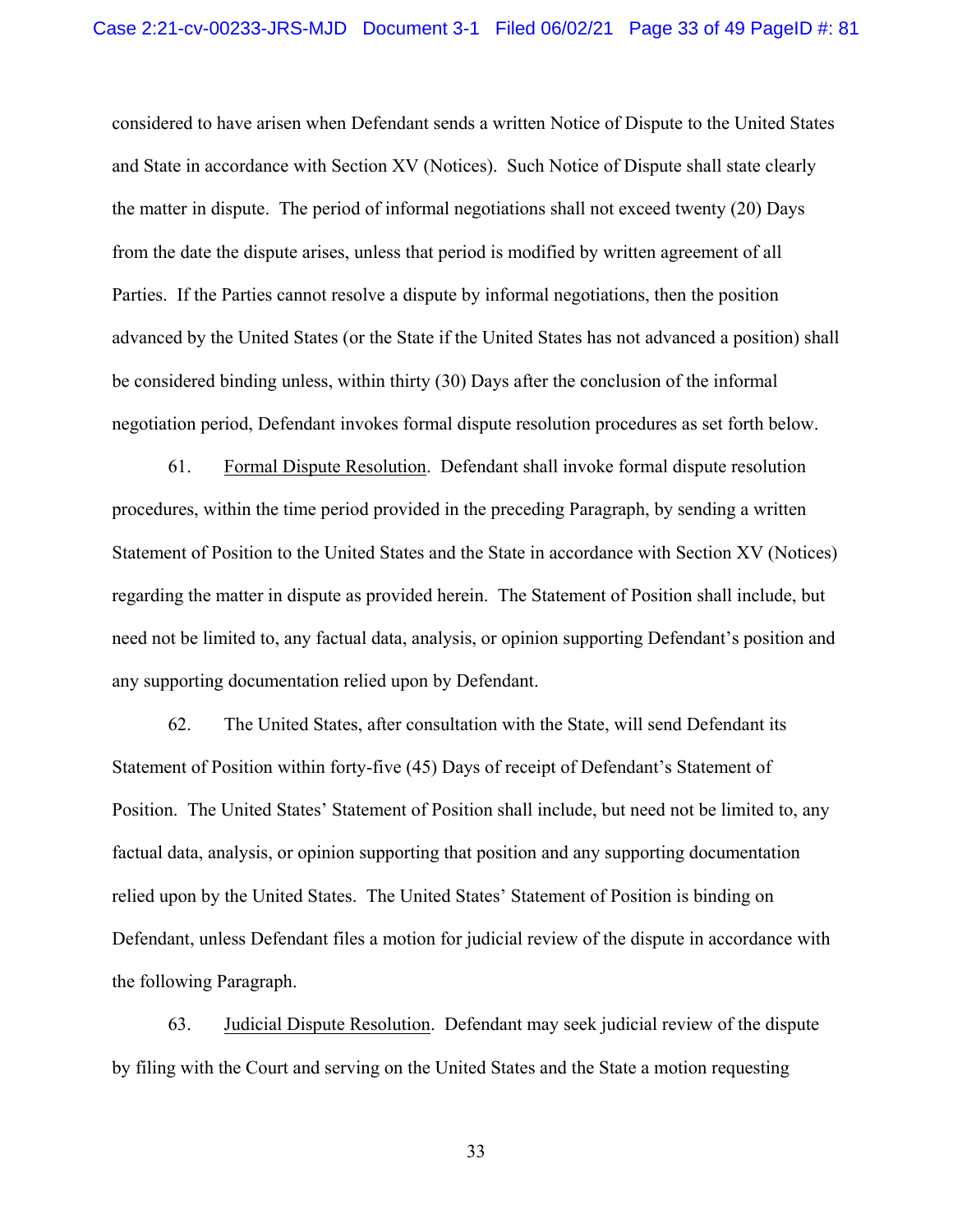judicial resolution of the dispute. The motion must be filed within twenty (20) Days of receipt of the United States' Statement of Position pursuant to the preceding Paragraph. The motion shall contain a written statement of Defendant's position on the matter in dispute, including any supporting factual data, analysis, opinion, or documentation, and shall set forth the relief requested and any schedule within which the dispute must be resolved for orderly implementation of the Consent Decree.

64. The United States (or, if applicable the State) shall respond to Defendant's motion within the time period allowed by the Local Rules of this Court. Defendant may file a reply memorandum, to the extent permitted by the Local Rules.

65. Standard of Review

a. Disputes Concerning Matters Accorded Record Review. Except as otherwise provided in this Consent Decree, in any dispute brought under Paragraph 61 pertaining to the adequacy or appropriateness of plans, procedures to implement plans, schedules or any other items requiring approval by EPA and IDEM under this Consent Decree; the adequacy of the performance of work undertaken pursuant to this Consent Decree; and all other disputes that are accorded review on the administrative record under applicable principles of administrative law, Defendant shall have the burden of demonstrating, based on the administrative record, that the position of the United States (or if applicable the State) is arbitrary and capricious or otherwise not in accordance with law.

b. Other Disputes. Except as otherwise provided in this Consent Decree, in any other dispute brought under Paragraph 61, Defendant shall bear the burden of demonstrating that its position complies with this Consent Decree.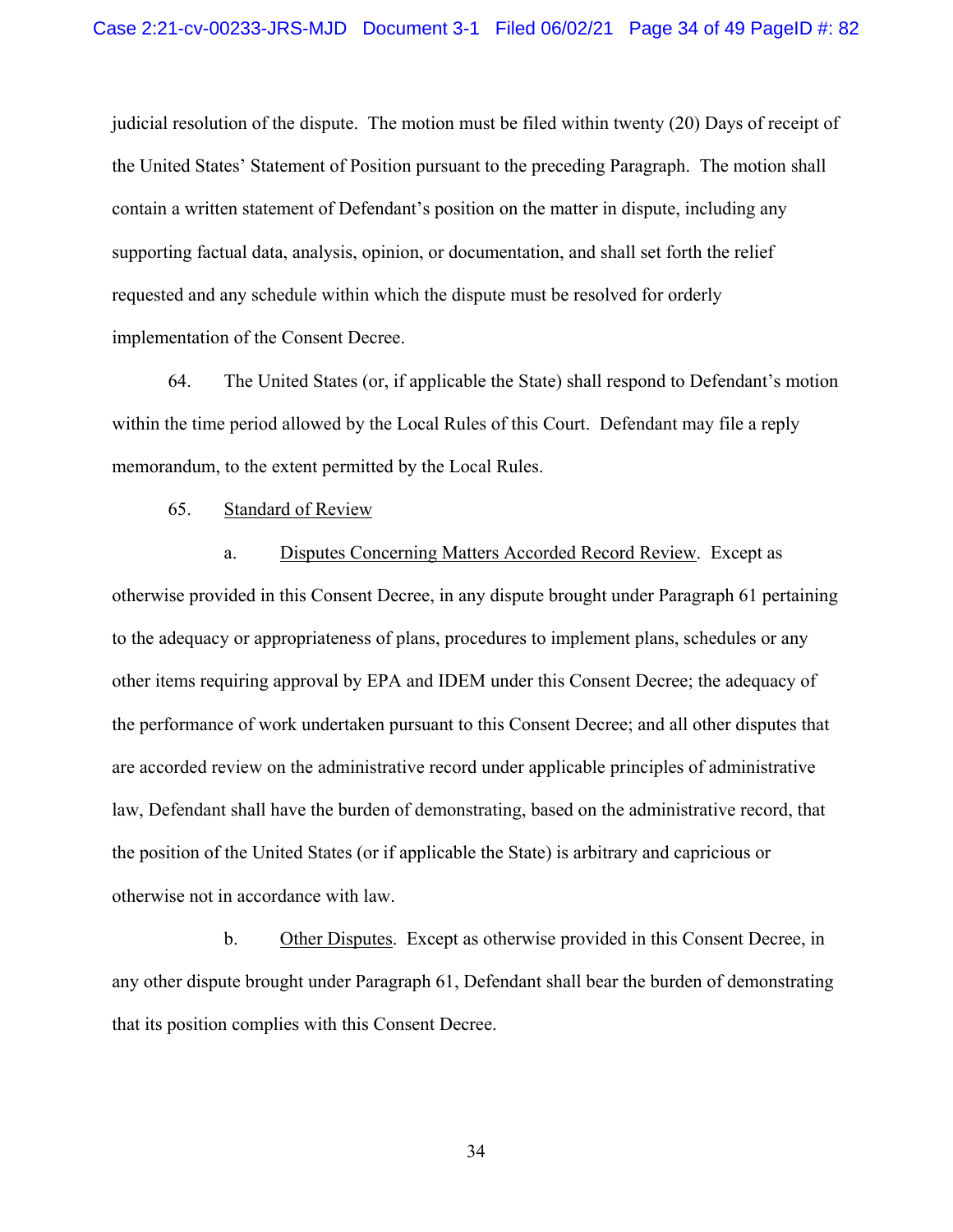66. The invocation of dispute resolution procedures under this Section shall not, by itself, extend, postpone, or affect in any way any obligation of Defendant under this Consent Decree, unless and until final resolution of the dispute so provides. Stipulated penalties with respect to the disputed matter shall continue to accrue from the first Day of noncompliance, but payment shall be stayed pending resolution of the dispute as provided in Paragraph 48. If Defendant does not prevail on the disputed issue, stipulated penalties shall be assessed and paid as provided in Section IX (Stipulated Penalties).

#### **XII. INFORMATION COLLECTION AND RETENTION**

67. The United States and the State and their representatives, including attorneys, contractors, and consultants, shall have the right of entry into any facility covered by this Consent Decree, at all reasonable times, upon presentation of credentials, to:

a. monitor the progress of activities required under this Consent Decree;

b. verify any data or information submitted to the United States or the State in accordance with the terms of this Consent Decree;

c. obtain samples and, upon request, splits of any samples taken by Defendant or its representatives, contractors, or consultants;

d. obtain documentary evidence, including photographs and similar data; and

e. assess Defendant's compliance with this Consent Decree.

68. Upon request, Defendant shall provide EPA and IDEM or their authorized representatives splits of any samples taken by Defendant. Upon request, EPA and IDEM shall provide Defendant splits of any samples taken by EPA and IDEM.

69. Until five years after the termination of this Consent Decree, Defendant shall retain, and shall instruct its contractors and agents to preserve, all non-identical copies of all documents, records, or other information (including documents, records, or other information in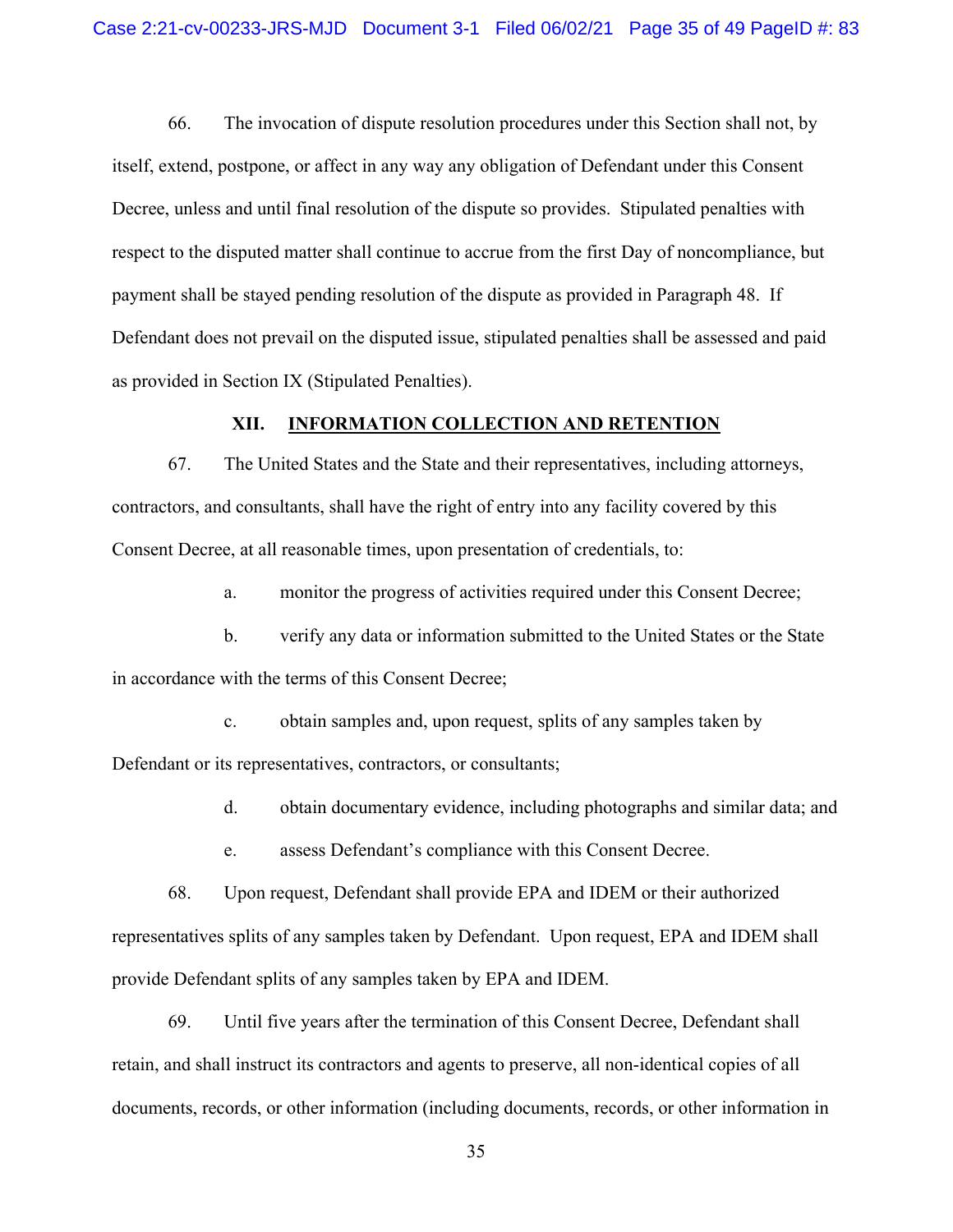electronic form) in its or its contractors' or agents' possession or control, or that come into its or its contractors' or agents' possession or control, and that relate in any manner to Defendant's performance of its obligations under this Consent Decree. This information-retention requirement shall apply regardless of any contrary corporate or institutional policies or procedures. At any time during this information-retention period, upon request by the United States or the State, Defendant shall provide copies of any documents, records, or other information required to be maintained under this Paragraph.

70. At the conclusion of the information-retention period provided in the preceding Paragraph, Defendant shall notify the United States and the State at least ninety (90) Days prior to the destruction of any documents, records, or other information subject to the requirements of the preceding Paragraph and, upon request by the United States or the State, Defendant shall deliver any such documents, records, or other information to EPA and IDEM. Defendant may assert that certain documents, records, or other information is privileged under the attorney-client privilege or any other privilege recognized by federal law. If Defendant asserts such a privilege, it shall provide the following: (a) the title of the document, record, or information; (b) the date of the document, record, or information; (c) the name and title of each author of the document, record, or information; (d) the name and title of each addressee and recipient; (e) a description of the subject of the document, record, or information; and (f) the privilege asserted by Defendant. However, no documents, records, or other information created or generated pursuant to the requirements of this Consent Decree shall be withheld on grounds of privilege.

71. Defendant may also assert that information required to be provided under this Section is protected as Confidential Business Information ("CBI") under 40 C.F.R. Part 2. As to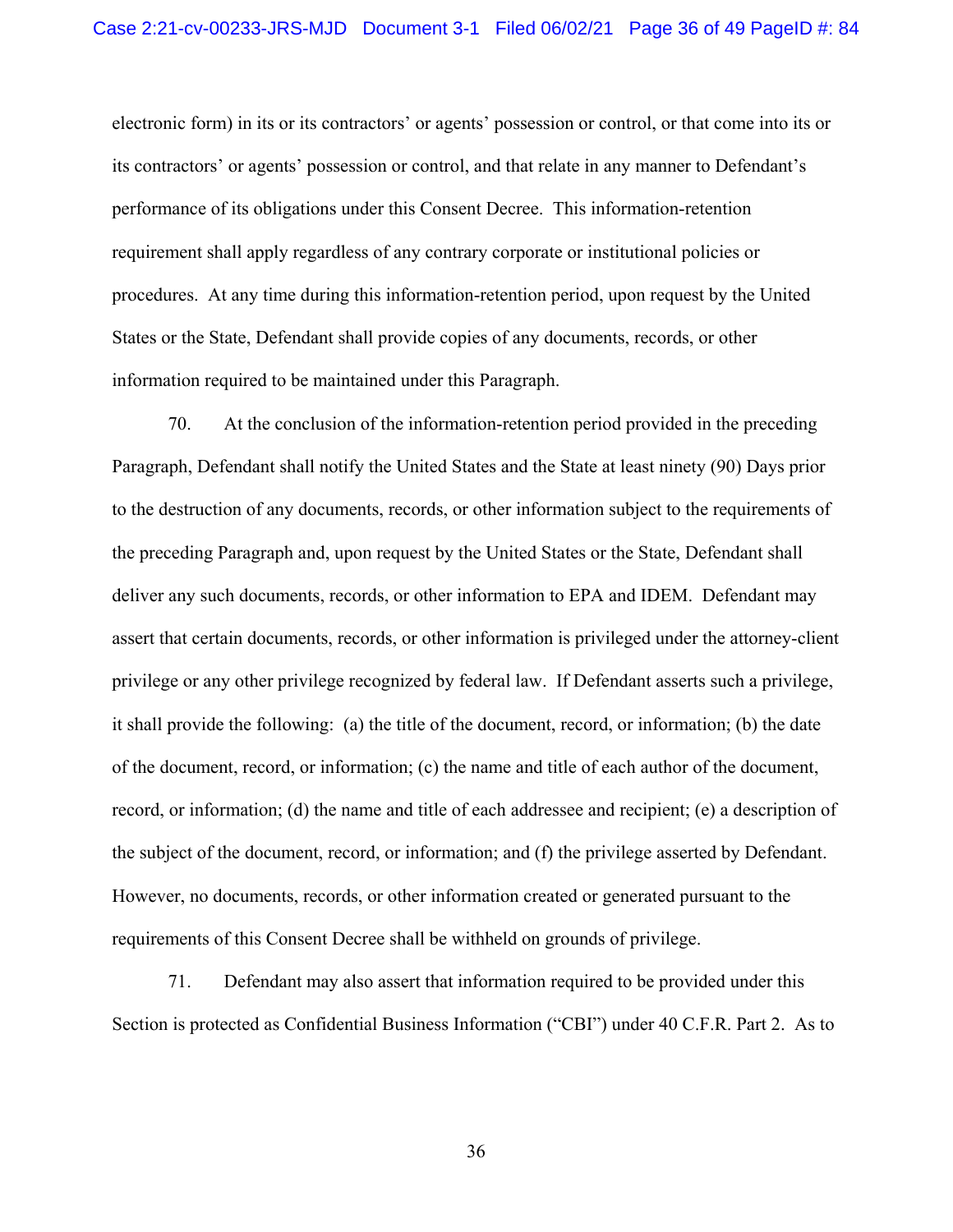any information that Defendant seeks to protect as CBI, Defendant shall follow the procedures set forth in 40 C.F.R. Part 2.

72. This Consent Decree in no way limits or affects any right of entry and inspection, or any right to obtain information, held by the United States or the State pursuant to applicable federal or state laws, regulations, or permits, nor does it limit or affect any duty or obligation of Defendant to maintain documents, records, or other information imposed by applicable federal or state laws, regulations, or permits.

#### **XIII. EFFECT OF SETTLEMENT/RESERVATION OF RIGHTS**

73. This Consent Decree resolves the civil claims of the United States and the State for the violations alleged in the Complaint filed in this action that occurred prior to the Date of Lodging.

74. The United States and the State reserve all legal and equitable remedies available to enforce the provisions of this Consent Decree. This Consent Decree shall not be construed to limit the rights of the United States or the State to obtain penalties or injunctive relief under the Act or implementing regulations, or under other federal or state laws, regulations, or permit conditions, except as expressly specified in Paragraph 73. The United States and the State further reserve all legal and equitable remedies to address any imminent and substantial endangerment to the public health or welfare or the environment arising at, or posed by, Defendant's Facility, whether related to the violations addressed in this Consent Decree or otherwise. Except as specifically provided in this Consent Decree, including Paragraph 75 below, Defendant reserves its right to contest any such action of proceeding and to raise all available legal and factual defenses thereto.

75. In any subsequent administrative or judicial proceeding initiated by the United States or the State for injunctive relief, civil penalties, other appropriate relief relating to the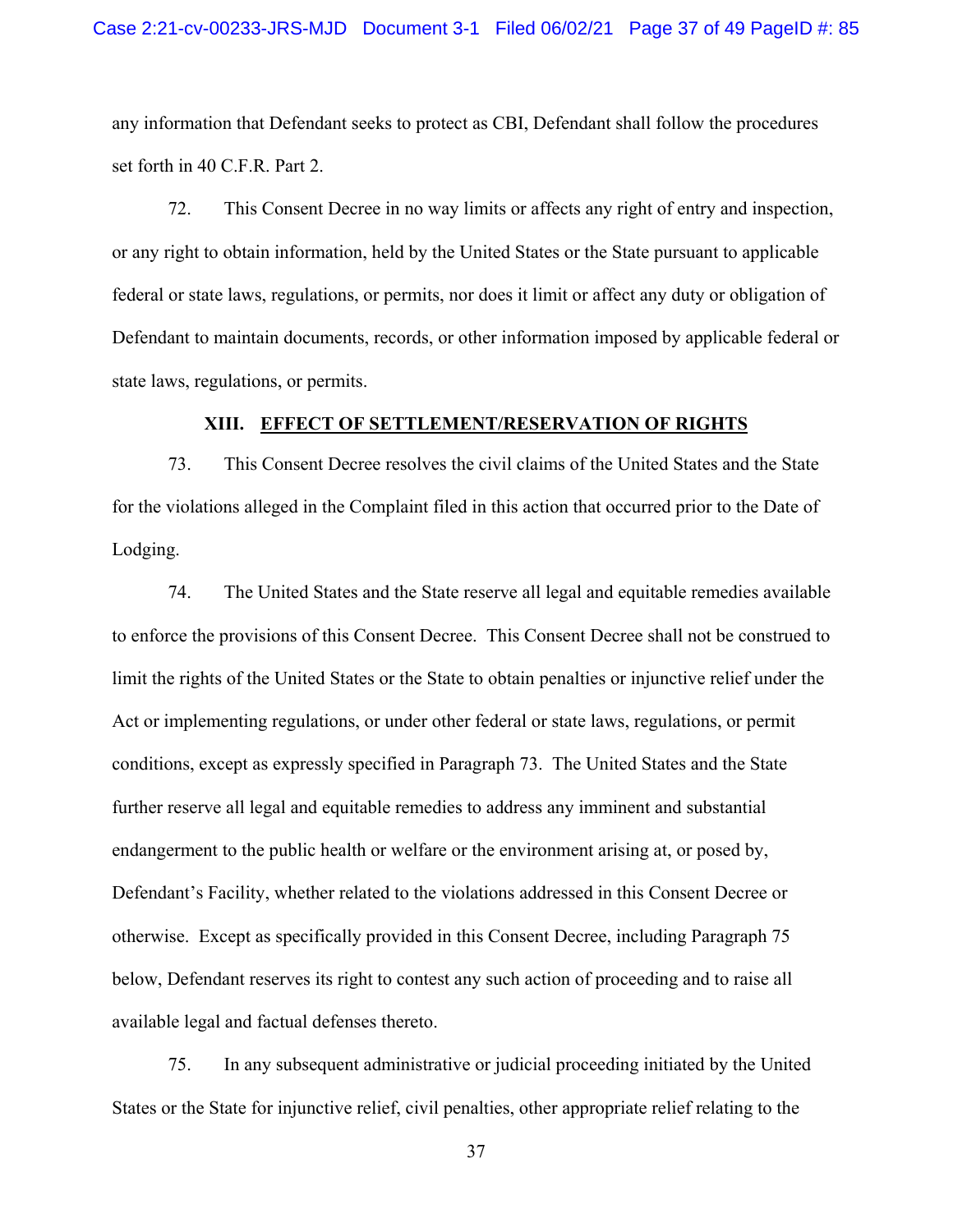Facility or Defendant's violations, Defendant shall not assert, and may not maintain, any defense or claim based upon the principles of waiver, *res judicata*, collateral estoppel, issue preclusion, claim preclusion, claim-splitting, or other defenses based upon any contention that the claims raised by the United States or the State in the subsequent proceeding were or should have been brought in the instant case, except with respect to claims that have been specifically resolved pursuant to Paragraph 73.

76. This Consent Decree is not a permit, or a modification of any permit, under any federal, State, or local laws or regulations. Defendant is responsible for achieving and maintaining complete compliance with all applicable federal, state, and local laws, regulations, and permits; and Defendant's compliance with this Consent Decree shall be no defense to any action commenced pursuant to any such laws, regulations, or permits, except as set forth herein. The United States and the State do not, by their consent to the entry of this Consent Decree, warrant or aver in any manner that Defendant's compliance with any aspect of this Consent Decree will result in compliance with provisions of the CAA, 42 U.S.C. § 7401 *et seq*. or with any other provisions of federal, state, or local laws, regulations, or permits.

77. This Consent Decree does not limit or affect the rights of Defendant or of the United States or the State against any third parties, not party to this Consent Decree, nor does it limit the rights of third parties, not party to this Consent Decree, against Defendant, except as otherwise provided by law.

78. This Consent Decree shall not be construed to create rights in, or grant any cause of action to, any third party not party to this Consent Decree.

#### **XIV. COSTS**

79. The Parties shall bear their own costs of this action, including attorneys' fees, except that the United States and the State shall be entitled to collect the costs (including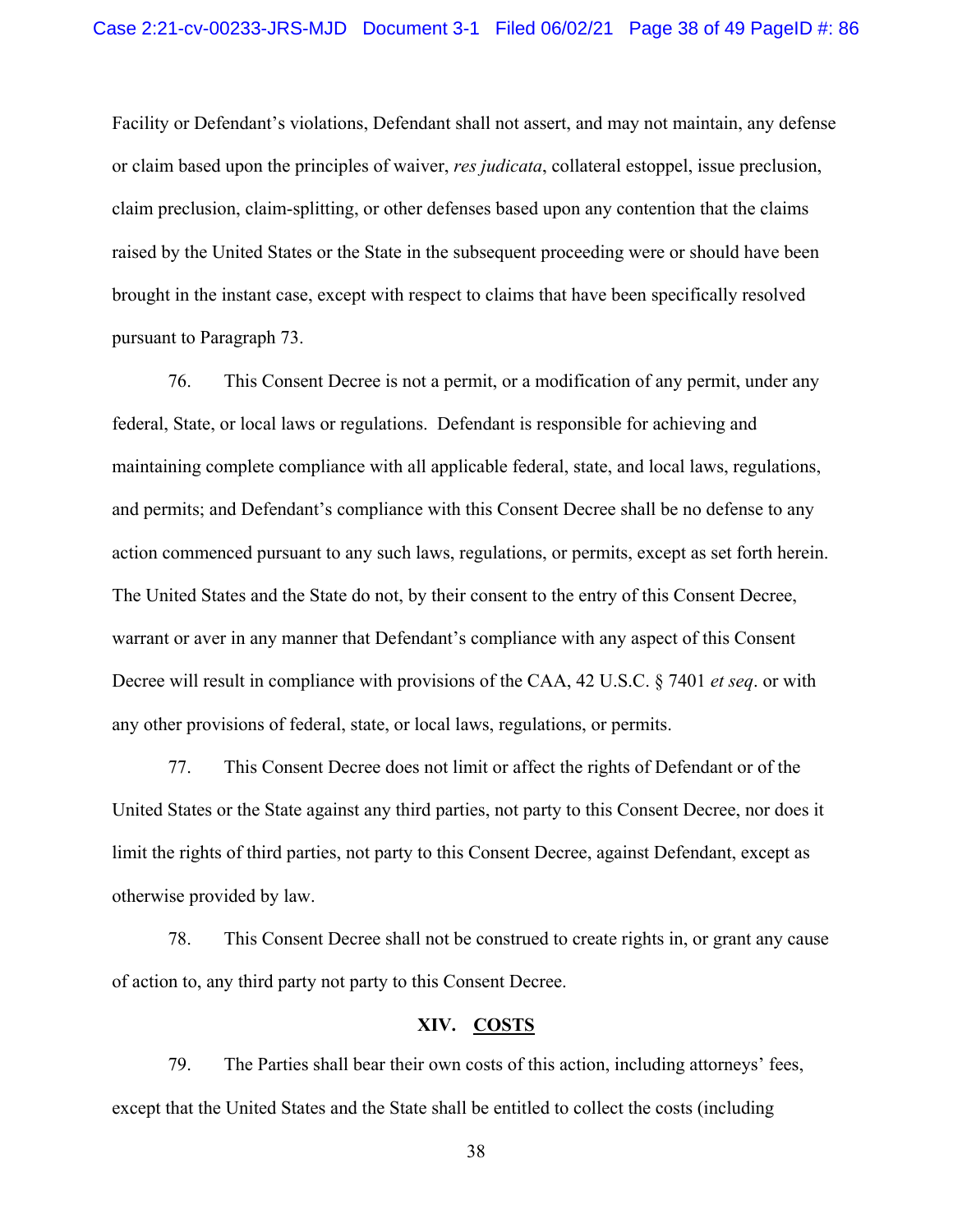attorneys' fees) incurred in any action necessary to enforce this Consent Decree or collect any

portion of the civil penalty or any stipulated penalties due but not paid by Defendant

# **XV. NOTICES**

80. Unless otherwise specified in this Decree, whenever notifications, submissions, or communications are required by this Consent Decree, they shall be made in writing and sent by mail or email, with a preference for email), addressed as follows:

| eescdcopy.enrd@usdoj.gov<br>Re: DJ # 90-5-2-1-09889/4                                                                                                                                           |
|-------------------------------------------------------------------------------------------------------------------------------------------------------------------------------------------------|
| <b>EES Case Management Unit</b><br><b>Environment and Natural Resources Division</b><br>U.S. Department of Justice<br>P.O. Box 7611<br>Washington, D.C. 20044-7611<br>Re: DJ # 90-5-2-1-09889/4 |
| r5ardreporting@epa.gov; and<br>Schenandoah.jason@epa.gov                                                                                                                                        |
| Compliance Tracker, ECA-18JAir Enforcement and<br>Compliance Assurance Branch<br>U.S. Environmental Protection Agency Region 5 77<br>W. Jackson Boulevard Chicago, Illinois 60604               |
| AirCompl@idem.IN.gov                                                                                                                                                                            |
| Phil Perry<br>Indiana Department of Environmental Management<br>Chief, Air Compliance Branch<br>100 North Senate Avenue<br>MC-61-53, IGCN 1003<br>Indianapolis, Indiana 46204-2251              |
| Aleksandrina P. Pratt<br>Deputy Attorney General<br>302 West Washington St, IGBS 5 <sup>th</sup> Floor<br>Indianapolis, IN 46204<br>aleksandrina.pratt@atg.in.gov                               |
| <b>Plant Manager</b>                                                                                                                                                                            |
|                                                                                                                                                                                                 |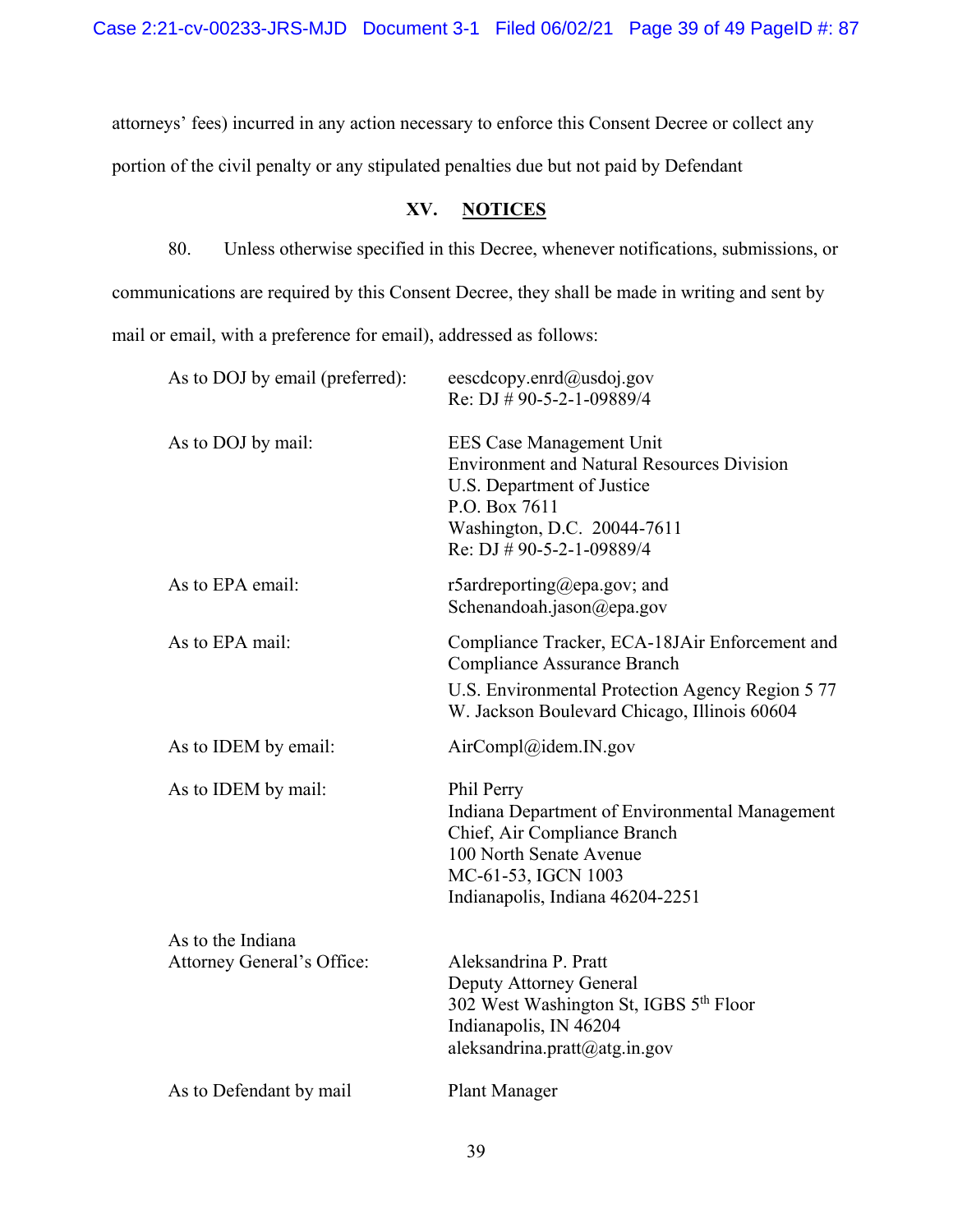Lone Star Industries, Inc. Greencastle Plant 3301 South County Road 150 West Greencastle, IN 46135

and

General Counsel Buzzi Unicem USA, Inc. 100 Brodhead Road, Suite 230 Bethlehem, PA 18017

As to Defendant by email: [daniel.nugent@buzziunicemusa.com](mailto:daniel.nugent@buzziunicemusa.com) [patrick.lydon@buzziunicemusa.com](mailto:patrick.lydon@buzziunicemusa.com)  [contactus@buzziunicemusa.com](mailto:contactus@buzziunicemusa.com)

81. Any Party may, by written notice to the other Parties, change its designated notice recipient or notice address provided above.

82. Notices submitted pursuant to this Section shall be deemed submitted upon mailing or transmission by email, unless otherwise provided in this Consent Decree or by mutual agreement of the Parties in writing.

# **XVI. EFFECTIVE DATE**

83. The Effective Date of this Consent Decree shall be the date upon which this Consent Decree is entered by the Court or a motion to enter the Consent Decree is granted, whichever occurs first, as recorded on the Court's docket, provided, however, that Defendant hereby agrees that it shall be bound to perform duties scheduled to occur prior to the Effective Date. In the event the United States withdraws or withholds consent to this Consent Decree before entry, or the Court declines to enter the Consent Decree, then the preceding requirement to perform duties scheduled to occur before the Effective Date shall terminate.

# **XVII. RETENTION OF JURISDICTION**

84. The Court shall retain jurisdiction over this case until termination of this Consent Decree, for the purpose of resolving disputes arising under this Decree or entering orders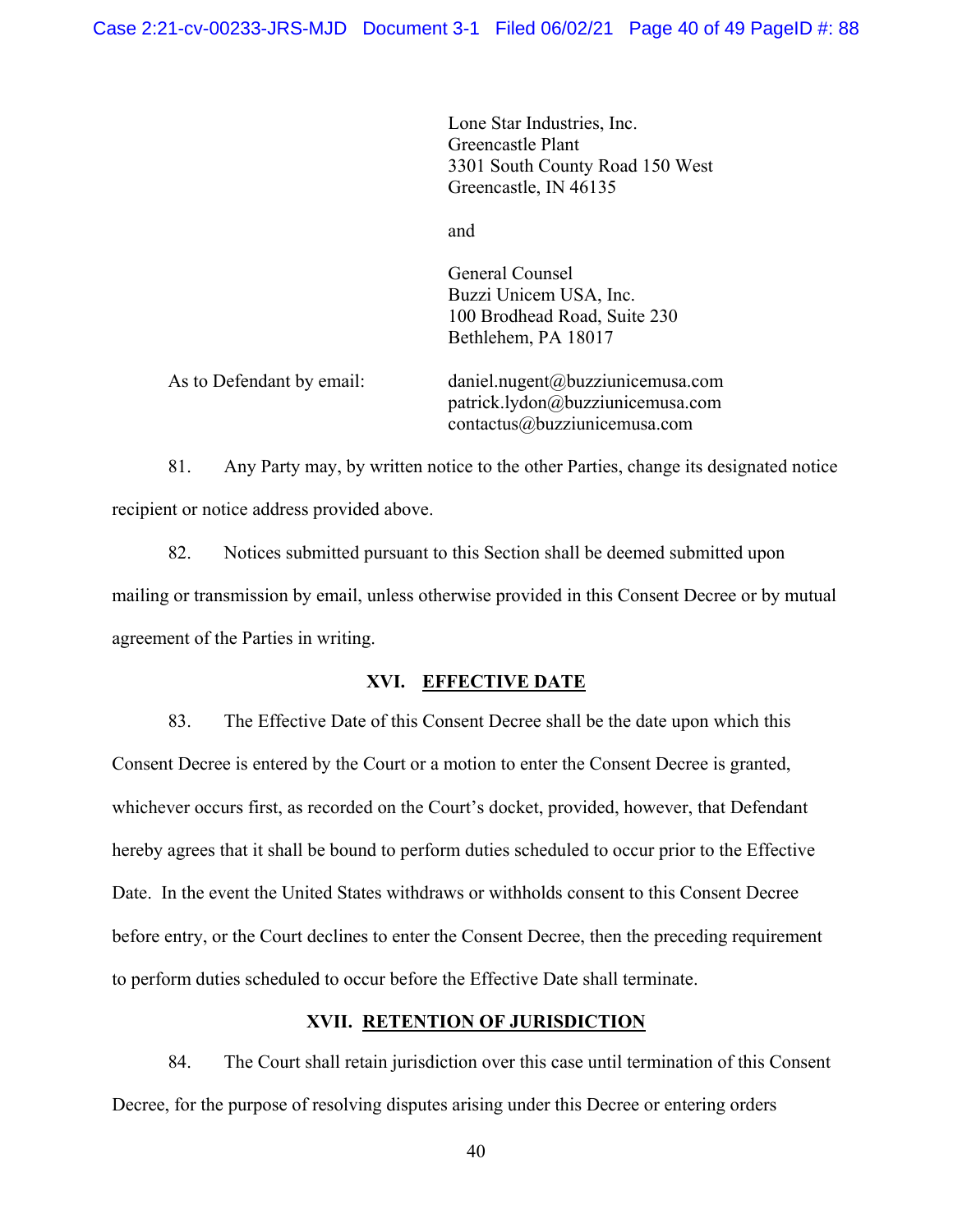modifying this Decree, pursuant to Sections XI and XVIII, or effectuating or enforcing compliance with the terms of this Decree.

#### **XVIII. MODIFICATION**

85. The terms of this Consent Decree, including any attached appendices, may be modified only by a subsequent written agreement signed by all the Parties. Where the modification constitutes a material change to this Decree, it shall be effective only upon approval by the Court.

86. Any disputes concerning modification of this Decree shall be resolved pursuant to Section XI (Dispute Resolution), provided, however, that, instead of the burden of proof provided by Paragraph 65, the Party seeking the modification bears the burden of demonstrating that it is entitled to the requested modification in accordance with Federal Rule of Civil Procedure 60(b).

### **XIX. TERMINATION**

87. This Consent Decree may be terminated when all of the following conditions have been satisfied:

a. Defendant has maintained satisfactory compliance with all requirements of Section V (Compliance Requirements) for a period of 3 years;

b. Defendant has completed the requirements of Section VI (Additional Injunctive Relief); and

c. Defendant has paid the civil penalty and any accrued stipulated penalties as required by this Consent Decree.

88. When all of the conditions set forth in Paragraph 87.a-c above have been satisfied, Defendant may serve upon the United States and the State a Request for Termination, stating that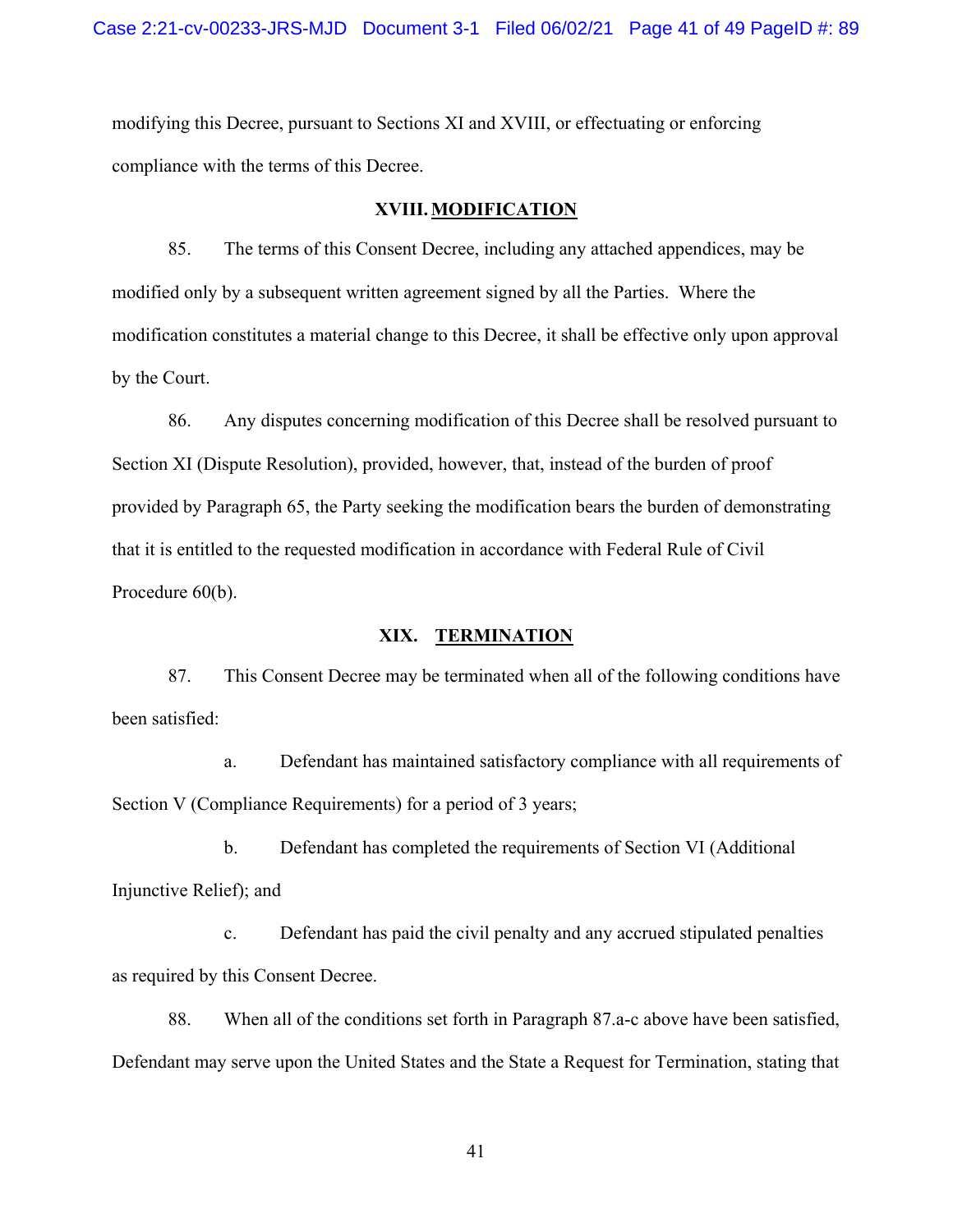Defendant has satisfied those requirements, together with all necessary supporting documentation.

89. Following receipt by the United States and the State of Defendant's Request for Termination, the Parties shall confer informally concerning the Request and any disagreement that the Parties may have as to whether Defendant has satisfactorily complied with the requirements for Termination of this Consent Decree. If the United States, after consultation with the State, agrees that the Decree may be terminated, the Parties shall submit, for the Court's approval, a joint stipulation terminating the Decree.

90. If the United States, after consultation with the State, does not agree that the Decree may be terminated, then Defendant may invoke Dispute Resolution under Section XI. However, Defendant shall not seek Dispute Resolution of any dispute regarding Termination until ninety (90) Days after service of its Request for Termination.

#### **XX. PUBLIC PARTICIPATION**

91. This Consent Decree shall be lodged with the Court for a period of not less than thirty (30) Days for public notice and comment in accordance with 28 C.F.R. § 50.7. The United States reserves the right to withdraw or withhold its consent if the comments regarding the Consent Decree disclose facts or considerations indicating that the Consent Decree is inappropriate, improper, or inadequate. Defendant consents to entry of this Consent Decree without further notice and agrees not to withdraw from or oppose entry of this Consent Decree by the Court or to challenge any provision of the Consent Decree, unless the United States has notified Defendant in writing that it no longer supports entry of the Consent Decree.

#### **XXI. SIGNATORIES/SERVICE**

92. Each undersigned representative of Defendant and the Assistant Attorney General for the Environment and Natural Resources Division of the Department of Justice and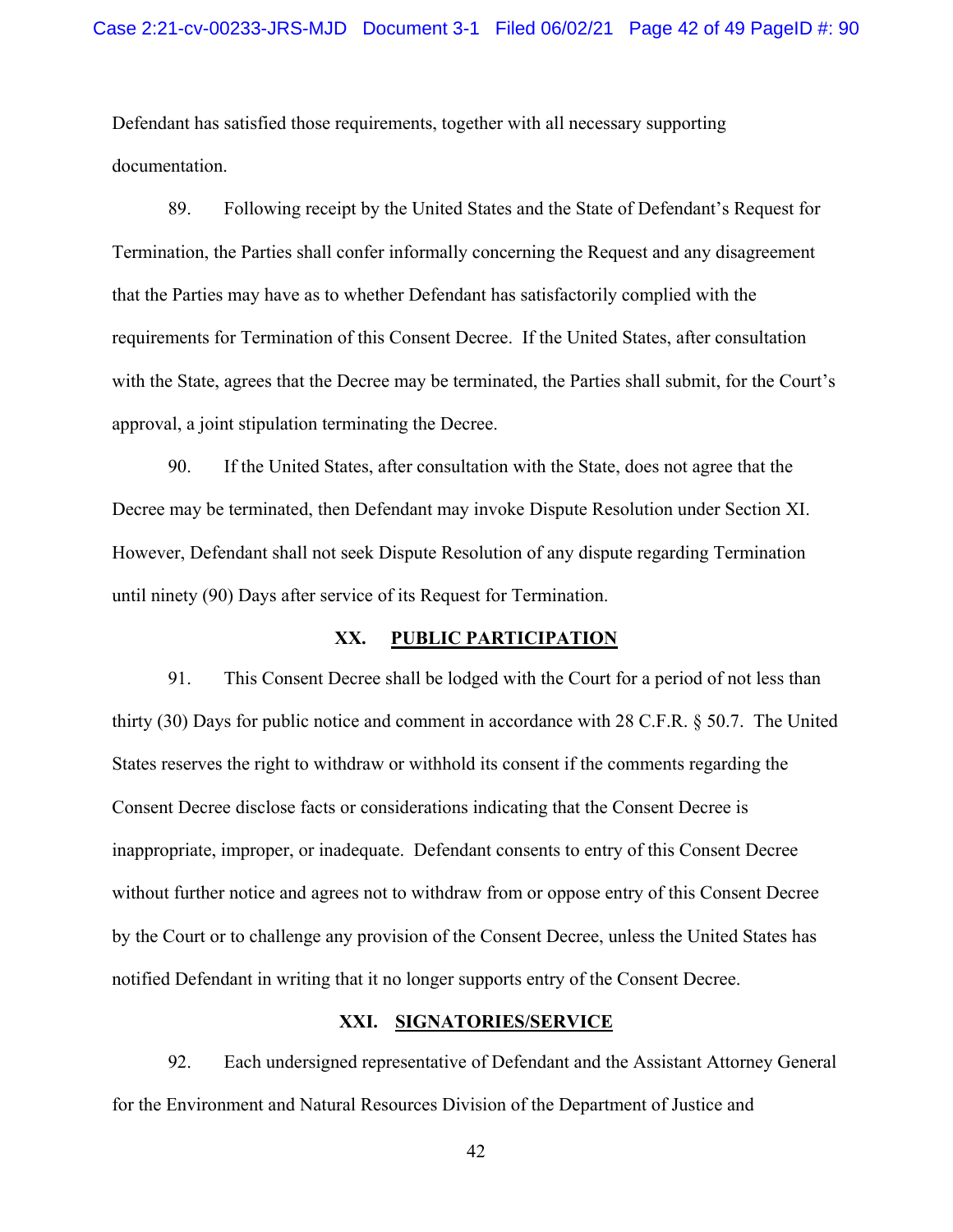IDEM/State certifies that he or she is fully authorized to enter into the terms and conditions of this Consent Decree and to execute and legally bind the Party he or she represents to this document.

93. This Consent Decree may be signed in counterparts, and its validity shall not be challenged on that basis. Defendant agrees to accept service of process by mail with respect to all matters arising under or relating to this Consent Decree and to waive the formal service requirements set forth in Rules 4 and 5 of the Federal Rules of Civil Procedure and any applicable Local Rules of this Court including, but not limited to, service of a summons. Defendant need not file an answer to the complaint in this action unless or until the Court expressly declines to enter this Consent Decree.

#### **XXII. INTEGRATION**

94. This Consent Decree constitutes the final, complete, and exclusive agreement and understanding among the Parties with respect to the settlement embodied in the Consent Decree and supersedes all prior agreements and understandings, whether oral or written, concerning the settlement embodied herein.

#### **XXIII. FINAL JUDGMENT**

95. Upon approval and entry of this Consent Decree by the Court, this Consent Decree shall constitute a final judgment of the Court as to the United States, State, and Defendant. The Court finds that there is no just reason for delay and therefore enters this judgment as a final judgment under Federal Rules of Civil Procedures 54 and 58.

# **XXIV. 26 U.S.C. SECTION 162(f)(2)(A)(ii) IDENTIFICATION**

96. For purposes of the identification requirement of Section  $162(f)(2)(A)(ii)$  of the Internal Revenue Code, 26 U.S.C.  $\S 162(f)(2)(A)(ii)$ , and 26 C.F.R.  $\S 162-21(b)(2)$ , performance of Section II (Applicability), Paragraph 6; Section V (Compliance Requirements), Paragraphs 13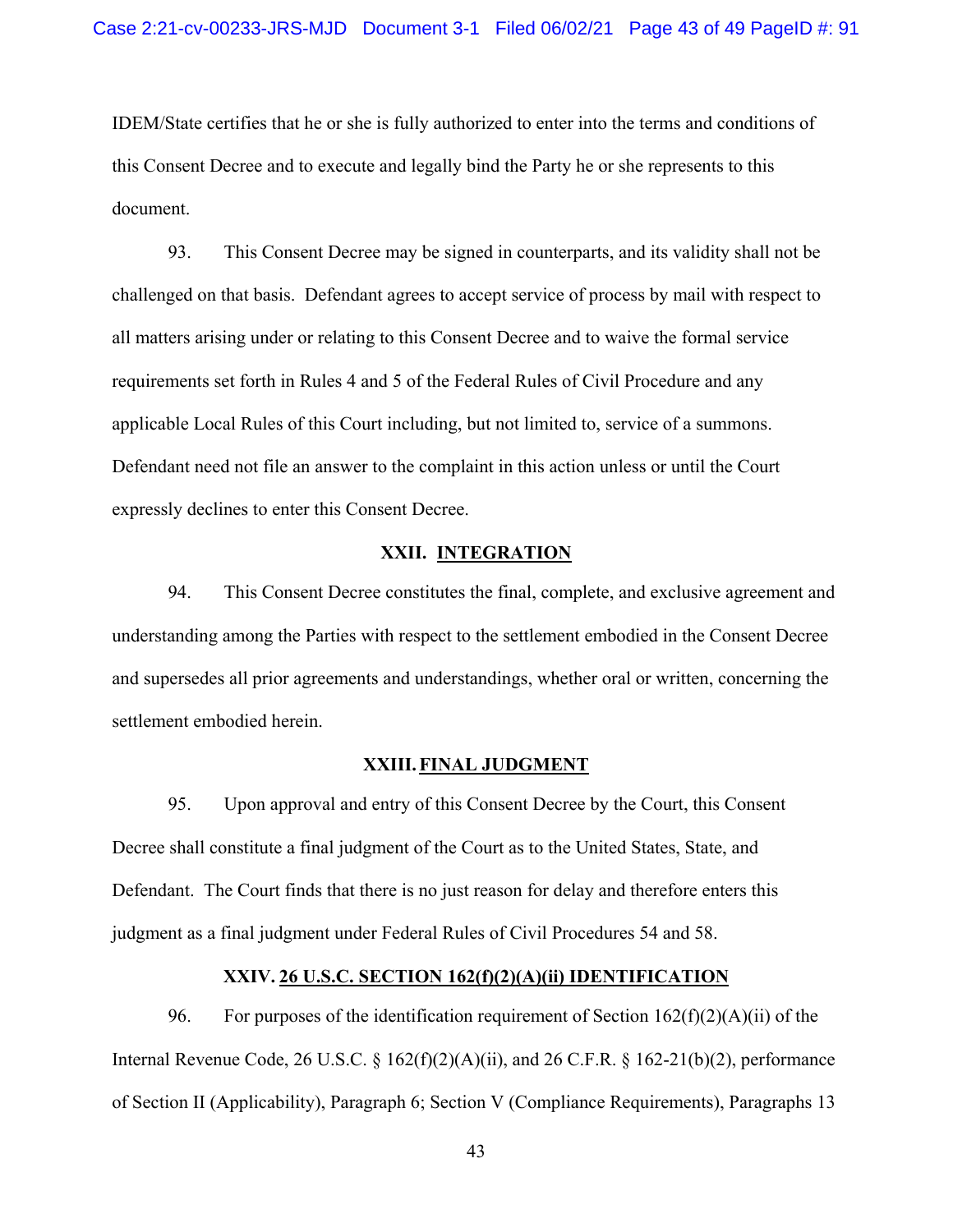through 20; Section VI (Additional Injunctive Relief), Paragraphs 21 through 26; Section VII (EPA and IDEM Review, Comment and Approval), Paragraphs 28 and 31; Section VIII (Reporting Requirements), Paragraphs 32-33 and 36; Section XIII (Information Collection and Retention), Paragraphs 67 through 70, is restitution, remediation, or required to come into compliance with the law.

# **XXV. APPENDICES**

97. The following Appendices are attached to and part of this Consent Decree: "Appendix A" is the Description of the Environmental Mitigation Projects Defendant Shall Implement Pursuant to Section VI.

Dated and entered this  $\_\_$  day of  $\_\,$ , 20

# UNITED STATES DISTRICT JUDGE

 $\mathcal{L}_\text{max}$  and  $\mathcal{L}_\text{max}$  and  $\mathcal{L}_\text{max}$  and  $\mathcal{L}_\text{max}$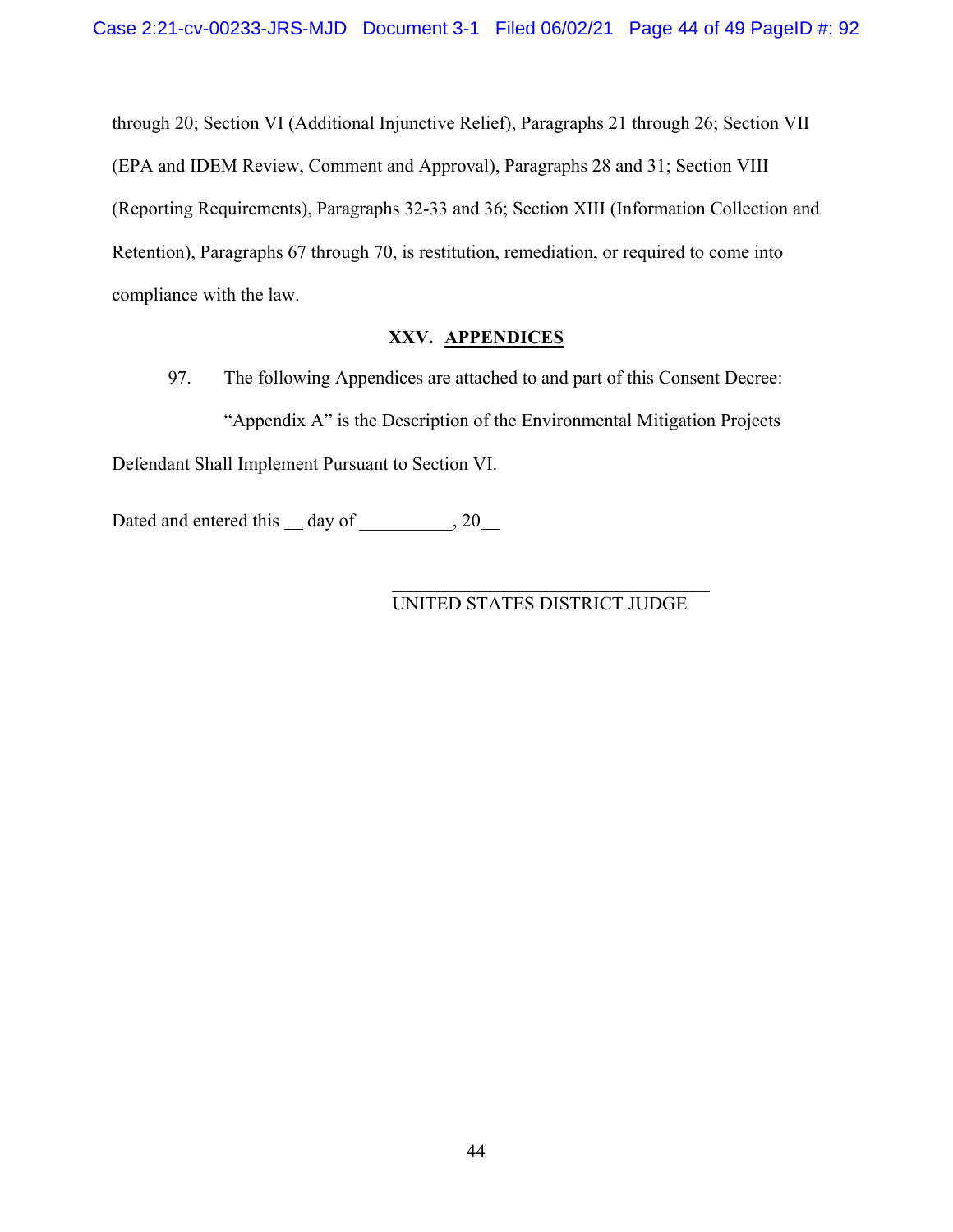# FOR THE UNITED STATES OF AMERICA:

JEAN E. WILLIAMS Acting Assistant Attorney General Environment and Natural Resources Division U.S. Department of Justice

/s/ Elizabeth L. Loeb\_\_

ELIZABETH L. LOEB Senior Attorney Environmental Enforcement Section Environment and Natural Resources Division U.S. Department of Justice Washington, DC 20044-7611 [elizabeth.loeb@usdoj.gov](mailto:elizabeth.loeb@usdoj.gov)

JOHN E. CHILDRESS Acting United States Attorney

*/s/ Shelese Woods*

Shelese Woods Assistant United States Attorney United States Attorney's Office 10 West Market Street, Suite 2100 Indianapolis, IN 46204 317-226-6333 [shelese.woods@usdoj.gov](mailto:shelese.woods@usdoj.gov)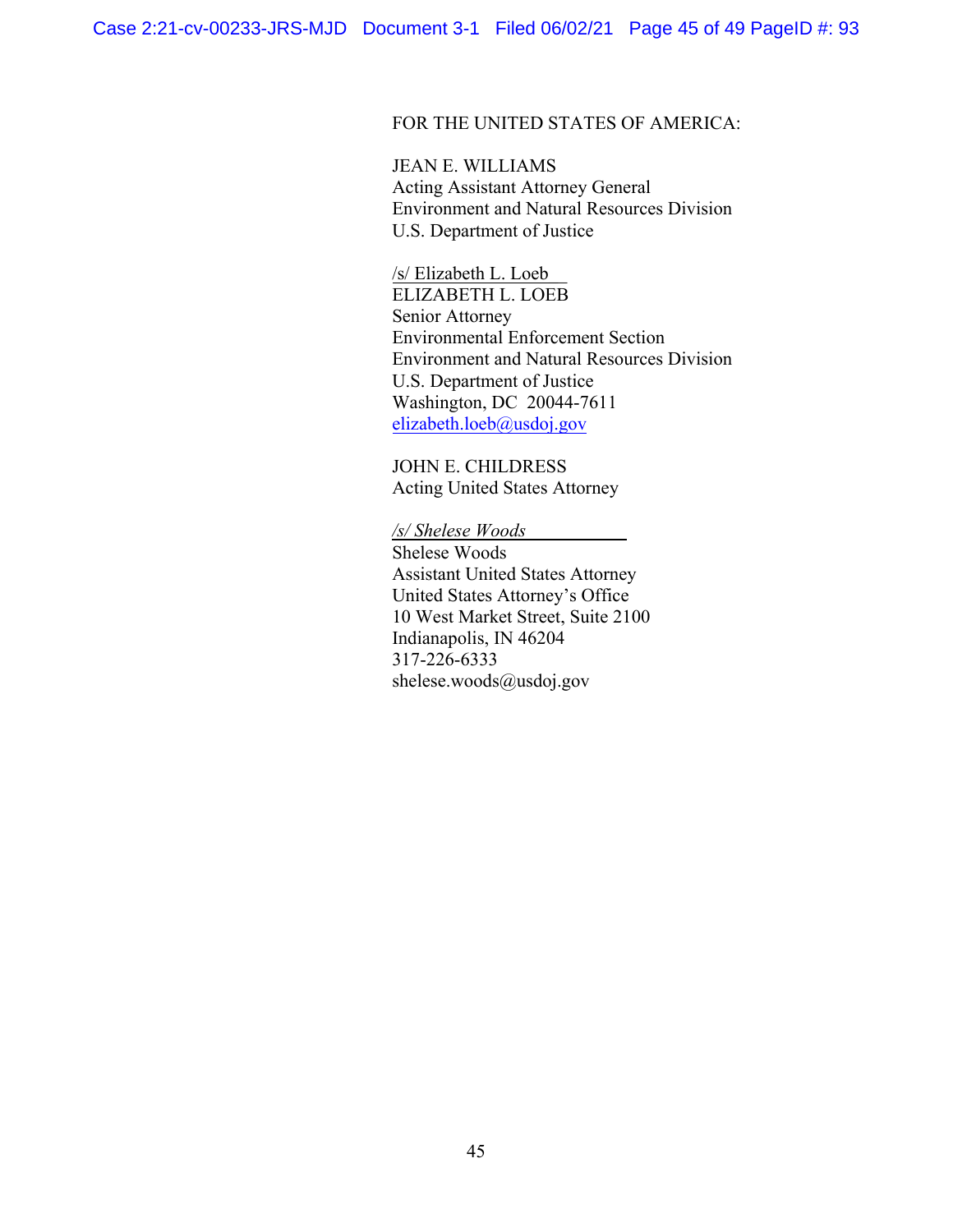Case 2:21-cv-00233-JRS-MJD Document 3-1 Filed 06/02/21 Page 46 of 49 PageID #: 94

# FOR THE U.S. ENVIRONMENTAL PROTECTION AGENCY:

| T. Leverett   | Digitally signed by T.<br>Leverett Nelson |
|---------------|-------------------------------------------|
| <b>Nelson</b> | Date: 2021.05.26<br>12:49:27 -05'00'      |

T. Leverett Nelson Regional Counsel U.S. Environmental Protection Agency, Region 5

**ANDRE Digitally signed by ANDRE** DAUGAVIETIS Date: 2021.05.06

Andre Daugavietis Associate Regional Counsel U.S. Environmental Protection Agency, Region 5 Office of Regional Counsel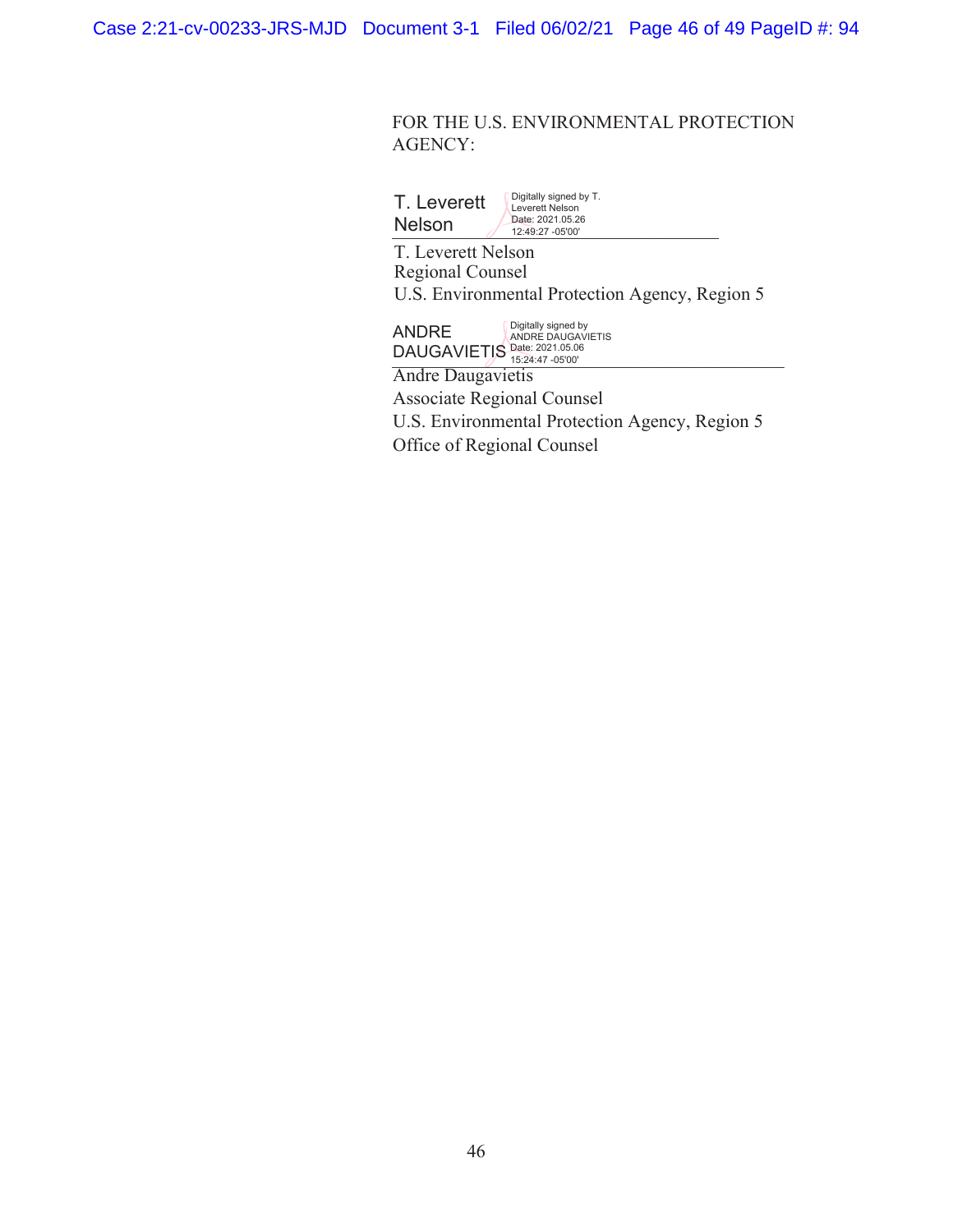Case 2:21-cv-00233-JRS-MJD Document 3-1 Filed 06/02/21 Page 47 of 49 PageID #: 95

# FOR THE STATE OF INDIANA:

Date: 05/17/2021

OFFICE OF THE INDIANA ATTORNEY GENERAL

ALEKSANDRINA P. PRATT Deputy Attorney General

PATRICIA ORLOFF ERDMANN Chief Counsel for Litigation Office of the Indiana Attorney General 302 West Washington Street, IGCS 5th Floor Indianapolis, IN-46204

S

**BRUNO L. PIGOTT** Commissioner Indiana Department of Environmental Management

**VALERIE TACHTIRIS** Office of Legal Counsel Indiana Department of Environmental Management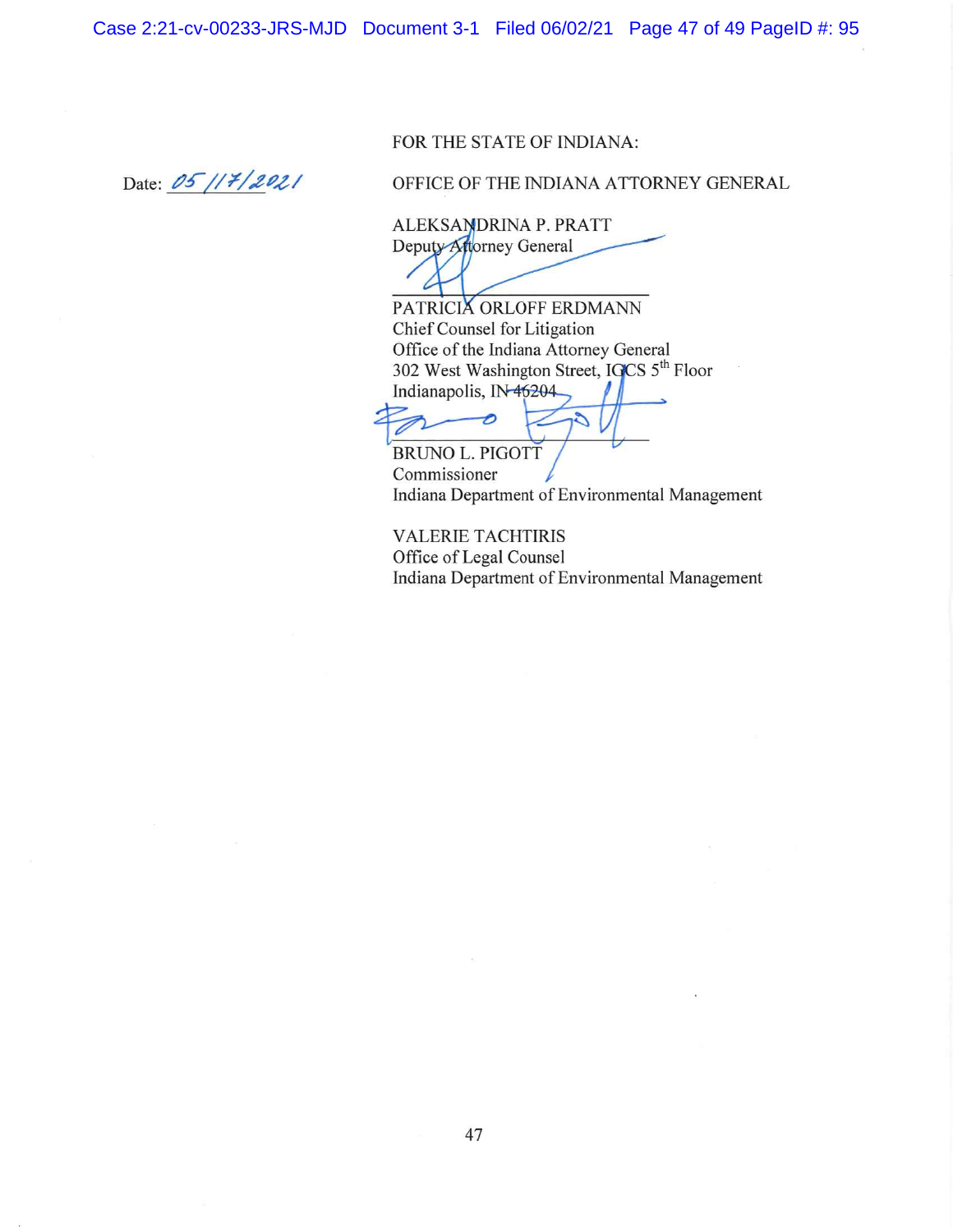Case 2:21-cv-00233-JRS-MJD Document 3-1 Filed 06/02/21 Page 48 of 49 PageID #: 96

FOR DEFENDANT LONE STAR INDUSTRIES, INC.:

 $4|25|2$ 

 $\sim$ 

 $\overline{\mathbf{r}}$ 

 $411$ 

Daniel B. Nugent Sr. Vice President - Technical Services and **Government Affairs**